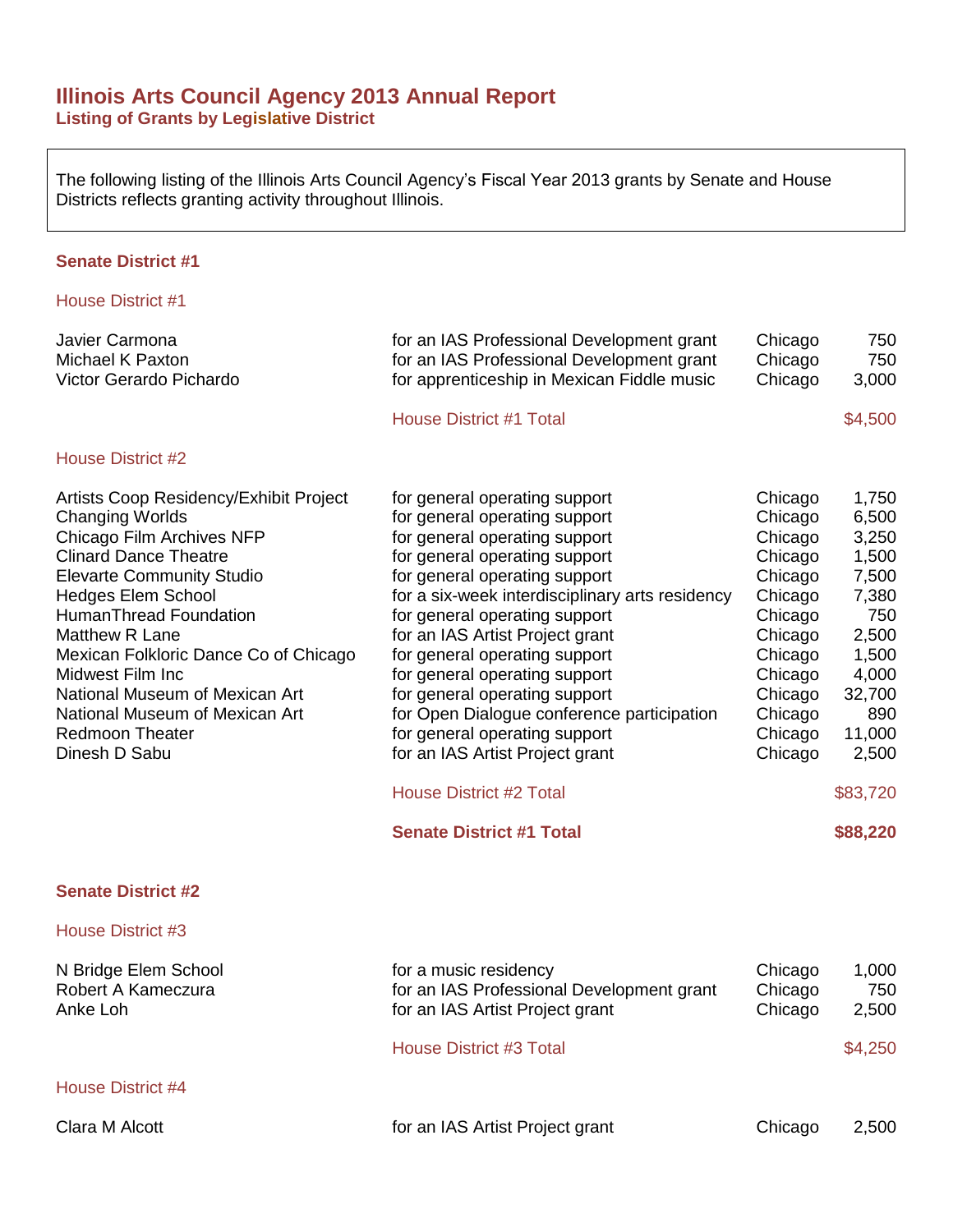| <b>Archi-treasures Association</b>   | for general operating support             | Chicago | 6,500    |
|--------------------------------------|-------------------------------------------|---------|----------|
| Association House of Chicago         | for general operating support             | Chicago | 2,750    |
| Petra Bachmaier                      | for an IAS Artist Project grant           | Chicago | 2,500    |
| Michelle Elaine Bolinger             | for an IAS Professional Development grant | Chicago | 750      |
| Casa Central Social Services Corp    | for Youth Opportunities operating support | Chicago | 1,500    |
| Diane Christiansen                   | for an IAS Professional Development grant | Chicago | 750      |
| <b>Community Television Network</b>  | for general operating support             | Chicago | 7,500    |
| <b>Esperanza Community Services</b>  | for general operating support             | Chicago | 2,500    |
| Jackie Furtado                       | for an IAS Professional Development grant | Chicago | 750      |
| The Guild Complex                    | for general operating support             | Chicago | 3,750    |
| Seana A Higgins                      | for an IAS Professional Development grant | Chicago | 750      |
| Linda L 'Lin' Hixson                 | for an IAS Artist Project grant           | Chicago | 2,500    |
| Hromovytsia Ukrainian Dance Ensemble | for general operating support             | Chicago | 3,250    |
| Katherine Erin Joyce                 | for an IAS Professional Development grant | Chicago | 750      |
| Pauline Kochanski                    | for an IAS Professional Development grant | Chicago | 750      |
| Lampo Inc                            | for general operating support             | Chicago | 950      |
| Daniel P Mellis                      | for an IAS Artist Project grant           | Chicago | 2,500    |
| <b>Adelheid L Mers</b>               | for an IAS Artist Project grant           | Chicago | 2,500    |
| <b>Near Northwest Arts Council</b>   | for general operating support             | Chicago | 2,500    |
| Northwestern Univ Settlement Assn    | for Adventure Stage operating support     | Chicago | 10,000   |
| Roots & Culture NFP                  | for general operating support             | Chicago | 1,050    |
| <b>Rumble Arts Center</b>            | for general operating support             | Chicago | 5,000    |
| Segundo Ruiz Belvis Cultural Center  | for general operating support             | Chicago | 5,000    |
| <b>Christine M Stulik</b>            | for an IAS Professional Development grant | Chicago | 750      |
| Jessica N Winslow                    | for an IAS Professional Development grant | Chicago | 750      |
| Young Chicago Authors                | for general operating support             | Chicago | 10,000   |
|                                      | <b>House District #4 Total</b>            |         | \$80,750 |

# **Senate District #2 Total \$85,000**

# **Senate District #3**

| Access Living of Metro Chicago              | for Arts & Culture Project support      | Chicago | 4,750   |
|---------------------------------------------|-----------------------------------------|---------|---------|
| Art Institute of Chicago                    | for general operating support           | Chicago | 60,000  |
| Arts & Business Council of Chicago          | for general operating support           | Chicago | 11,000  |
| <b>Audience Architects NFP</b>              | for general operating support           | Chicago | 5,500   |
| <b>Auditorium Theatre of Roosevelt Univ</b> | for Hands Together Heart To Art support | Chicago | 15,000  |
| <b>Auditorium Theatre of Roosevelt Univ</b> | for general operating support           | Chicago | 10,000  |
| <b>Ballet Chicago Company</b>               | for general operating support           | Chicago | 10,000  |
| Baroque Band                                | for general operating support           | Chicago | 4,750   |
| <b>Beasley Academic Center</b>              | for a music residency                   | Chicago | 1,000   |
| Catholic Charities Archdiocese of Chicago   | for Visions Of My Life project support  | Chicago | 1,250   |
| Cerqua Rivera Art Experience                | for general operating support           | Chicago | 5,000   |
| Chicago Architecture Fndn                   | for Youth Initiatives project support   | Chicago | 7,000   |
| Chicago Arts Partnerships in Ed             | for general operating support           | Chicago | 10,000  |
| The Chicago Chamber Musicians               | for general operating support           | Chicago | 11,000  |
| The Chicago Children's Choir                | for general operating support           | Chicago | 11,000  |
| Chicago Cultural Alliance                   | for general operating support           | Chicago | 8,500   |
| Chicago Dept of Cultural Aff/Spec Events    | for general operating support           | Chicago | 42,800  |
| Chicago Dept of Cultural Aff/Spec Events    | for Community Arts Access Program       | Chicago | 145,500 |
|                                             |                                         |         |         |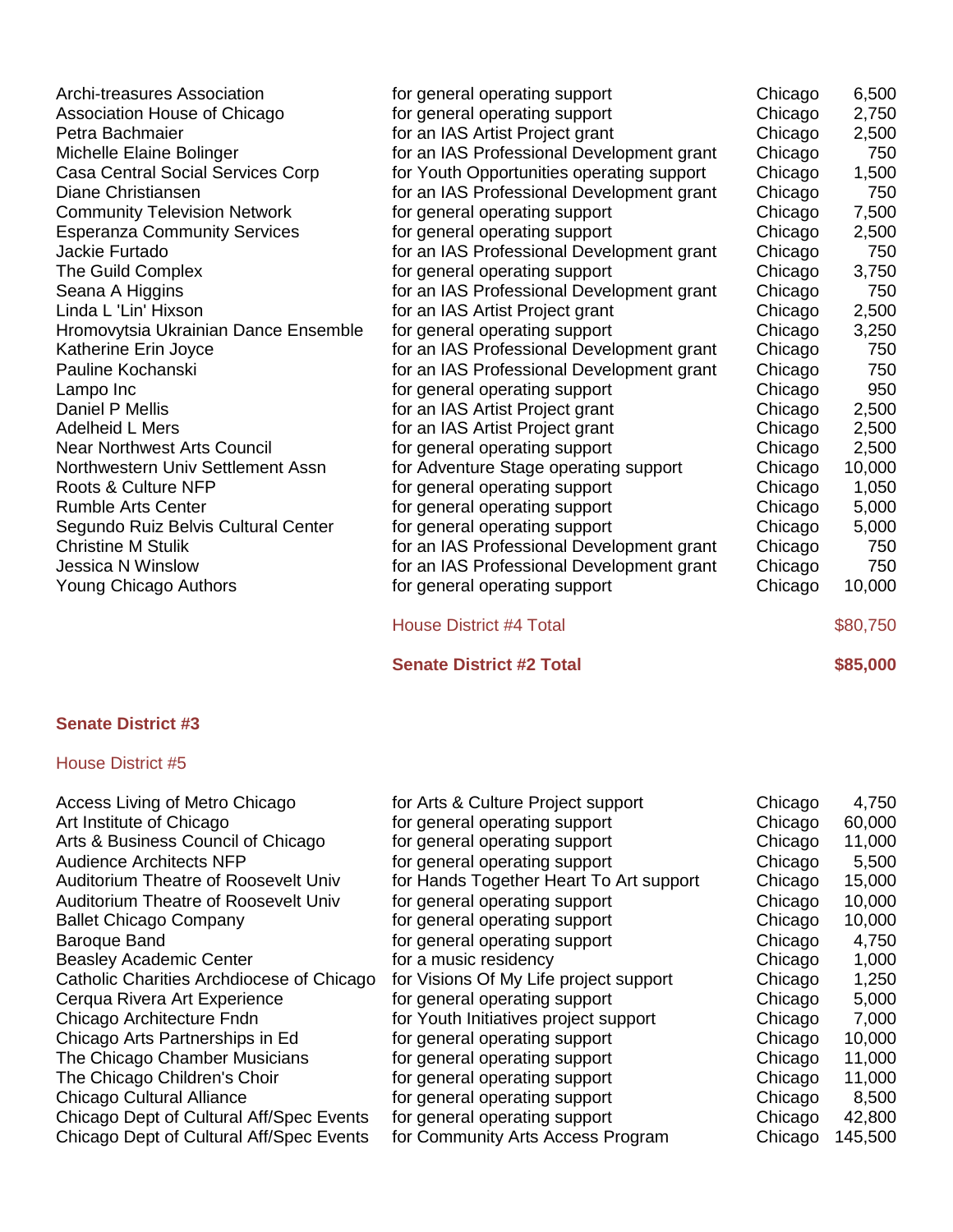Chicago Human Rhythm Project for general operating support Chicago 9,000 Chicago Humanities Festival for general operating support Chicago 11,000 Chicago Sinfonietta for general operating support Chicago 10,000 Chicago Symphony Orchestra **for Civic Orchestra project support** Chicago 11,000 Chicago Symphony Orchestra **for general operating support** Chicago 60,000 Chicago Youth Symphony Orchestras for general operating support Chicago 11,000 Chinese Fine Arts Society **for general operating support** Chicago 2,750 Cinema/Chicago for general operating support Chicago 9,000 The Classical Symphony Orchestra for general operating support Chicago 4,750 Columbia College Chicago **Form Center Book/Paper Art operating support** Chicago 7,500 Columbia College Chicago **for Photography Museum operating support** Chicago 11,000 Columbia College Chicago **for Comm Art Partnership operating support** Chicago 11,000 Columbia College Chicago **for A+D Gallery operating support** Chicago 4,750 Columbia College Chicago **for Dance Center operating support** Chicago 9,000 Columbia College Chicago for Story Week Fest project support Chicago 4,000 Columbia College Chicago **for Belic Institute operating support** Chicago 7,500 Columbia College Chicago for Sherwood Music School operating support Chicago 9,000 Columbia College Chicago **for Anchor Graphics operating support** Chicago 6,000 Dance COLEctive **for general operating support** Chicago 2,500 DanceWorks Chicago Inc NFP for general operating support Chicago 7,500 Deeply Rooted Productions **for general operating support** Chicago 8,500 DePaul University **Formul Chicago 19** for Afterimage Exhibit project support Chicago 5,000 The Edutainment Project **for A Piece Of My Soul project support** Chicago 5,000 Carolyn Elaine for an IAS Professional Development grant Chicago 750 ETA Creative Arts Foundation **Figure 1.600** for general operating support **Figure 21.600** Chicago 21,600 Gilda's Club Chicago **for Arts Program operating support** Chicago 850 Gilloury Institute **Formula** is the second operating support **Formula** Chicago 10,000 Gus Giordano's Jazz Dance Chicago for general operating support Chicago 11,000 Hyde Park Youth Symphony **the Chicago and Symphony** for general operating support **For Chicago** 2,000 Illinois Arts Alliance **for general operating support** Chicago 11,000 Illinois Arts Alliance **for One State Together In The Arts support** Chicago 75,000 The Illinois Humanities Council Inc for humanities programs operating expense Chicago 317,000 The Illinois Humanities Council Inc for Education Leaders Institute partnership Chicago 91,500 Ingenuity Inc Chicago **for CPS** Arts Ed Plan distribution support Chicago 15,000 Instituto Cervantes Of Chicago Inc for general operating support Chicago 10,000 International Latino Cultural Center for general operating support Chicago 10,000 International Music Foundation **for general operating support** Chicago 5,500 Ayesha A Jaco **Form 20 Franch Chicago 1950** for Open Dialogue conference participation Chicago 950 Jazz Institute of Chicago for general operating support Chicago 10,000 The Joffrey Ballet **Form Chicago 22,600 for general operating support** Chicago 22,600 Kalapriya Fndn Ctr Indian Perf Arts for general operating support Chicago 4,750 League of Chicago Theatres Fndn for general operating support Chicago 11,000 Luna Negra Dance Theater for general operating support **For Chicago 11,000** Mordine & Company Dance Theatre for dance performance support **For Chicago** 1,800 Mordine & Company Dance Theatre for general operating support **Formula** Chicago 2,750 Muntu Dance Theatre **Form the accomputer of the contract operating support Form Theory** Chicago 11,000 Music of the Baroque Concerts for general operating support Chicago 11,000 Natya Dance Theatre **for Chicago** for Open Dialogue conference participation Chicago 950 Natya Dance Theatre form the for general operating support form of the Chicago 7,500 Ruth Page Foundation **Form in the Chicago 10,000** for general operating support **Form Chicago** 10,000 Palette & Chisel Acad/Fine Art for general operating support Chicago 6,500 PianoForte Foundation NFP for general operating support Chicago 2,750 Poetry Slam Inc **Form 2,000** for general operating support **Form 2,000** Chicago 2,000 Reading In Motion **Form 11,000** for general operating support **Form 11,000** Chicago 11,000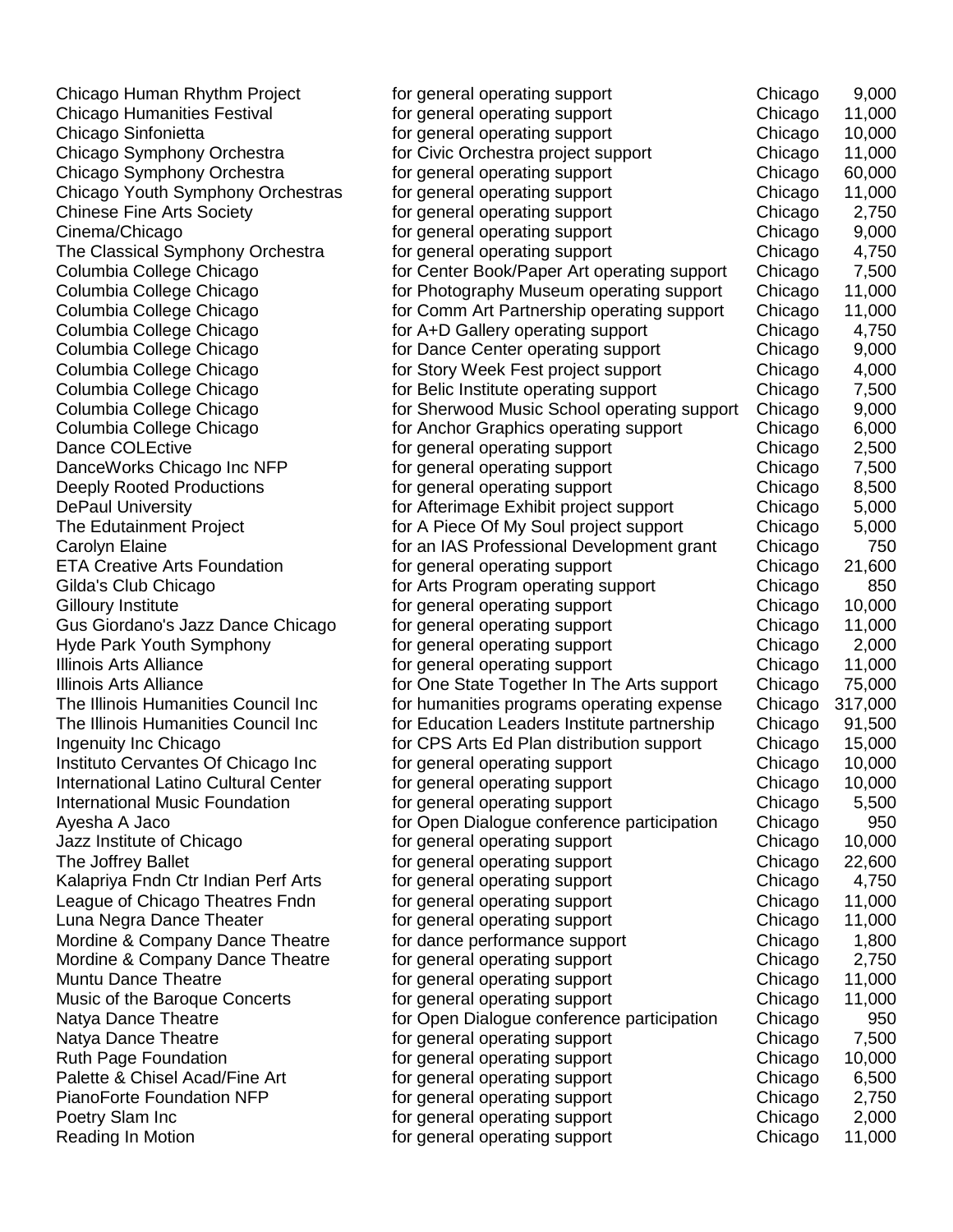| <b>Rembrandt Chamber Players</b><br><b>River North Dance Company</b><br>Rush Hour Concerts at St James Cathedral<br>School of the Art Institute<br>School of the Art Institute<br>School of the Art Institute<br>School of the Art Institute<br>ShawChicago Theater Co<br>South Shore Drill Team/Perf Art Ensemble                                                                                                                                                                                                                      | for general operating support<br>for general operating support<br>for general operating support<br>for Visiting Artist Program operating support<br>for Exhibition Dept operating support<br>for Siskel Film Center operating support<br>for Video Data Bank operating support<br>for general operating support<br>for general operating support<br><b>House District #5 Total</b>                                                                                                                                                                                                                                                                                                                                             | Chicago<br>3,250<br>10,000<br>Chicago<br>Chicago<br>8,500<br>Chicago<br>4,750<br>9,000<br>Chicago<br>11,000<br>Chicago<br>Chicago<br>9,000<br>Chicago<br>3,250<br>Chicago<br>10,000<br>\$1,368,300                                                                                                                                                                                          |  |
|-----------------------------------------------------------------------------------------------------------------------------------------------------------------------------------------------------------------------------------------------------------------------------------------------------------------------------------------------------------------------------------------------------------------------------------------------------------------------------------------------------------------------------------------|--------------------------------------------------------------------------------------------------------------------------------------------------------------------------------------------------------------------------------------------------------------------------------------------------------------------------------------------------------------------------------------------------------------------------------------------------------------------------------------------------------------------------------------------------------------------------------------------------------------------------------------------------------------------------------------------------------------------------------|---------------------------------------------------------------------------------------------------------------------------------------------------------------------------------------------------------------------------------------------------------------------------------------------------------------------------------------------------------------------------------------------|--|
| House District #6                                                                                                                                                                                                                                                                                                                                                                                                                                                                                                                       |                                                                                                                                                                                                                                                                                                                                                                                                                                                                                                                                                                                                                                                                                                                                |                                                                                                                                                                                                                                                                                                                                                                                             |  |
| 137 Films NFP<br>Apollo Chorus of Chicago<br><b>Big Shoulders Fund</b><br><b>Chicago Philharmonic Society</b><br>Chicago Theatre Group-Goodman<br>Chicago Theatre Group-Goodman<br><b>City Colleges of Chicago</b><br>Garry D Clarke<br>Cube<br><b>Groundswell Educational Films NFP</b><br><b>Claudia Constance Hart</b><br>Katherine McQuillen Howe<br>Lyric Opera of Chicago<br>Ryan Opera Center<br>Seanachai Theatre Company<br><b>Urban Gateways</b><br><b>Urban Gateways</b><br><b>WYCC Television</b><br><b>WYCC Television</b> | for general operating support<br>for general operating support<br>for a ten-week dance residency<br>for general operating support<br>for general operating support<br>for Latino Theatre Festival project support<br>for WYCC-TV operating support<br>for an IAS Professional Development grant<br>for general operating support<br>for general operating support<br>for an IAS Artist Project grant<br>for an IAS Professional Development grant<br>for general operating support<br>for general operating support<br>for general operating support<br>for Imagine Main Street project support<br>for general operating support<br>for Public Radio & Television Basic Grant<br>for Public Radio & Television Operating Grant | 2,500<br>Chicago<br>7,500<br>Chicago<br>Chicago<br>12,000<br>Chicago<br>7,500<br>35,700<br>Chicago<br>Chicago<br>7,500<br>Chicago<br>10,000<br>Chicago<br>750<br>950<br>Chicago<br>Chicago<br>2,750<br>Chicago<br>2,500<br>750<br>Chicago<br>Chicago<br>60,000<br>Chicago<br>11,000<br>Chicago<br>2,000<br>12,000<br>Chicago<br>Chicago<br>25,100<br>Chicago<br>45,300<br>91,112<br>Chicago |  |
|                                                                                                                                                                                                                                                                                                                                                                                                                                                                                                                                         | <b>House District #6 Total</b>                                                                                                                                                                                                                                                                                                                                                                                                                                                                                                                                                                                                                                                                                                 | \$336,912                                                                                                                                                                                                                                                                                                                                                                                   |  |
|                                                                                                                                                                                                                                                                                                                                                                                                                                                                                                                                         | <b>Senate District #3 Total</b>                                                                                                                                                                                                                                                                                                                                                                                                                                                                                                                                                                                                                                                                                                | \$1,705,212                                                                                                                                                                                                                                                                                                                                                                                 |  |
| <b>Senate District #4</b>                                                                                                                                                                                                                                                                                                                                                                                                                                                                                                               |                                                                                                                                                                                                                                                                                                                                                                                                                                                                                                                                                                                                                                                                                                                                |                                                                                                                                                                                                                                                                                                                                                                                             |  |
| <b>House District #7</b>                                                                                                                                                                                                                                                                                                                                                                                                                                                                                                                |                                                                                                                                                                                                                                                                                                                                                                                                                                                                                                                                                                                                                                                                                                                                |                                                                                                                                                                                                                                                                                                                                                                                             |  |
| Dominican University<br><b>Elaine Diane Luther</b><br>Maywood Fine Arts Assn<br><b>Richard Scott Pickren</b><br>Symphony of Oak Park/Riv Forest                                                                                                                                                                                                                                                                                                                                                                                         | for Performing Art Center operating support<br>for an IAS Professional Development grant<br>for general operating support<br>for an IAS Professional Development grant<br>for general operating support                                                                                                                                                                                                                                                                                                                                                                                                                                                                                                                        | River Forest 9,000<br><b>Forest Park</b><br>750<br>Maywood 10,000<br><b>River Forest</b><br>750<br>River Forest 3,250                                                                                                                                                                                                                                                                       |  |
|                                                                                                                                                                                                                                                                                                                                                                                                                                                                                                                                         | <b>House District #7 Total</b>                                                                                                                                                                                                                                                                                                                                                                                                                                                                                                                                                                                                                                                                                                 | \$23,750                                                                                                                                                                                                                                                                                                                                                                                    |  |
| <b>House District #8</b>                                                                                                                                                                                                                                                                                                                                                                                                                                                                                                                |                                                                                                                                                                                                                                                                                                                                                                                                                                                                                                                                                                                                                                                                                                                                |                                                                                                                                                                                                                                                                                                                                                                                             |  |
| <b>BUILD Inc</b>                                                                                                                                                                                                                                                                                                                                                                                                                                                                                                                        | for general operating support                                                                                                                                                                                                                                                                                                                                                                                                                                                                                                                                                                                                                                                                                                  | Chicago<br>950                                                                                                                                                                                                                                                                                                                                                                              |  |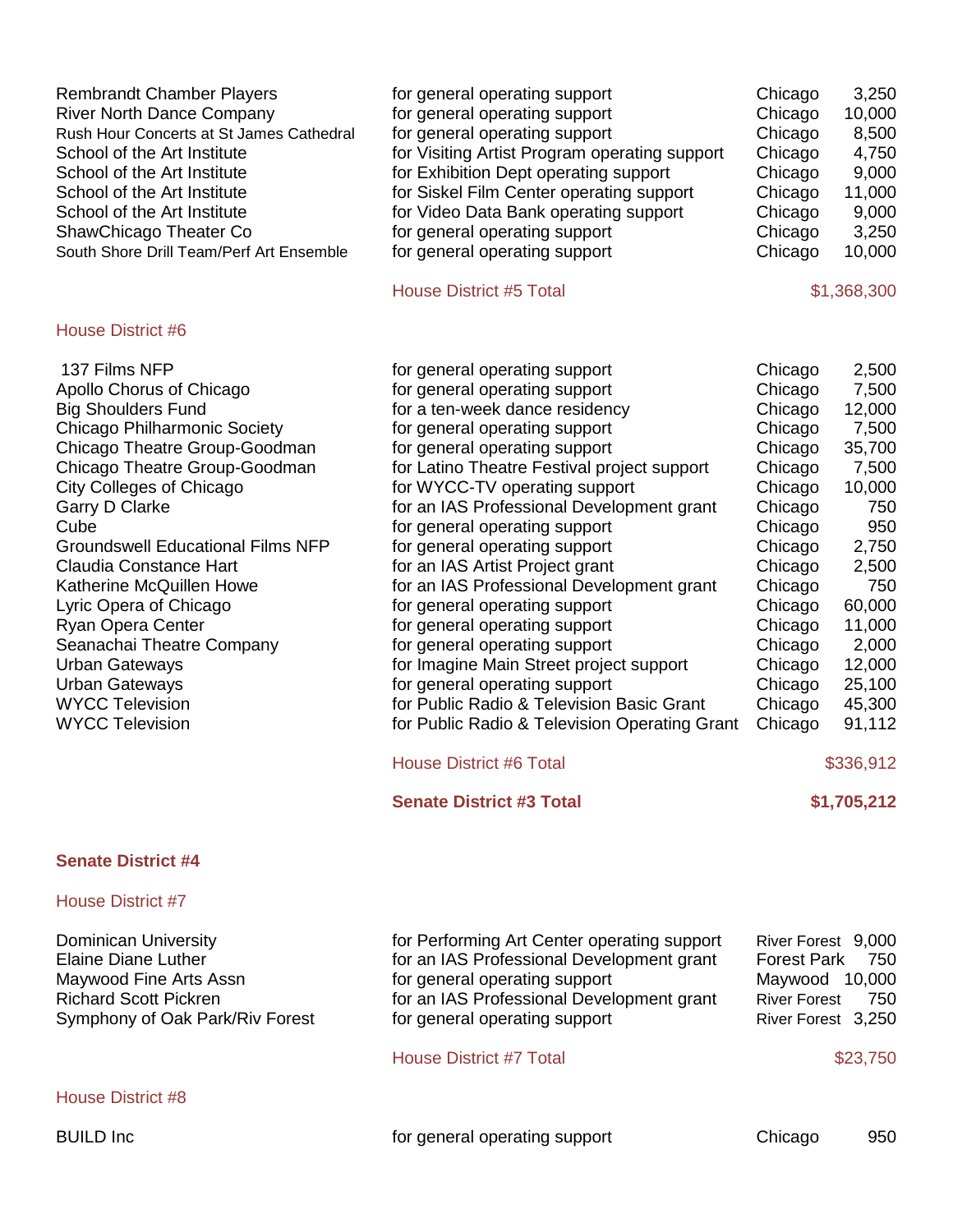| <b>CORE Music Foundation NFP</b><br>James H Falzone<br>Schola Antiqua of Chicago Fndn<br><b>Steckman Studio of Music</b><br>Kimberly Anne Unger | for general operating support<br>for an IAS Artist Project grant<br>for Spotless Rose Concert Series support<br>for general operating support<br>for an IAS Professional Development grant | Oak Park<br>Oak Park<br>Oak Park<br>Oak Park<br><b>Brookfield</b> | 1,000<br>2,500<br>950<br>3,250<br>750 |
|-------------------------------------------------------------------------------------------------------------------------------------------------|--------------------------------------------------------------------------------------------------------------------------------------------------------------------------------------------|-------------------------------------------------------------------|---------------------------------------|
|                                                                                                                                                 | <b>House District #8 Total</b>                                                                                                                                                             |                                                                   | \$9,400                               |
|                                                                                                                                                 | <b>Senate District #4 Total</b>                                                                                                                                                            |                                                                   | \$33,150                              |

#### House District #9

| Nicole S Beck                            | for an IAS Professional Development grant    | Chicago | 750       |
|------------------------------------------|----------------------------------------------|---------|-----------|
| <b>Bella Voce</b>                        | for general operating support                | Chicago | 3,250     |
| <b>Chicago Access Corporation</b>        | for general operating support                | Chicago | 10,000    |
| Chicago Artists' Coalition               | for general operating support                | Chicago | 8,500     |
| Chicago Jazz Philharmonic                | for general operating support                | Chicago | 7,500     |
| Community Renewal Chorus/All God's Child | for general operating support                | Chicago | 1,500     |
| Free Spirit Media NFP                    | for general operating support                | Chicago | 11,000    |
| Hubbard St Dance Chicago                 | for general operating support                | Chicago | 22,800    |
| <b>Illinois Migrant Council</b>          | for Project ARTE project support             | Chicago | 550       |
| International Contemp Ensemble Fndn      | for general operating support                | Chicago | 10,000    |
| Lawyers for the Creative Arts            | for general operating support                | Chicago | 8,500     |
| Claudia Guadalupe Martinez               | for an IAS Professional Development grant    | Chicago | 750       |
| <b>Marwen Foundation</b>                 | for general operating support                | Chicago | 11,000    |
| <b>Merit School of Music</b>             | for general operating support                | Chicago | 11,000    |
| Najwa Dance Corps                        | for general operating support                | Chicago | 2,000     |
| Najwa Dance Corps                        | for Open Dialogue conference participation   | Chicago | 950       |
| Najwa Dance Corps                        | for Cultural Happenings In Dance support     | Chicago | 3,500     |
| National Hellenic Museum                 | for general operating support                | Chicago | 9,000     |
| <b>Rock For Kids</b>                     | for general operating support                | Chicago | 7,500     |
| Snow City Arts Foundation                | for general operating support                | Chicago | 11,000    |
| <b>Steppenwolf Theatre Company</b>       | for general operating support                | Chicago | 29,000    |
| <b>Storycatchers Theatre</b>             | for Gender Specific Programs project support | Chicago | 10,000    |
| Threewalls NFP                           | for Open Dialogue conference participation   | Chicago | 890       |
| <b>Threewalls NFP</b>                    | for general operating support                | Chicago | 8,500     |
| University of Illinois/Chicago           | for Bodies Of Work Festival support          | Chicago | 6,500     |
| University of Illinois/Chicago           | for Bodies of Work operating support         | Chicago | 1,500     |
| University of Illinois/Chicago           | for Gallery 400 operating support            | Chicago | 7,000     |
|                                          | <b>House District #9 Total</b>               |         | \$204,440 |

| 826CHI Inc NFP                        |
|---------------------------------------|
| Jason Michael Bredle                  |
| <b>Bucktown Fine Arts</b>             |
| Chicago Children's Theatre            |
| <b>Chicago Dramatists</b>             |
| <b>Circle Theatre of Forest Park</b>  |
| <b>Collaboraction Theatre Company</b> |

| 826CHI Inc NFP                        | for general operating support             | Chicago | 5,500  |
|---------------------------------------|-------------------------------------------|---------|--------|
| Jason Michael Bredle                  | for an IAS Professional Development grant | Chicago | 750    |
| <b>Bucktown Fine Arts</b>             | for general operating support             | Chicago | 3,250  |
| Chicago Children's Theatre            | for general operating support             | Chicago | 9,000  |
| Chicago Dramatists                    | for general operating support             | Chicago | 10,000 |
| <b>Circle Theatre of Forest Park</b>  | for general operating support             | Chicago | 5,000  |
| <b>Collaboraction Theatre Company</b> | for general operating support             | Chicago | 6,500  |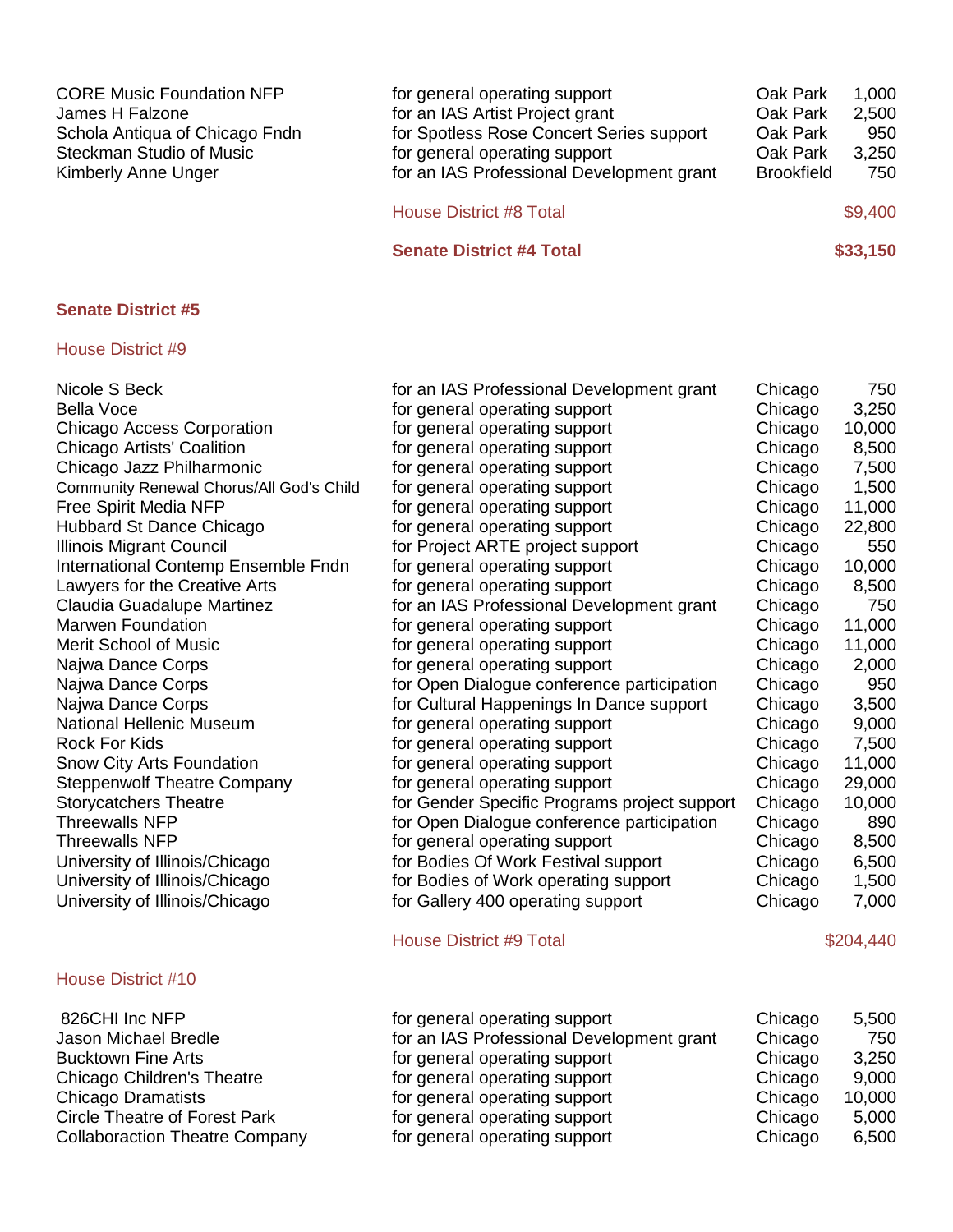| <b>Free Street Theater</b>                 | for organizational development project support | Chicago | 7,250     |
|--------------------------------------------|------------------------------------------------|---------|-----------|
| <b>Free Street Theater</b>                 | for general operating support                  | Chicago | 7,500     |
| <b>Garfield Park Conservatory Alliance</b> | for Art Programming operating support          | Chicago | 9,000     |
| Stanislav Grezdo                           | for an IAS Professional Development grant      | Chicago | 750       |
| <b>Claire Elizabeth Happel</b>             | for an IAS Professional Development grant      | Chicago | 750       |
| <b>Cameron E Harvey</b>                    | for an IAS Artist Project grant                | Chicago | 1,500     |
| <b>Heaven Gallery</b>                      | for general operating support                  | Chicago | 2,000     |
| <b>Holy Trinity Polish Mission</b>         | for Lajkonik Ensemble operating support        | Chicago | 2,750     |
| Homeroom NFP                               | for general operating support                  | Chicago | 550       |
| Intonation Music Workshop                  | for general operating support                  | Chicago | 6,000     |
| Intuit: Ctr Intuitive/Outsider Art         | for general operating support                  | Chicago | 7,500     |
| <b>Shattered Globe Theatre</b>             | for general operating support                  | Chicago | 2,750     |
| <b>Spudnik Press Cooperative</b>           | for general operating support                  | Chicago | 3,750     |
| <b>St Leonard's Ministries</b>             | for an eight-week theatre residency            | Chicago | 6,080     |
| <b>Street-Level Youth Media</b>            | for general operating support                  | Chicago | 7,500     |
| Suzuki-Orff School of Music                | for general operating support                  | Chicago | 10,000    |
| <b>Synapse Arts Collective</b>             | for general operating support                  | Chicago | 950       |
| Thodos Dance Chicago                       | for general operating support                  | Chicago | 11,000    |
| Ukrainian Institute of Modern Art          | for general operating support                  | Chicago | 4,750     |
| Thomas Aaron Wickenden                     | for an IAS Professional Development grant      | Chicago | 750       |
| Woman Made                                 | for general operating support                  | Chicago | 4,750     |
| Zephyr Dance Ensemble                      | for general operating support                  | Chicago | 2,750     |
|                                            | <b>House District #10 Total</b>                |         | \$140,580 |

- **Senate District #5 Total \$345,020**
- 

#### House District #11

Albany Park Theater Project American Theater Company ARC Educational Foundation Ars Musica Chicago Stephanie M Chavara Chicago a cappella Chicago Arts Orchestra Chicago Brass Band Assn Chicago Choral Artists Chicago Fringe Festival Inc Chicago Gay Men's Chorus The Chicago Mosaic School Chicago Moving Company Chicago Photography Center NFP Chicago Women's Caucus for Art Child's Play Touring Theatre Congo Square Theatre Co Corn Productions Dal Niente New Music NFP Emerald City Theatre Co Genesis at the Crossroads Global Explorers Kids

| for general operating support             | Chicago | 7,500  |
|-------------------------------------------|---------|--------|
| for general operating support             | Chicago | 9,000  |
| for general operating support             | Chicago | 1,500  |
| for general operating support             | Chicago | 600    |
| for an IAS Professional Development grant | Chicago | 500    |
| for general operating support             | Chicago | 8,500  |
| for general operating support             | Chicago | 1,500  |
| for general operating support             | Chicago | 2,000  |
| for general operating support             | Chicago | 1,500  |
| for general operating support             | Chicago | 1,500  |
| for general operating support             | Chicago | 7,500  |
| for general operating support             | Chicago | 2,750  |
| for general operating support             | Chicago | 3,750  |
| for general operating support             | Chicago | 7,500  |
| for general operating support             | Chicago | 850    |
| for general operating support             | Chicago | 6,500  |
| for general operating support             | Chicago | 5,500  |
| for general operating support             | Chicago | 1,500  |
| for general operating support             | Chicago | 2,750  |
| for general operating support             | Chicago | 10,000 |
| for general operating support             | Chicago | 2,750  |
| for general operating support             | Chicago | 950    |
|                                           |         |        |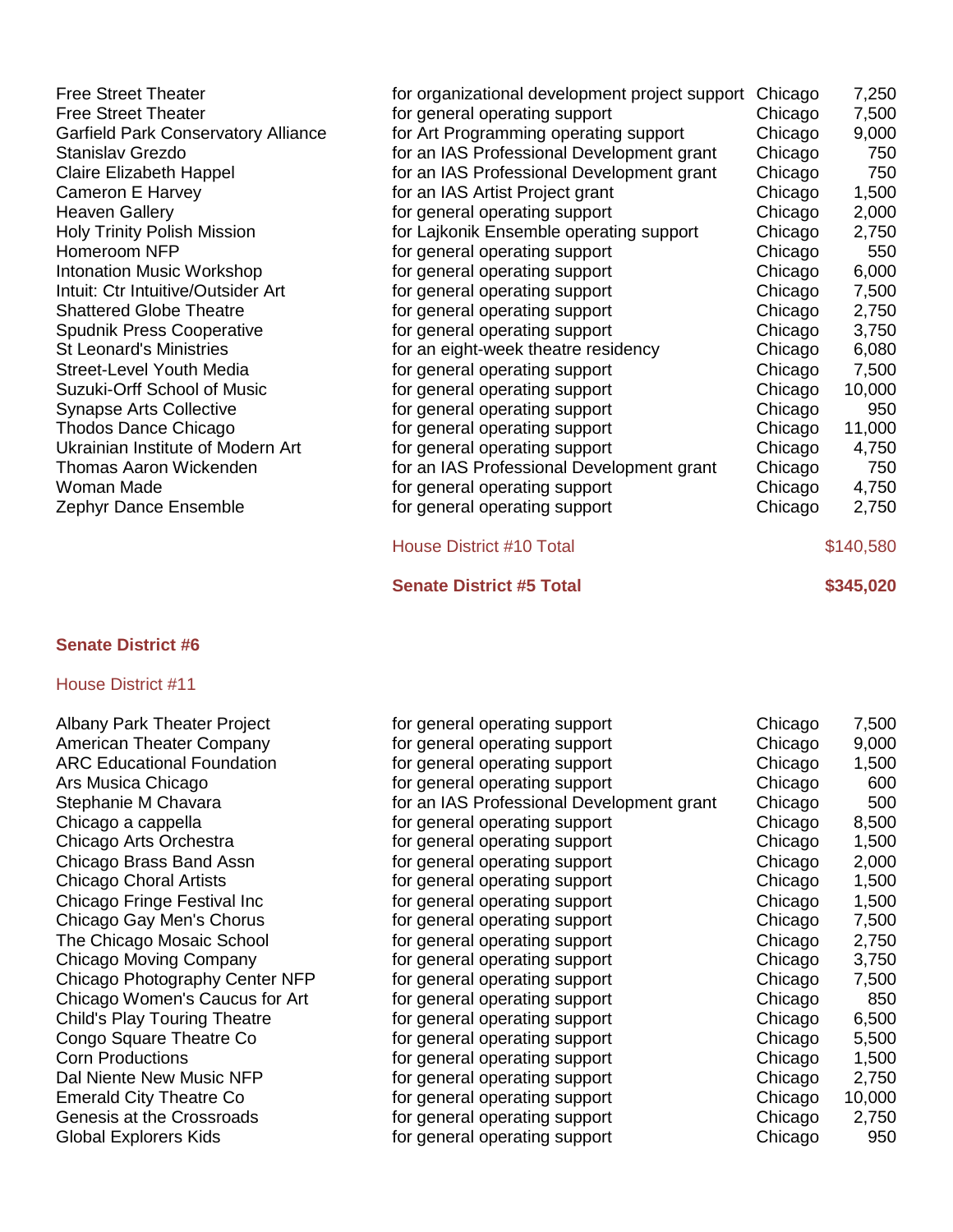| The Hypocrites                        | for general operating support             | Chicago | 4,750     |
|---------------------------------------|-------------------------------------------|---------|-----------|
| Imagination Theater Inc               | for general operating support             | Chicago | 6,500     |
| Inaside Chicago Dance NFP             | for general operating support             | Chicago | 1,500     |
| Jump Rhythm Jazz Project              | for general operating support             | Chicago | 5,000     |
| Kartemquin Educational Films          | for general operating support             | Chicago | 10,000    |
| Korean American Comm Services         | for Root East/Root West project support   | Chicago | 2,500     |
| Links Hall Inc                        | for general operating support             | Chicago | 6,500     |
| Erin Jane Mullen                      | for an IAS Professional Development grant | Chicago | 750       |
| The Oriana Singers                    | for general operating support             | Chicago | 2,500     |
| Perceptual Motion Inc                 | for general operating support             | Chicago | 2,000     |
| <b>Pint-Size Publications</b>         | for general operating support             | Chicago | 950       |
| Red Tape Theatre Co NFP               | for general operating support             | Chicago | 1,500     |
| Remy Bumppo Theatre Co                | for general operating support             | Chicago | 9,000     |
| Same Planet Different World           | for general operating support             | Chicago | 1,500     |
| Emily C Stein                         | for an IAS Artist Project grant           | Chicago | 2,500     |
| <b>Still Point Theatre Collective</b> | for Sisters Rising project support        | Chicago | 2,250     |
| Theater Wit NFP                       | for general operating support             | Chicago | 7,500     |
| <b>Third Coast Percussion NFP</b>     | for general operating support             | Chicago | 3,250     |
| <b>Trap Door Productions</b>          | for general operating support             | Chicago | 2,250     |
| <b>Viaduct Arts Coalition</b>         | for general operating support             | Chicago | 6,500     |
| <b>Vicarious Theatre Company</b>      | for general operating support             | Chicago | 1,750     |
| <b>Victory Gardens Theater</b>        | for general operating support             | Chicago | 23,100    |
|                                       | <b>House District #11 Total</b>           |         | \$190,450 |
| House District #12                    |                                           |         |           |

| Karen A Azarnia                        | for an IAS Professional Development grant         | Chicago | 500      |
|----------------------------------------|---------------------------------------------------|---------|----------|
| Chicago Chamber Choir                  | for general operating support                     | Chicago | 1,500    |
| <b>Chicago Fusion Theatre</b>          | for general operating support                     | Chicago | 600      |
| Chicago History Museum                 | for general operating support                     | Chicago | 10,000   |
| Chicago Metro Symphony Orchestra       | for general operating support                     | Chicago | 950      |
| <b>Fulcrum Point New Music Project</b> | for general operating support                     | Chicago | 7,500    |
| Greeley Elem School                    | for a twenty-four week dance residency            | Chicago | 25,080   |
| Hawthorne Scholastic Academy           | for an eight-week interdisciplinary art residency | Chicago | 4,730    |
| Illinois Council of Orchestras         | for general operating support                     | Chicago | 1,050    |
| International College of Surgeons      | for Anatomy In The Gallery project support        | Chicago | 6,000    |
| <b>Brian C LeTraunik</b>               | for an IAS Professional Development grant         | Chicago | 750      |
| Kazuhiro Masuda                        | for apprenticeship in Japanese classical dance    | Chicago | 3,000    |
| Moving Dock Theatre Co NFP             | for general operating support                     | Chicago | 1,150    |
| A Red Orchid Theatre                   | for general operating support                     | Chicago | 6,500    |
| Laura L Riebock                        | for an IAS Professional Development grant         | Chicago | 750      |
| Cole A Robertson                       | for an IAS Artist Project grant                   | Chicago | 1,500    |
| James Sherman                          | for an IAS Artist Project grant                   | Chicago | 2,500    |
| Stage Left Inc                         | for general operating support                     | Chicago | 2,750    |
| Time of Your Life Players              | for general operating support                     | Chicago | 650      |
| TimeLine Theatre Company               | for general operating support                     | Chicago | 11,000   |
| Andrew P Young                         | for an IAS Artist Project grant                   | Chicago | 1,500    |
|                                        | <b>House District #12 Total</b>                   |         | \$89,960 |
|                                        |                                                   |         |          |

**Senate District #6 Total <b>\$280,410**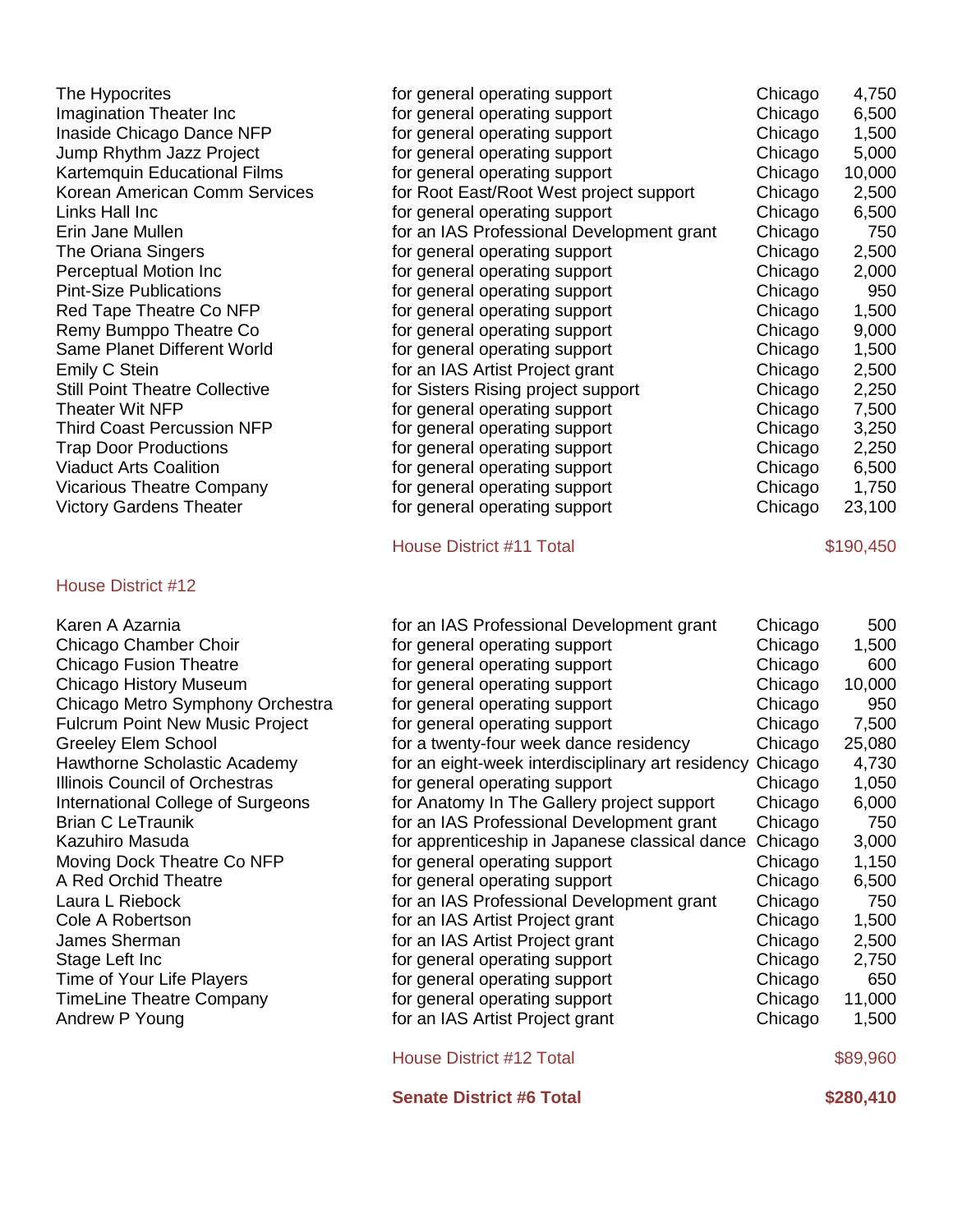## House District #13

| <b>About Face Theatre Collective</b>   | for general operating support             | Chicago | 9,000     |
|----------------------------------------|-------------------------------------------|---------|-----------|
| <b>Acess Contemporary Music</b>        | for general operating support             | Chicago | 4,000     |
| African American Arts Alliance/Chicago | for general operating support             | Chicago | 2,750     |
| American Indian Center of Chicago      | for general operating support             | Chicago | 2,500     |
| <b>Antibody Dance</b>                  | for general operating support             | Chicago | 600       |
| <b>Anubis Quartet Performing Arts</b>  | for general operating support             | Chicago | 550       |
| Naomi I Ashley                         | for an IAS Artist Project grant           | Chicago | 2,500     |
| Asian Improv Arts Midwest              | for general operating support             | Chicago | 8,500     |
| <b>Barrel of Monkeys Productions</b>   | for general operating support             | Chicago | 6,500     |
| <b>Black Ensemble Theater Corp</b>     | for general operating support             | Chicago | 11,000    |
| Cambodian Assn of Illinois             | for general operating support             | Chicago | 4,750     |
| Joseph A Caruana                       | for an IAS Professional Development grant | Chicago | 750       |
| Chicago Dance Crash NFP                | for general operating support             | Chicago | 2,000     |
| The Chicago Ensemble                   | for general operating support             | Chicago | 1,750     |
| Chicago Tap Theatre NFP                | for general operating support             | Chicago | 2,750     |
| <b>Chicspeare Production Co</b>        | for general operating support             | Chicago | 950       |
| CircEsteem                             | for general operating support             | Chicago | 7,500     |
| <b>Eclipse Theatre Company</b>         | for general operating support             | Chicago | 2,750     |
| <b>Elements Contemp Ballet NFP</b>     | for general operating support             | Chicago | 1,500     |
| <b>Experimental Sound Studio</b>       | for general operating support             | Chicago | 4,000     |
| <b>Griffin Theatre Company</b>         | for general operating support             | Chicago | 6,500     |
| <b>Hedwig Dances Inc</b>               | for general operating support             | Chicago | 4,750     |
| Jane A Hertenstein                     | for an IAS Professional Development grant | Chicago | 750       |
| The House Theatre of Chicago           | for general operating support             | Chicago | 9,000     |
| <b>International Chamber Artists</b>   | for general operating support             | Chicago | 2,500     |
| Vesna Jovanovic                        | for an IAS Professional Development grant | Chicago | 750       |
| Kuumba Lynx                            | for general operating support             | Chicago | 6,000     |
| Lake Shore Symphony Orchestra          | for general operating support             | Chicago | 1,750     |
| Gustavo Leone                          | for an IAS Artist Project grant           | Chicago | 2,500     |
| Lincoln Square Arts Center             | for general operating support             | Chicago | 850       |
| <b>The Neo-Futurists</b>               | for general operating support             | Chicago | 6,500     |
| New Millennium Theatre Co              | for general operating support             | Chicago | 950       |
| Old Town School of Folk Music          | for general operating support             | Chicago | 33,100    |
| People's Music School                  | for general operating support             | Chicago | 10,000    |
| <b>Quest Theatre Ensemble NFP</b>      | for general operating support             | Chicago | 2,065     |
| Raven Theatre Company                  | for general operating support             | Chicago | 6,500     |
| Lucy Ann Riner                         | for an IAS Artist Project grant           | Chicago | 1,500     |
| Sones De Mexico Ensemble               | for general operating support             | Chicago | 8,500     |
| Stir-Friday Night!                     | for general operating support             | Chicago | 600       |
| <b>Strange Tree Group</b>              | for general operating support             | Chicago | 1,500     |
| <b>Blair Thomas &amp; Company</b>      | for general operating support             | Chicago | 3,250     |
| Monica A Thomas                        | for an IAS Professional Development grant | Chicago | 750       |
|                                        | <b>House District #13 Total</b>           |         | \$187,165 |
| <b>House District #14</b>              |                                           |         |           |
| Brenda J Barnum                        | for an IAS Professional Development grant | Chicago | 750       |
| - ID:                                  | a IAO Drefessional Developme              |         | 750       |

Lisa L Biggs for an IAS Professional Development grant Chicago 750<br>Bohemian Theatre Ensemble NFP for general operating support chicago 2,750 Bohemian Theatre Ensemble NFP for general operating support Chicago 2,750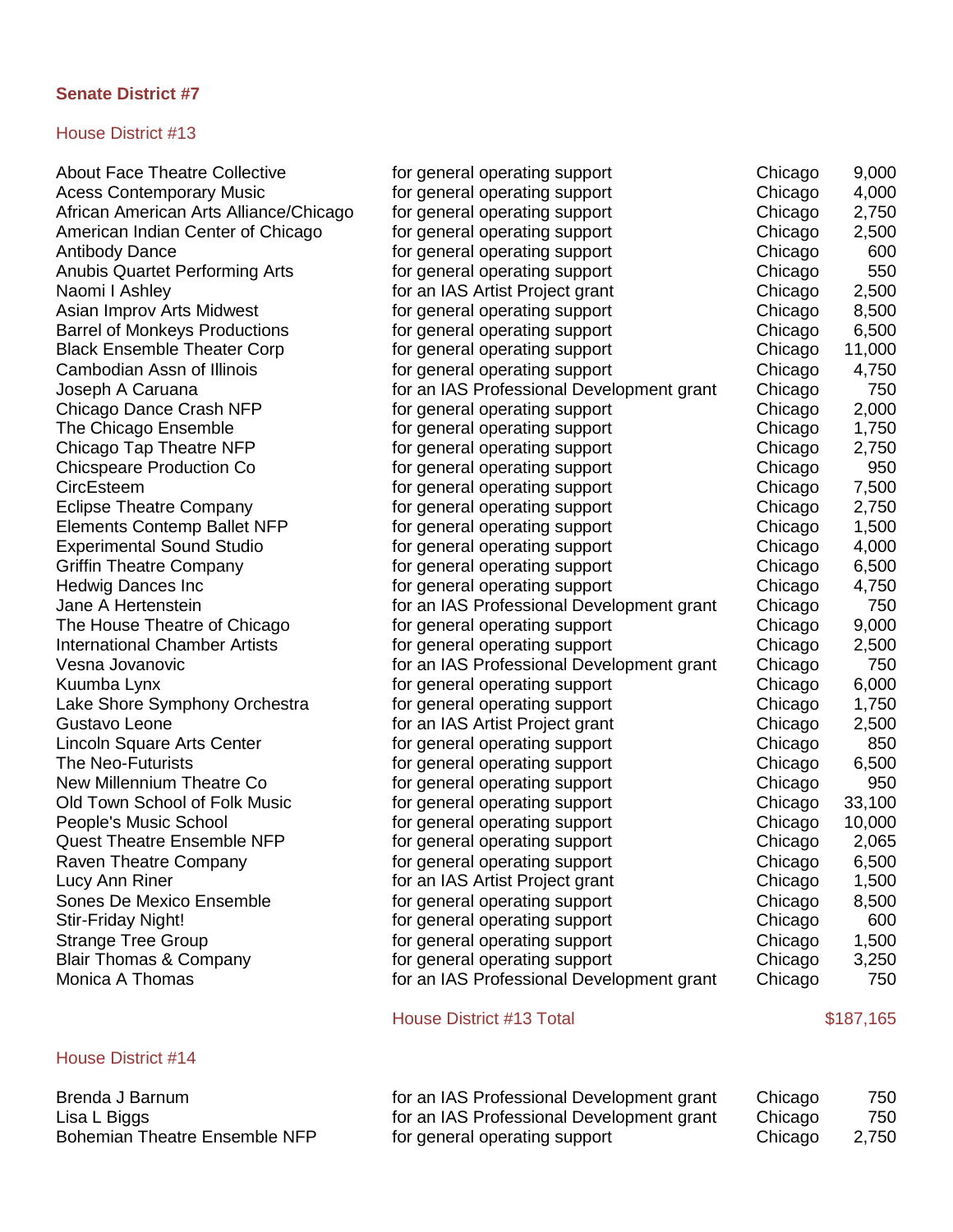| Cedille Chicago NFP                  | for general operating support                  | Chicago | 11,000    |
|--------------------------------------|------------------------------------------------|---------|-----------|
| Chicago City Theatre Company         | for general operating support                  | Chicago | 10,000    |
| <b>Chicago Filmmakers</b>            | for general operating support                  | Chicago | 7,500     |
| Kyong Mee Choi                       | for an IAS Artist Project grant                | Chicago | 2,500     |
| <b>City Lit Theatre Company</b>      | for general operating support                  | Chicago | 4,750     |
| Company of Folk                      | for Midwest Folk Festival project support      | Chicago | 12,500    |
| Company of Folk                      | for folk art fieldwork/tech assistance support | Chicago | 9,500     |
| Kelli A Connell                      | for an IAS Professional Development grant      | Chicago | 750       |
| Convent of the Sacred Heart          | for a four-week visual arts residency          | Chicago | 2,080     |
| <b>Christopher Dunn-Rankin</b>       | for an IAS Professional Development grant      | Chicago | 750       |
| Eighth Blackbird Perf Art Assn       | for general operating support                  | Chicago | 11,000    |
| Maureen Colleen Ewing                | for an IAS Professional Development grant      | Chicago | 750       |
| <b>William Ferris Chorale</b>        | for general operating support                  | Chicago | 3,750     |
| <b>Fifth House Ensemble</b>          | for general operating support                  | Chicago | 5,500     |
| Amina L Gautier                      | for an IAS Professional Development grant      | Chicago | 750       |
| Amos A Gillespie                     | for an IAS Professional Development grant      | Chicago | 750       |
| Jennifer J Greenburg                 | for an IAS Artist Project grant                | Chicago | 2,500     |
| Angela L Harris                      | for an IAS Professional Development grant      | Chicago | 500       |
| Benjamin A Hjertmann                 | for an IAS Artist Project grant                | Chicago | 2,500     |
| <b>Kidworks Touring Theatre Co</b>   | for general operating support                  | Chicago | 2,000     |
| Aviya R Kushner                      | for an IAS Professional Development grant      | Chicago | 750       |
| <b>Lifeline Productions Inc</b>      | for general operating support                  | Chicago | 10,000    |
| The Lira Ensemble                    | for general operating support                  | Chicago | 8,500     |
| Kathleen K Lombardo                  | for an IAS Professional Development grant      | Chicago | 750       |
| Loyola University of Chicago         | for Arts Programming operating support         | Chicago | 9,000     |
| Loyola University of Chicago         | for Museum of Art operating support            | Chicago | 10,000    |
| Mad Shak Dance Co                    | for general operating support                  | Chicago | 2,250     |
| Mary-Arrchie Theatre Company         | for general operating support                  | Chicago | 1,500     |
| <b>Todd M McCarty</b>                | for an IAS Professional Development grant      | Chicago | 750       |
| <b>MPAACT</b>                        | for general operating support                  | Chicago | 6,750     |
| <b>New Suit Theatre</b>              | for general operating support                  | Chicago | 600       |
| The Paper Machete                    | for general operating support                  | Chicago | 550       |
| <b>Mary Christine Patten</b>         | for an IAS Artist Project grant                | Chicago | 2,500     |
| <b>Polarity Ensemble Theatre NFP</b> | for general operating support                  | Chicago | 1,500     |
| Portoluz                             | for general operating support                  | Chicago | 2,000     |
| Marilyn F Propp                      | for an IAS Professional Development grant      | Chicago | 500       |
| <b>Rambunctious Press Inc</b>        | for general operating support                  | Chicago | 600       |
| <b>Redtwist Theatre</b>              | for general operating support                  | Chicago | 2,750     |
| Andrea Lee Reilly                    | for an IAS Professional Development grant      | Chicago | 750       |
| <b>Rivendell Theatre Ensemble</b>    | for general operating support                  | Chicago | 4,000     |
| The Ruckus Theater                   | for general operating support                  | Chicago | 1,150     |
| <b>Senior Artist Network</b>         | for general operating support                  | Chicago | 600       |
| <b>Sideshow Theatre Co NFP</b>       | for general operating support                  | Chicago | 2,500     |
| <b>Silent Theatre Company</b>        | for general operating support                  | Chicago | 1,750     |
| <b>Steep Theatre Company</b>         | for general operating support                  | Chicago | 4,000     |
| Striding Lion InterArts Workshop NFP | for general operating support                  | Chicago | 4,750     |
| Swedish Am Museum Assn of Chicago    | for general operating support                  | Chicago | 11,000    |
| <b>Tracy Marie Taylor</b>            | for an IAS Professional Development grant      | Chicago | 750       |
| <b>TPA Network Inc</b>               | for Visual Arts Programming project support    | Chicago | 850       |
| <b>Utopian Theatre Asylum</b>        | for general operating support                  | Chicago | 2,000     |
|                                      |                                                |         |           |
|                                      | <b>House District #14 Total</b>                |         | \$190,930 |
|                                      | Senate District #7 Total                       |         | \$378,095 |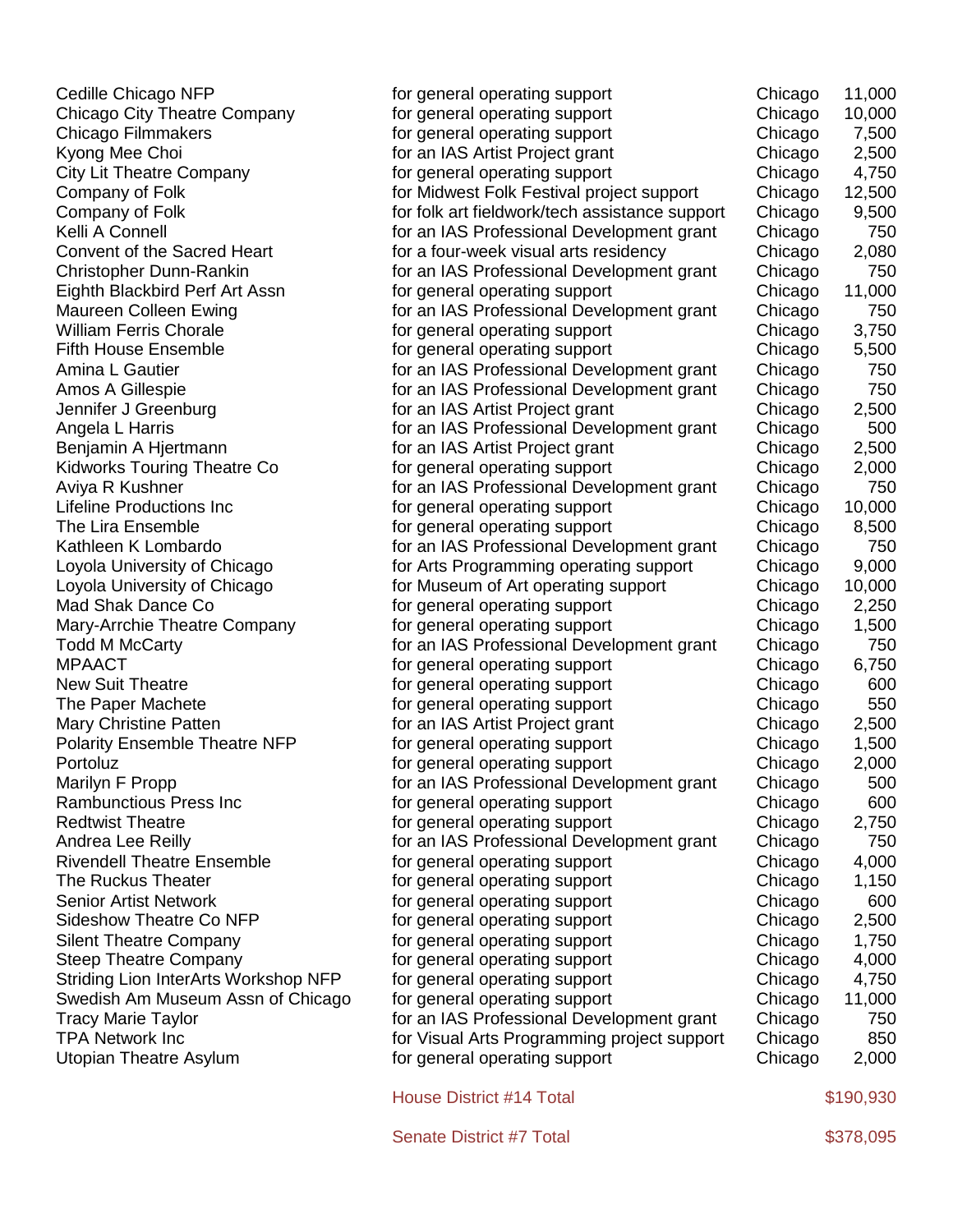| Lawrence S Axelrod<br>Ensemble Espanol<br>Sarah Faust Waddell<br><b>Flood Editions NFP</b><br>Irish American Heritage Center<br>Kara S Johnson<br>Kevin C Riordan<br>Sauganash Neighbors For New Park<br>Wildwood Elem School<br><b>WTTW Communications Inc</b><br><b>WTTW Communications Inc</b><br><b>WTTW Communications Inc.</b><br>House District #16 | for an IAS Artist Project grant<br>for general operating support<br>for an IAS Professional Development grant<br>for general operating support<br>for general operating support<br>for an IAS Professional Development grant<br>for an IAS Professional Development grant<br>for Sauganash Mural Project support<br>for a four-week dance residency<br>for Public Radio & Television Basic Grant<br>for general operating support<br>for Public Radio & Television Operating Grant<br><b>House District #15 Total</b> | Chicago<br>Chicago<br>Chicago<br>Chicago<br>Chicago<br>Chicago<br>Chicago<br>Chicago<br>Chicago<br>Chicago<br>Chicago<br>Chicago | 2,500<br>6,375<br>750<br>2,000<br>10,000<br>750<br>750<br>7,500<br>5,100<br>45,300<br>22,500<br>563,402<br>\$666,927 |
|------------------------------------------------------------------------------------------------------------------------------------------------------------------------------------------------------------------------------------------------------------------------------------------------------------------------------------------------------------|-----------------------------------------------------------------------------------------------------------------------------------------------------------------------------------------------------------------------------------------------------------------------------------------------------------------------------------------------------------------------------------------------------------------------------------------------------------------------------------------------------------------------|----------------------------------------------------------------------------------------------------------------------------------|----------------------------------------------------------------------------------------------------------------------|
| <b>T Daniel Productions NFP</b><br><b>Erasing the Distance</b><br>Ellen S Holtzblatt<br>Sharon Hyson<br>Korean Amer Resource/Cultural Ctr<br>Silvia A Malagrino<br><b>Theater Oobleck</b>                                                                                                                                                                  | for general operating support<br>for general operating support<br>for an IAS Professional Development grant<br>for Open Dialogue conference participation<br>for general operating support<br>for an IAS Artist Project grant<br>for general operating support<br><b>House District #16 Total</b><br><b>Senate District #8 Total</b>                                                                                                                                                                                  | Chicago<br>Chicago<br>Chicago<br>Chicago<br>Chicago<br>Chicago<br>Chicago                                                        | 1,150<br>4,000<br>500<br>950<br>3,750<br>2,500<br>1,050<br>\$13,900<br>\$680,827                                     |
| <b>Senate District #9</b>                                                                                                                                                                                                                                                                                                                                  |                                                                                                                                                                                                                                                                                                                                                                                                                                                                                                                       |                                                                                                                                  |                                                                                                                      |
| <b>House District #17</b>                                                                                                                                                                                                                                                                                                                                  |                                                                                                                                                                                                                                                                                                                                                                                                                                                                                                                       |                                                                                                                                  |                                                                                                                      |
| <b>Anatomically Correct</b><br>Chicago Barn Dance Company<br>Chicago Jazz Orchestra Assn<br><b>Evanston In-School Music Assn</b><br>Evanston Symphony Orch Assn                                                                                                                                                                                            | for general operating support<br>for general operating support<br>for general operating support<br>for general operating support<br>for general operating support                                                                                                                                                                                                                                                                                                                                                     | <b>Skokie</b><br>Evanston<br><b>Skokie</b><br>Evanston<br>Evanston                                                               | 950<br>1,750<br>4,750<br>1,750<br>4,750                                                                              |

| Chicago Jazz Orchestra Assn             | for general operating support              | <b>Skokie</b> | 4,750  |
|-----------------------------------------|--------------------------------------------|---------------|--------|
| <b>Evanston In-School Music Assn</b>    | for general operating support              | Evanston      | 1,750  |
| <b>Evanston Symphony Orch Assn</b>      | for general operating support              | Evanston      | 4,750  |
| Kohl Children's Museum/Greater Chicago  | for general operating support              | Glenview      | 11,000 |
| Midwest Palliative & Hospice CareCenter | for Expressive Therapies operating support | Glenview      | 6,000  |
| Jacqueline R Moses                      | for an IAS Professional Development grant  | <b>Skokie</b> | 750    |
| <b>North Shore Choral Society</b>       | for general operating support              | Evanston      | 3,250  |
| Northlight Theatre Inc                  | for general operating support              | <b>Skokie</b> | 19,900 |
| Northwest Ctr Trad Polish Folk Dancers  | for general operating support              | Glenview      | 3,250  |
| Opera Training Institute of Chicago     | for general operating support              | Evanston      | 1,050  |
| Sing to Live Live to Sing NFP           | for general operating support              | Glenview      | 1,500  |
| <b>Skokie Northshore Sculpture Park</b> | for general operating support              | <b>Skokie</b> | 2,500  |
|                                         |                                            |               |        |

| Evanston      | 1,750  |
|---------------|--------|
| <b>Skokie</b> | 4,750  |
| Evanston      | 1,750  |
| Evanston      | 4,750  |
| Glenview      | 11,000 |
| Glenview      | 6,000  |
| Skokie        | 750    |
| Evanston      | 3,250  |
| Skokie        | 19,900 |
| Glenview      | 3,250  |
| Evanston      | 1,050  |
| Glenview      | 1,500  |
| <b>Skokie</b> | 2,500  |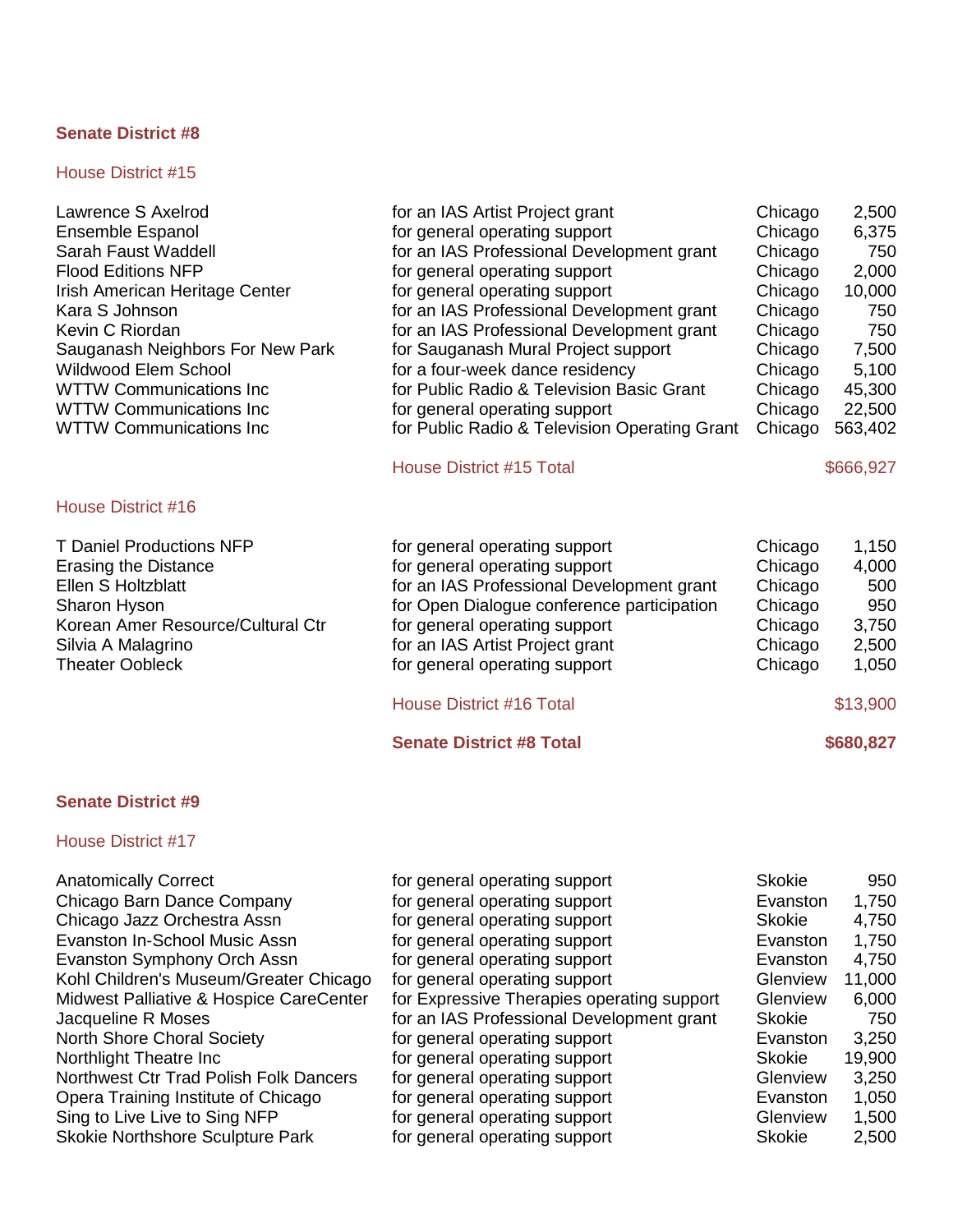| <b>Skokie Park District</b><br>Maria Angela Narciso Torres<br><b>Willard Elem School</b><br>Wilmette Jr High School | for Festival of Cultures project support<br>for an IAS Professional Development grant<br>for a five-week interdisciplinary art residency<br>for a theatre residency | <b>Skokie</b><br>Glenview<br>Evanston<br>Wilmette | 3,250<br>750<br>6,000<br>1,000 |
|---------------------------------------------------------------------------------------------------------------------|---------------------------------------------------------------------------------------------------------------------------------------------------------------------|---------------------------------------------------|--------------------------------|
|                                                                                                                     | <b>House District #17 Total</b>                                                                                                                                     |                                                   | \$74,150                       |
| <b>House District #18</b>                                                                                           |                                                                                                                                                                     |                                                   |                                |
| The Actors Gymnasium Inc                                                                                            | for general operating support                                                                                                                                       | Evanston                                          | 10,000                         |
| All-Village Singers                                                                                                 | for general operating support                                                                                                                                       | Glencoe                                           | 950                            |
| <b>Art Encounter</b>                                                                                                | for general operating support                                                                                                                                       | Evanston                                          | 7,500                          |
| Annie Arnoult Beserra                                                                                               | for an IAS Professional Development grant                                                                                                                           | Evanston                                          | 750                            |
| Matthew C Cataldi                                                                                                   | for an IAS Professional Development grant                                                                                                                           | Evanston                                          | 750                            |
| <b>Evanston Art Center</b>                                                                                          | for general operating support                                                                                                                                       | Evanston                                          | 11,000                         |
| <b>Evanston Arts Council</b>                                                                                        | for general operating support                                                                                                                                       | Evanston                                          | 11,000                         |
| <b>Evanston Arts Council</b>                                                                                        | for Community Arts Access Program                                                                                                                                   | Evanston                                          | 9,000                          |
| <b>Evanston Dance Ensemble</b>                                                                                      | for general operating support                                                                                                                                       | Evanston                                          | 4,000                          |
| Kiumars Haghighi                                                                                                    | for an IAS Artist Project grant                                                                                                                                     | Evanston                                          | 2,500                          |
| Lakeside Singers Inc                                                                                                | for general operating support                                                                                                                                       | Evanston                                          | 4,750                          |
| <b>Light Opera Works</b>                                                                                            | for general operating support                                                                                                                                       | Wilmette                                          | 11,000                         |
| Lincoln Elem School PTA                                                                                             | for a visual arts residency                                                                                                                                         | Evanston                                          | 1,000                          |
| Literature for All of Us                                                                                            | for Poetry Out Loud project support                                                                                                                                 | Evanston                                          | 8,500                          |
| Literature for All of Us                                                                                            | for general operating support                                                                                                                                       | Evanston                                          | 7,000                          |
| Music Institute of Chicago                                                                                          | for general operating support                                                                                                                                       | Evanston                                          | 10,000                         |
| The Musical Offering                                                                                                | for general operating support                                                                                                                                       | Evanston                                          | 5,500                          |
| <b>Next Theatre Company</b>                                                                                         | for general operating support                                                                                                                                       | Evanston                                          | 6,500                          |
| North Shore Art League                                                                                              | for general operating support                                                                                                                                       | Winnetka                                          | 6,500                          |
| Northbrook Symphony Orchestra                                                                                       | for general operating support                                                                                                                                       | Northbrook 7,500                                  |                                |
| Northshore Concert Band                                                                                             | for general operating support                                                                                                                                       | Evanston                                          | 5,500                          |
| Northwestern University                                                                                             | for Block Museum operating support                                                                                                                                  | Evanston                                          | 11,000                         |
| Open Studio Project                                                                                                 | for general operating support                                                                                                                                       | Evanston                                          | 4,750                          |
| Paula W Peterson                                                                                                    | for an IAS Professional Development grant                                                                                                                           | Evanston                                          | 750                            |
| <b>Piven Theatre Workshop</b>                                                                                       | for general operating support                                                                                                                                       | Evanston                                          | 10,000                         |
| The Poetry Forum Inc                                                                                                | for general operating support                                                                                                                                       | Evanston                                          | 700                            |
| Renovo String Orchestra NFP                                                                                         | for general operating support                                                                                                                                       | Evanston                                          | 600                            |
| The Savoy-aires                                                                                                     | for general operating support                                                                                                                                       | Evanston                                          | 1,750                          |
| Rachel J Webster                                                                                                    | for an IAS Professional Development grant                                                                                                                           | Evanston                                          | 750                            |
| <b>Writers' Theatre Inc</b>                                                                                         | for general operating support                                                                                                                                       | Glencoe                                           | 11,000                         |
| Youth Choral Theater of Chicago                                                                                     | for general operating support                                                                                                                                       | Evanston                                          | 7,500                          |

| <b>House District #18 Total</b> | \$180,000 |  |
|---------------------------------|-----------|--|
|---------------------------------|-----------|--|

| <b>Senate District #9 Total</b> | \$254,150 |
|---------------------------------|-----------|
|---------------------------------|-----------|

| Geoffrey Eldon Bradfield         | for an IAS Artist Project grant | Chicago | 2,500 |
|----------------------------------|---------------------------------|---------|-------|
| Chicago Kids Company             | for general operating support   | Chicago | 6,500 |
| Chicago Korean-American Art Assn | for general operating support   | Chicago | 1.750 |
| The Lutheran Choir of Chicago    | for general operating support   | Chicago | 1,500 |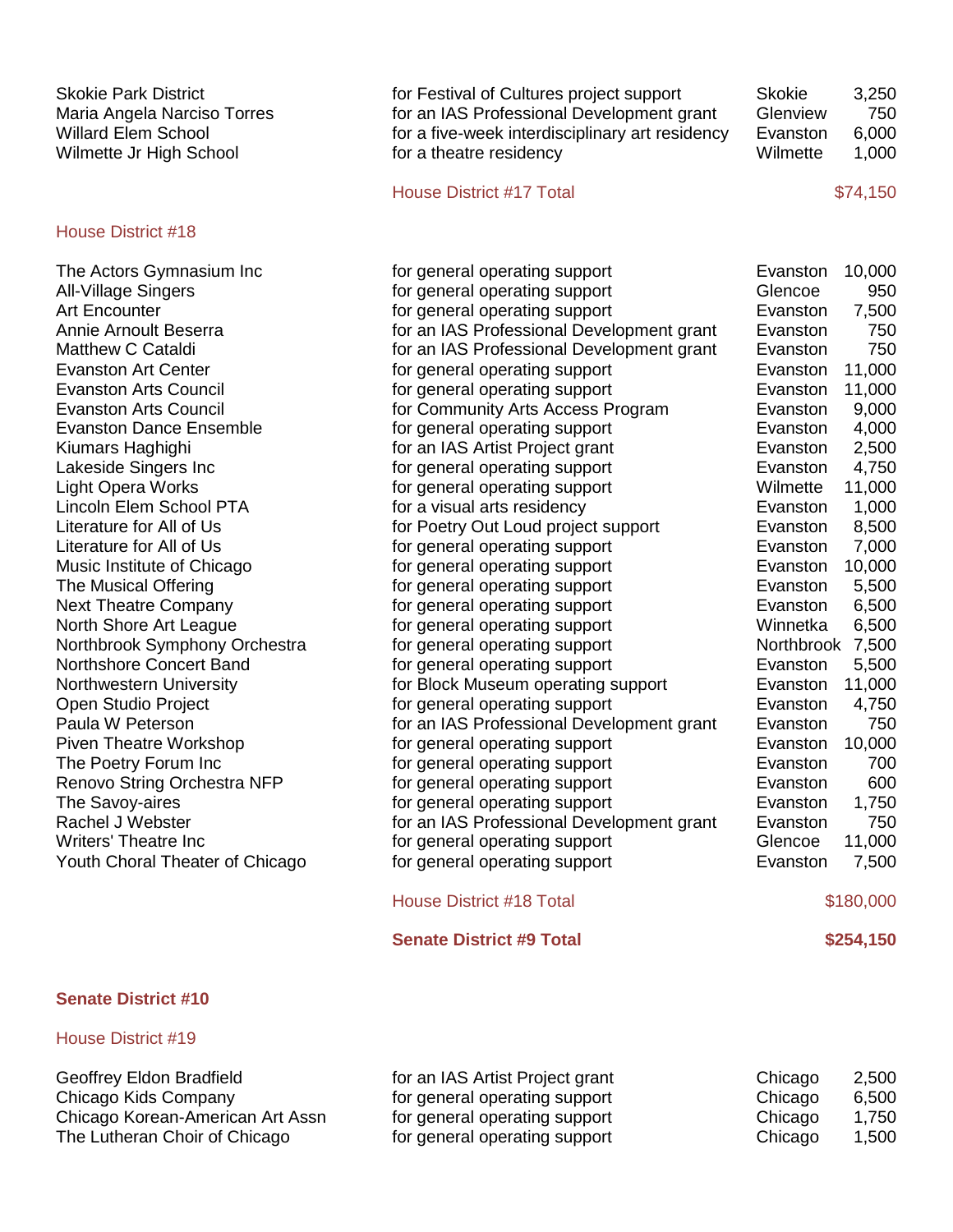| Paderewski Symphony Orchestra                                                                                            | for general operating support                                                                                                                                                          | Chicago                                                         | 4,750                          |
|--------------------------------------------------------------------------------------------------------------------------|----------------------------------------------------------------------------------------------------------------------------------------------------------------------------------------|-----------------------------------------------------------------|--------------------------------|
|                                                                                                                          | <b>House District #19 Total</b>                                                                                                                                                        |                                                                 | \$17,000                       |
| <b>House District #20</b>                                                                                                |                                                                                                                                                                                        |                                                                 |                                |
| <b>Brickton Art Center</b><br>Zeljko Djukic<br>Ebinger Elem School<br><b>Fotios D Zemenides</b>                          | for general operating support<br>for an IAS Professional Development grant<br>for a six-week dance residency<br>for an IAS Professional Development grant                              | Park Ridge 4,000<br><b>Niles</b><br>Chicago<br>Chicago          | 500<br>14,840<br>750           |
|                                                                                                                          | <b>House District #20 Total</b>                                                                                                                                                        |                                                                 | \$20,090                       |
|                                                                                                                          | <b>Senate District #10 Total</b>                                                                                                                                                       |                                                                 | \$37,090                       |
| <b>Senate District #11</b>                                                                                               |                                                                                                                                                                                        |                                                                 |                                |
| <b>House District #21</b>                                                                                                |                                                                                                                                                                                        |                                                                 |                                |
| Acappellago NFP<br>Margaret R Duguid<br>Joseph K Kirin<br><b>Lucky Plush Productions</b><br><b>Riverside Arts Center</b> | for general operating support<br>for an IAS Professional Development grant<br>for apprenticeship in Tamburitza music<br>for general operating support<br>for general operating support | Forest View 1,050<br>Chicago<br>Lyons<br>Riverside<br>Riverside | 750<br>3,000<br>5,500<br>3,250 |
|                                                                                                                          | <b>House District #21 Total</b>                                                                                                                                                        |                                                                 | \$13,550                       |
| <b>House District #22</b>                                                                                                |                                                                                                                                                                                        |                                                                 |                                |
| Balzekas Museum/Lithuanian Culture                                                                                       | for general operating support                                                                                                                                                          | Chicago                                                         | 7,500                          |
|                                                                                                                          | <b>House District #22 Total</b>                                                                                                                                                        |                                                                 | \$7,500                        |
|                                                                                                                          | <b>Senate District #11 Total</b>                                                                                                                                                       |                                                                 | \$21,050                       |
| <b>Senate District #12</b>                                                                                               |                                                                                                                                                                                        |                                                                 |                                |
| <b>House District #23</b>                                                                                                |                                                                                                                                                                                        |                                                                 |                                |
| Hollywood Elem School                                                                                                    | for a four-week interdisciplinary art residency                                                                                                                                        | <b>Brookfield</b>                                               | 4,190                          |
|                                                                                                                          | <b>House District #23 Total</b>                                                                                                                                                        |                                                                 | \$4,190                        |
| <b>House District #24</b>                                                                                                |                                                                                                                                                                                        |                                                                 |                                |
| The 16th Street Theater NFP                                                                                              | for general operating support                                                                                                                                                          | Berwyn                                                          | 4,000                          |
|                                                                                                                          | <b>House District #24 Total</b>                                                                                                                                                        |                                                                 | \$4,000                        |
|                                                                                                                          | <b>Senate District #12 Total</b>                                                                                                                                                       |                                                                 | \$8,190                        |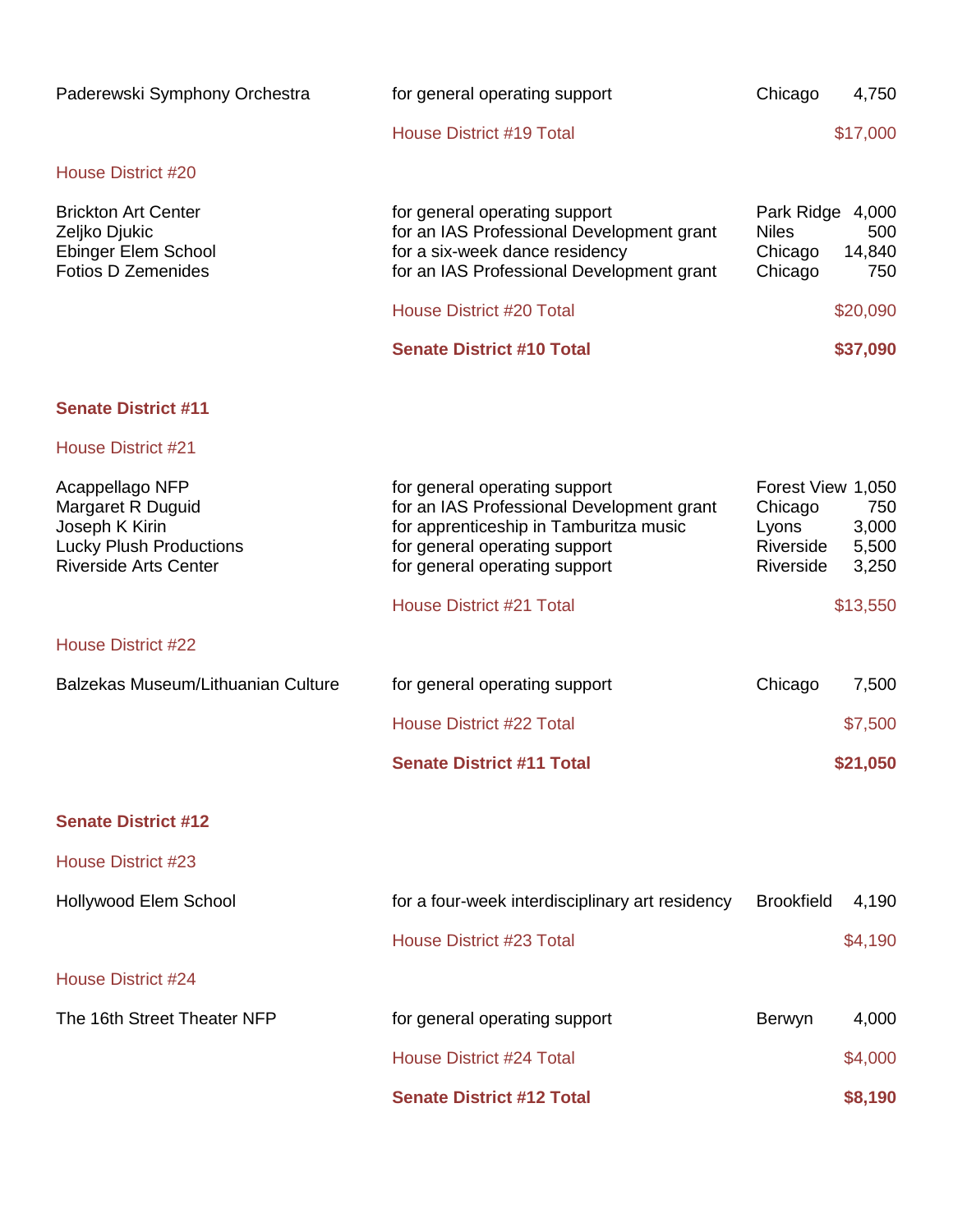#### House District #25

Africa International House USA Chicago Chorale Chicago Community Chorus NFP Court Theatre Fund Rachel E Herman Hyde Park Art Center Little Black Pearl Workshop Janice Misurell Mitchell Neighborhood Writing Alliance New Sullivan Elem School Renaissance Society at U/Chicago South Chicago Art Center NFP

#### House District #26

| for general operating support             | Chicago | 10,000 |
|-------------------------------------------|---------|--------|
| for general operating support             | Chicago | 3,250  |
| for general operating support             | Chicago | 1,750  |
| for general operating support             | Chicago | 21,500 |
| for an IAS Professional Development grant | Chicago | 750    |
| for general operating support             | Chicago | 12,000 |
| for general operating support             | Chicago | 10,000 |
| for an IAS Artist Project grant           | Chicago | 2,500  |
| for general operating support             | Chicago | 8,500  |
| for a dance residency                     | Chicago | 1,000  |
| for general operating support             | Chicago | 11,000 |
| for general operating support             | Chicago | 7,500  |

House District #25 Total \$89,750

Chicago Children's Museum for general operating support Chicago 11,000 Chicago Dancing Company NFP for general operating support Chicago 6,500 Chicago Park District for Arts Partners In Residence project support Chicago 11,000 Chicago Public Media Inc for Public Radio & Television Basic Grant Chicago 11,325 Chicago Public Media Inc for general operating support Chicago 10,000 Chicago Public Media Inc for Public Radio & Television Operating Grant Chicago 172,539 Chicago Shakespeare Theater for general operating support Chicago 25,500 Community Film Workshop/Chicago for general operating support Chicago 2,000 Field Museum of Natural History **the Chicago 19th** for general operating support **Field Museum of Natural Algebra** Grant Park Orchestral Assn for general operating support Chicago 12,000 Lookingglass Theatre Company for general operating support Chicago 9,000 Museum of Contemporary Art for Theaster Gates Installation support Chicago 7,500 Museum of Contemporary Art for general operating support Chicago 31,700 Music & Dance Theater Chicago Inc for general operating support Chicago 10,000 Pegasus Players **For a Chicago 2,750** for general operating support **For a Chicago** 2,750 Tellin' Tales Theatre Theorem is the for general operating support Tellin' Tales Theatre 2,000 Third Coast Intl Audio Festival **Figure 10** for general operating support **Figure 2**,500 The University of Chicago for U of Chicago Presents operating support Chicago 7,000 The University of Chicago for International House operating support Chicago 6,500 The University of Chicago **for Smart Museum operating support** Chicago 11,000 The University of Chicago The The Network operating support Chicago 3,250 House District #26 Total \$390,064

**Senate District #13 Total \$479,814**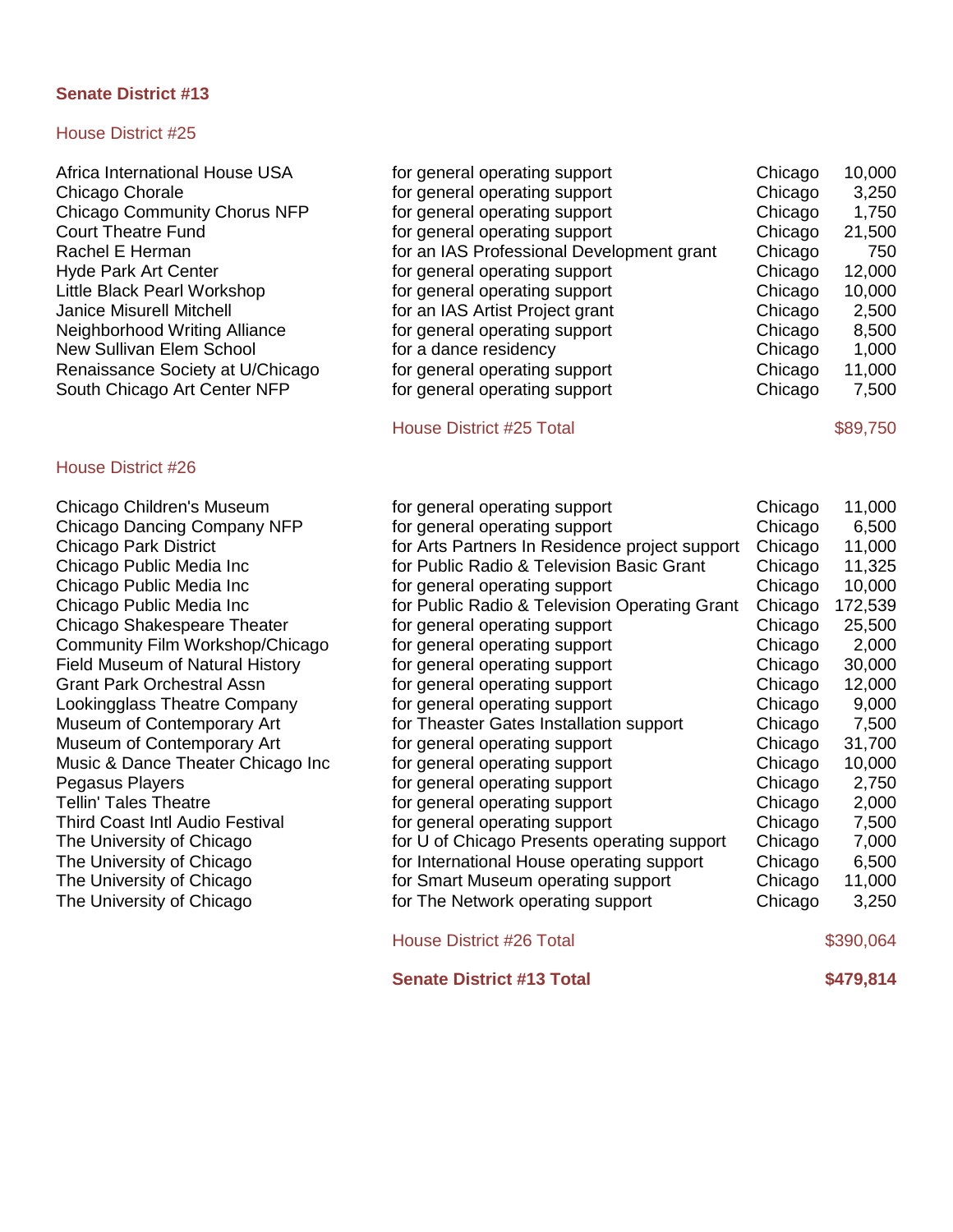| House District #27                                                                        |                                                                                                                         |                                          |              |
|-------------------------------------------------------------------------------------------|-------------------------------------------------------------------------------------------------------------------------|------------------------------------------|--------------|
| The Musical Arts Institute                                                                | for general operating support                                                                                           | Chicago                                  | 1,500        |
|                                                                                           | <b>House District #27 Total</b>                                                                                         |                                          | \$1,500      |
| <b>House District #28</b>                                                                 |                                                                                                                         |                                          |              |
| Mark S O'Connor                                                                           | for an IAS Professional Development grant                                                                               | <b>Tinley Park</b>                       | 750          |
|                                                                                           | <b>House District #28 Total</b>                                                                                         |                                          | \$750        |
|                                                                                           | <b>Senate District #14 Total</b>                                                                                        |                                          | \$2,250      |
| <b>Senate District #15</b>                                                                |                                                                                                                         |                                          |              |
| House District #30                                                                        |                                                                                                                         |                                          |              |
| <b>Central Park Elem School</b><br>David Moenkhaus<br><b>Tall Grass Writers Guild Inc</b> | for a storytelling residency<br>for an IAS Professional Development grant<br>for Deep Waters: Anthology project support | Midlothian<br>Homewood<br>Homewood 1,050 | 1,000<br>750 |
|                                                                                           | House District #30 Total                                                                                                |                                          | \$2,800      |
|                                                                                           | <b>Senate District #15 Total</b>                                                                                        |                                          | \$2,800      |
| <b>Senate District #16</b>                                                                |                                                                                                                         |                                          |              |
| House District #32                                                                        |                                                                                                                         |                                          |              |
| The Montessori Network                                                                    | for an ethnic & folk art residency                                                                                      | Chicago                                  | 665          |
|                                                                                           | <b>House District #32 Total</b>                                                                                         |                                          | \$665        |
|                                                                                           | <b>Senate District #16 Total</b>                                                                                        |                                          | \$665        |
| <b>Senate District #17</b>                                                                |                                                                                                                         |                                          |              |
| <b>House District #33</b>                                                                 |                                                                                                                         |                                          |              |
| <b>Bronzeville Children's Museum</b>                                                      | for general operating support                                                                                           | Chicago                                  | 3,250        |
|                                                                                           | <b>House District #33 Total</b>                                                                                         |                                          | \$3,250      |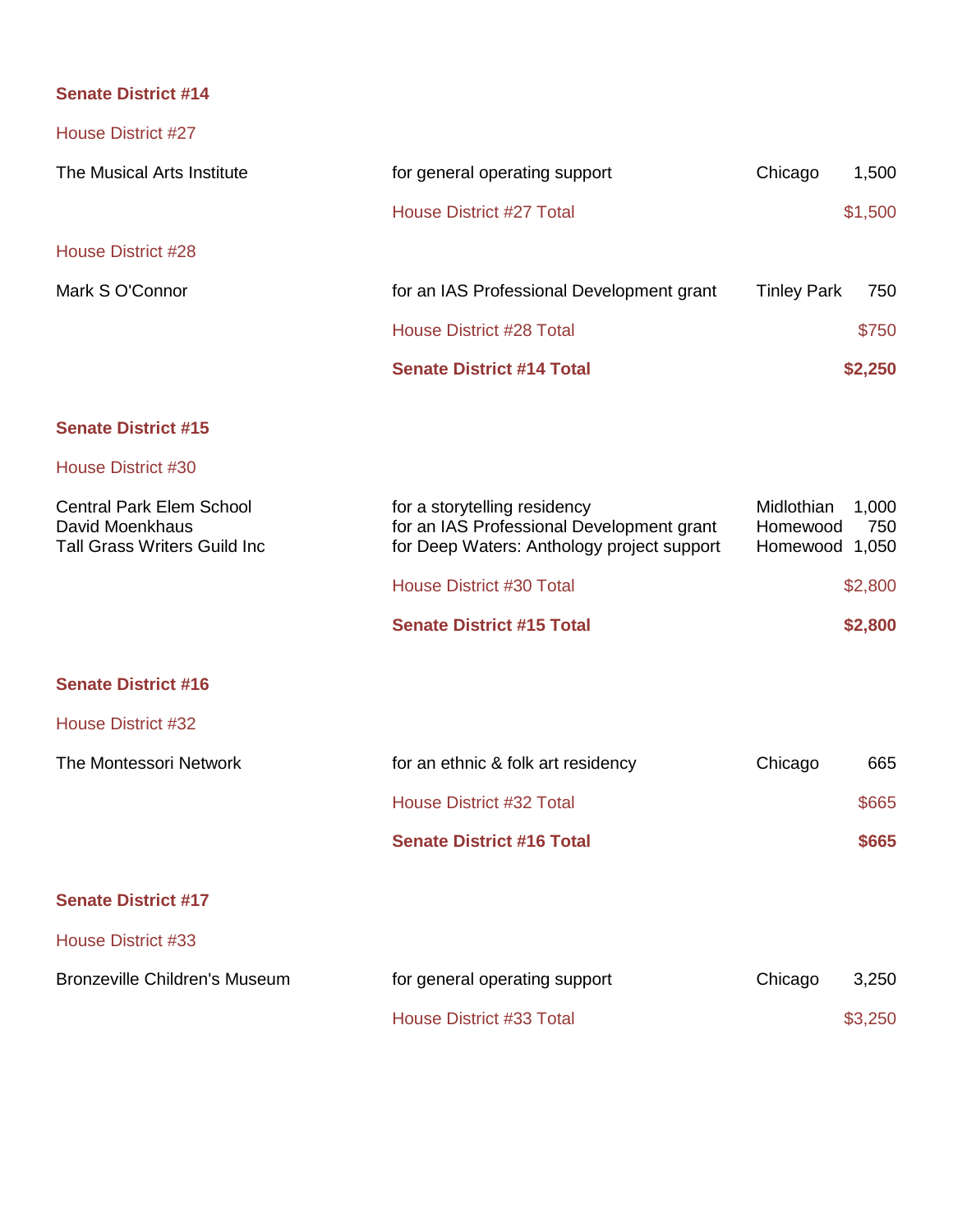| Michelle N McFarland-McDaniels<br>Brenda 'Malika' Moore                                                                                                            | for an IAS Professional Development grant<br>for Open Dialogue conference participation                                                                                                                                      | Chicago<br>Chicago                                               | 750<br>950                                          |
|--------------------------------------------------------------------------------------------------------------------------------------------------------------------|------------------------------------------------------------------------------------------------------------------------------------------------------------------------------------------------------------------------------|------------------------------------------------------------------|-----------------------------------------------------|
|                                                                                                                                                                    | <b>House District #34 Total</b>                                                                                                                                                                                              |                                                                  | \$1,700                                             |
|                                                                                                                                                                    | <b>Senate District #17 Total</b>                                                                                                                                                                                             |                                                                  | \$4,950                                             |
| <b>Senate District #18</b>                                                                                                                                         |                                                                                                                                                                                                                              |                                                                  |                                                     |
| <b>House District #35</b>                                                                                                                                          |                                                                                                                                                                                                                              |                                                                  |                                                     |
| Beverly Arts Center of Chicago<br><b>Timothy Randle Collins</b><br><b>Illinois Music Education Assn</b><br><b>Kenneth T Schmidt</b><br><b>Terra Nova Films Inc</b> | for general operating support<br>for an IAS Professional Development grant<br>for general operating support<br>for an IAS Professional Development grant<br>for general operating support<br><b>House District #35 Total</b> | Chicago<br>Chicago<br>Palos Hts<br><b>Orland Park</b><br>Chicago | 11,000<br>750<br>10,000<br>750<br>9,000<br>\$31,500 |
| <b>House District #36</b>                                                                                                                                          |                                                                                                                                                                                                                              |                                                                  |                                                     |
| <b>McCord House NFP</b><br>Moraine Valley Comm College<br>Mother McAuley Lib Art High School<br>Southwest Symphony Orchestra                                       | for general operating support<br>for Performance Series operating support<br>for Summer Theatre Festival support<br>for general operating support                                                                            | Palos Park 8,500<br>Palos Hills<br>Chicago<br>Oak Lawn           | 9,000<br>1,750<br>2,750                             |
|                                                                                                                                                                    | <b>House District #36 Total</b>                                                                                                                                                                                              |                                                                  | \$22,000                                            |
|                                                                                                                                                                    | <b>Senate District #18 Total</b>                                                                                                                                                                                             |                                                                  | \$53,500                                            |
|                                                                                                                                                                    |                                                                                                                                                                                                                              |                                                                  |                                                     |

# **Senate District #19**

| <b>Curtain Call Comm Theatre</b><br>Margaret Elizabeth Poplawski | for general operating support<br>for an IAS Professional Development grant | New Lenox 4,000<br>Joliet<br>750 |
|------------------------------------------------------------------|----------------------------------------------------------------------------|----------------------------------|
|                                                                  | House District #37 Total                                                   | \$4,750                          |
| House District #38                                               |                                                                            |                                  |
| Lana J Manson                                                    | for an IAS Artist Project grant                                            | 2,500<br>Frankfort               |
|                                                                  | House District #38 Total                                                   | \$2,500                          |
|                                                                  | <b>Senate District #19 Total</b>                                           | \$7,250                          |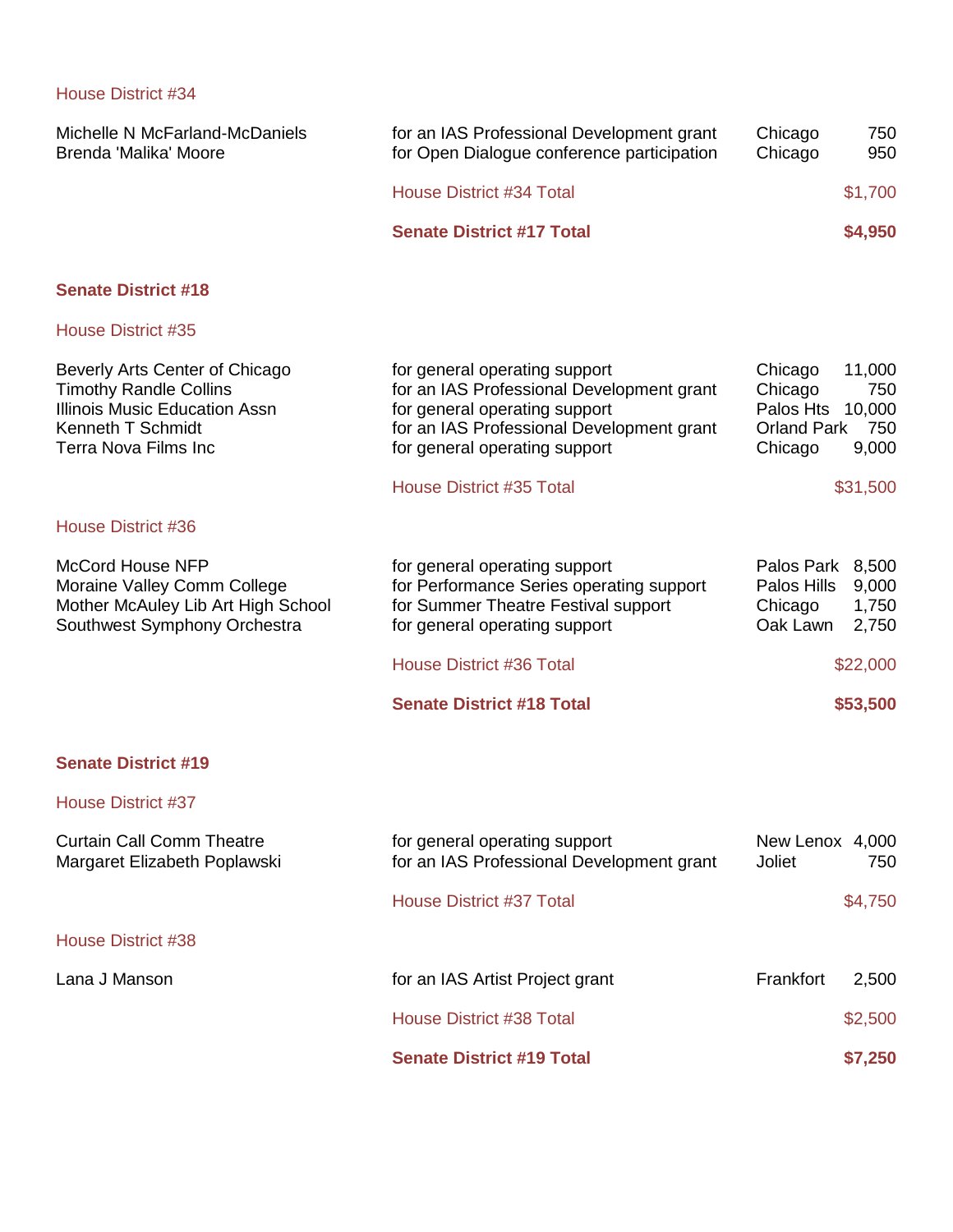#### House District #39

| Aguijon Theater Co/Chicago           | for general operating support              | Chicago | 2,750    |
|--------------------------------------|--------------------------------------------|---------|----------|
| Valerie Alpert Dance Co              | for general operating support              | Chicago | 600      |
| The Chicago Ballet                   | for general operating support              | Chicago | 1,500    |
| <b>Elastic Arts Foundation</b>       | for general operating support              | Chicago | 3,250    |
| <b>Jose Gamaliel Gonzalez</b>        | for an IAS Artist Project grant            | Chicago | 2,500    |
| I Am Logan Square                    | for general operating support              | Chicago | 3,250    |
| Logan Square Chamber of Arts         | for general operating support              | Chicago | 500      |
| Luiz Alejandro Magana                | for an IAS Artist Project grant            | Chicago | 2,500    |
| <b>MAKE Literary Productions NFP</b> | for general operating support              | Chicago | 700      |
| Carisa N Mitchell                    | for an IAS Professional Development grant  | Chicago | 500      |
| National Vietnam Veterans Art Museum | for general operating support              | Chicago | 6,500    |
| Kristina Paabus                      | for an IAS Professional Development grant  | Chicago | 750      |
| Porchlight Music Theatre Chicago     | for general operating support              | Chicago | 5,500    |
| <b>Project Danztheatre Co</b>        | for general operating support              | Chicago | 2,500    |
| <b>Anthony Romero</b>                | for Open Dialogue conference participation | Chicago | 950      |
| Shakespeare Project of Chicago       | for general operating support              | Chicago | 1,050    |
| <b>Strangeloop Theatre NFP</b>       | for general operating support              | Chicago | 950      |
| <b>Daniel Oliver Tucker</b>          | for Open Dialogue conference participation | Chicago | 950      |
| Voice of the City                    | for general operating support              | Chicago | 4,750    |
| <b>Walkabout Theater Company</b>     | for general operating support              | Chicago | 1,050    |
| Wici Song and Dance Co               | for general operating support              | Chicago | 2,750    |
|                                      | <b>House District #39 Total</b>            |         | \$45,750 |
| <b>House District #40</b>            |                                            |         |          |
| Aerial Dance Chicago                 | for general operating support              | Chicago | 2,250    |
| Laura E Durnell                      | for an IAS Professional Development grant  | Chicago | 750      |
| The Factory Theater                  | for general operating support              | Chicago | 2,500    |
| Fund for Innovative TV               | for general operating support              | Chicago | 2,750    |
| Cynthia Gallaher-Cumpian             | for an IAS Professional Development grant  | Chicago | 750      |
| <b>Halcyon Theatre</b>               | for general operating support              | Chicago | 1,250    |
| <b>InFusion Theatre Company</b>      | for general operating support              | Chicago | 1,500    |
| Karen A Lebergott                    | for an IAS Professional Development grant  | Chicago | 750      |
| Martha C McConnell                   | for an IAS Artist Project grant            | Chicago | 1,500    |
| <b>Puerto Rican Arts Alliance</b>    | for general operating support              | Chicago | 8,500    |
| <b>Puerto Rican Arts Alliance</b>    | for Open Dialogue conference participation | Chicago | 950      |
| Anne M Puotinen                      | for an IAS Professional Development grant  | Chicago | 500      |
|                                      | <b>House District #40 Total</b>            |         | \$23,950 |
|                                      | <b>Senate District #20 Total</b>           |         | \$69,700 |
| <b>Senate District #21</b>           |                                            |         |          |

House District #41

ClaySpace NFP **for general operating support** Warrenville 3,250 DuPage Children's Museum for general operating support Naperville 11,000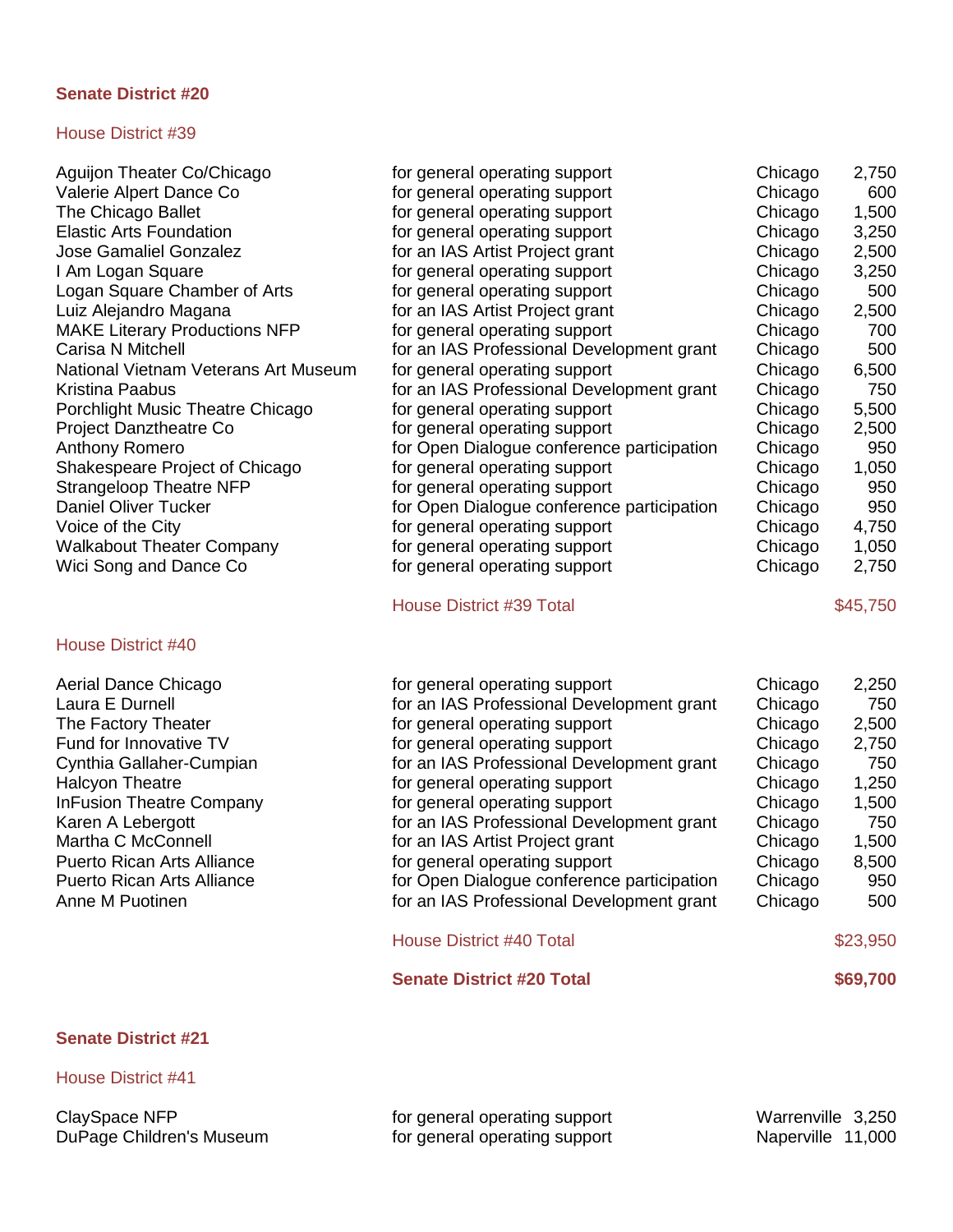| for general operating support               | Naperville                                                                                                                                                     | 4,750                         |
|---------------------------------------------|----------------------------------------------------------------------------------------------------------------------------------------------------------------|-------------------------------|
| for general operating support               | Naperville                                                                                                                                                     | 5,500                         |
| for ISI Possibilities project support       | Naperville                                                                                                                                                     | 1,525                         |
| for general operating support               | Naperville                                                                                                                                                     | 1,050                         |
| for general operating support               | Naperville                                                                                                                                                     | 1,750                         |
| for Dance Performance Program support       | Naperville                                                                                                                                                     | 1,500                         |
| for Fine/Perf Art Season operating support  | Naperville                                                                                                                                                     | 9,000                         |
| for Self Employment In Arts project support | Naperville                                                                                                                                                     | 7,000                         |
| for Arts Program operating support          | Warrenville                                                                                                                                                    | 950                           |
| for general operating support               | Naperville                                                                                                                                                     | 7,500                         |
|                                             |                                                                                                                                                                | \$54,775                      |
|                                             |                                                                                                                                                                |                               |
|                                             |                                                                                                                                                                |                               |
|                                             |                                                                                                                                                                |                               |
|                                             |                                                                                                                                                                | 1,250                         |
|                                             | Lisle                                                                                                                                                          | 950                           |
| for general operating support               | Wheaton                                                                                                                                                        | 3,750                         |
|                                             |                                                                                                                                                                |                               |
|                                             |                                                                                                                                                                | \$6,950                       |
| <b>Senate District #21 Total</b>            |                                                                                                                                                                | \$61,725                      |
|                                             | <b>House District #41 Total</b><br>for general operating support<br>for general operating support<br>for general operating support<br>House District #42 Total | Carol Stream 1,000<br>Wheaton |

# House District #43

| Children's Theatre of Elgin<br>The Elgin Children's Chorus<br>Elgin Choral Union Inc<br>Elgin Opera<br>Elgin Symphony Orchestra Assn | for general operating support<br>for general operating support<br>for general operating support<br>for general operating support<br>for general operating support | Elgin<br>Elgin<br>Elgin<br>Elgin<br>Elgin | 5,000<br>4,750<br>4,750<br>3,250<br>21,000 |
|--------------------------------------------------------------------------------------------------------------------------------------|-------------------------------------------------------------------------------------------------------------------------------------------------------------------|-------------------------------------------|--------------------------------------------|
| Elgin Theatre Company Inc<br>Elgin Youth Symphony Orch                                                                               | for general operating support<br>for general operating support                                                                                                    | Elgin<br>Elgin                            | 950<br>8,500                               |
| Charlyn M Reynolds                                                                                                                   | for an IAS Professional Development grant                                                                                                                         | Elgin                                     | 750                                        |
| House District #44                                                                                                                   | <b>House District #43 Total</b>                                                                                                                                   |                                           | \$48,950                                   |
| <b>ArtReach Educational Theatre</b>                                                                                                  | for general operating support                                                                                                                                     | Streamwood 3,200                          |                                            |
|                                                                                                                                      | <b>House District #44 Total</b>                                                                                                                                   |                                           | \$3,200                                    |
|                                                                                                                                      | <b>Senate District #22 Total</b>                                                                                                                                  |                                           | \$52,150                                   |
| <b>Senate District #23</b>                                                                                                           |                                                                                                                                                                   |                                           |                                            |
| <b>House District #45</b>                                                                                                            |                                                                                                                                                                   |                                           |                                            |

Arts In Bartlett NFP **for general operating support** Bartlett 1,750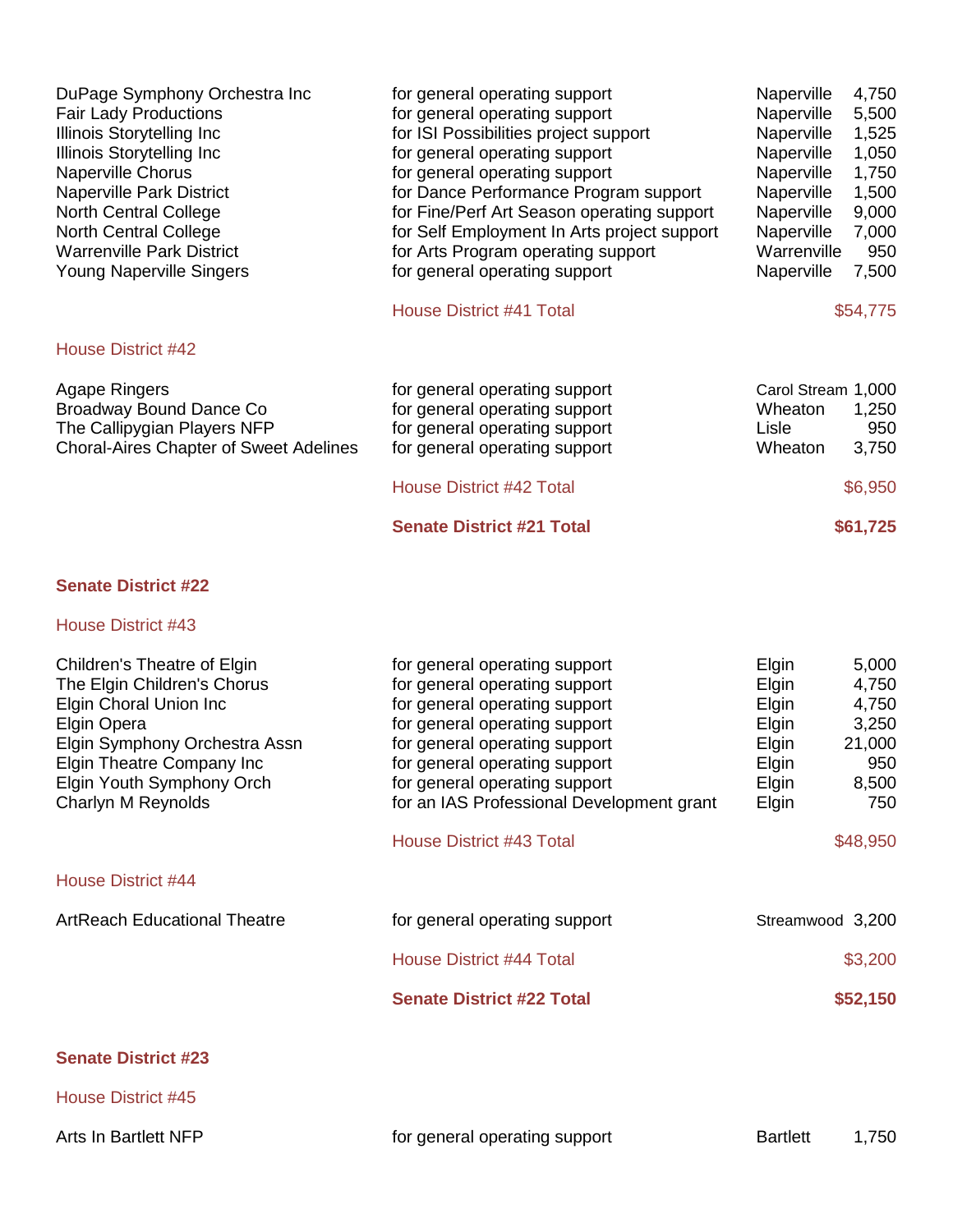| Special Gifts Theatre Inc                                                                | for general operating support                                                                                               | Northbrook 6,500                                                          |
|------------------------------------------------------------------------------------------|-----------------------------------------------------------------------------------------------------------------------------|---------------------------------------------------------------------------|
|                                                                                          | House District #45 Total                                                                                                    | \$8,250                                                                   |
| House District #46                                                                       |                                                                                                                             |                                                                           |
| Addison Center for the Arts<br>Chicago Tyagaraja Utsavam<br>Illinois Theatre Association | for general operating support<br>for general operating support<br>for general operating support<br>House District #46 Total | Addison<br>1,750<br>Villa Park<br>2,500<br>Glendale Hts 7,500<br>\$11,750 |
|                                                                                          | <b>Senate District #23 Total</b>                                                                                            | \$20,000                                                                  |

#### House District #47

| Elmhurst Art Museum<br><b>Elmhurst Artists Guild</b><br><b>Elmhurst Choral Union</b><br><b>Elmhurst Symphony Assn</b><br><b>First Folio Shakespeare Festival</b><br>GreenMan Theatre Troupe NFP<br>Lizzadro Museum of Lapidary Arts<br>Salt Creek Ballet Company<br>Spirito!<br><b>West Suburban Symphony Society</b> | for general operating support<br>for general operating support<br>for general operating support<br>for general operating support<br>for general operating support<br>for general operating support<br>for general operating support<br>for general operating support<br>for general operating support<br>for general operating support | 10,000<br><b>Elmhurst</b><br><b>Elmhurst</b><br>1,050<br>1,250<br>Elmhurst<br>7,500<br>Elmhurst<br>Clarendon HIs7,500<br><b>Elmhurst</b><br>1,250<br>6,500<br>Elmhurst<br>10,000<br>Westmont<br><b>Elmhurst</b><br>6,000<br>Hinsdale<br>4,000 |
|-----------------------------------------------------------------------------------------------------------------------------------------------------------------------------------------------------------------------------------------------------------------------------------------------------------------------|----------------------------------------------------------------------------------------------------------------------------------------------------------------------------------------------------------------------------------------------------------------------------------------------------------------------------------------|-----------------------------------------------------------------------------------------------------------------------------------------------------------------------------------------------------------------------------------------------|
|                                                                                                                                                                                                                                                                                                                       | <b>House District #47 Total</b>                                                                                                                                                                                                                                                                                                        | \$55,050                                                                                                                                                                                                                                      |
| <b>House District #48</b>                                                                                                                                                                                                                                                                                             |                                                                                                                                                                                                                                                                                                                                        |                                                                                                                                                                                                                                               |
| College of DuPage<br>Glen Ellyn Children's Chorus<br>Maple St Chapel Preservation Soc<br>The Morton Arboretum<br>Schiesher Elem School<br><b>WDCB-FM</b><br><b>WDCB-FM</b><br><b>Wheaton College</b>                                                                                                                  | for McAninch Arts Center operating support<br>for general operating support<br>for Concert Series project support<br>for Arts Programming operating support<br>for a music residency<br>for Public Radio & Television Basic Grant<br>for Public Radio & Television Operating Grant<br>for Artist Series operating support              | Glen Ellyn 24,300<br>Glen Ellyn<br>11,000<br>Lombard<br>1,050<br>Lisle<br>11,000<br>1,000<br>Lisle<br>11,325<br>Glen Ellyn<br>Glen Ellyn 14,366<br>Wheaton<br>5,500                                                                           |
|                                                                                                                                                                                                                                                                                                                       | <b>House District #48 Total</b>                                                                                                                                                                                                                                                                                                        | \$79,541                                                                                                                                                                                                                                      |
|                                                                                                                                                                                                                                                                                                                       | <b>Senate District #24 Total</b>                                                                                                                                                                                                                                                                                                       | \$134,591                                                                                                                                                                                                                                     |
|                                                                                                                                                                                                                                                                                                                       |                                                                                                                                                                                                                                                                                                                                        |                                                                                                                                                                                                                                               |

# **Senate District #25**

| Batavia Artists Assn NFP        | for general operating support | Batavia          | 4,750 |
|---------------------------------|-------------------------------|------------------|-------|
| Chicagoland Theater Company Inc | for general operating support | St Charles 7,000 |       |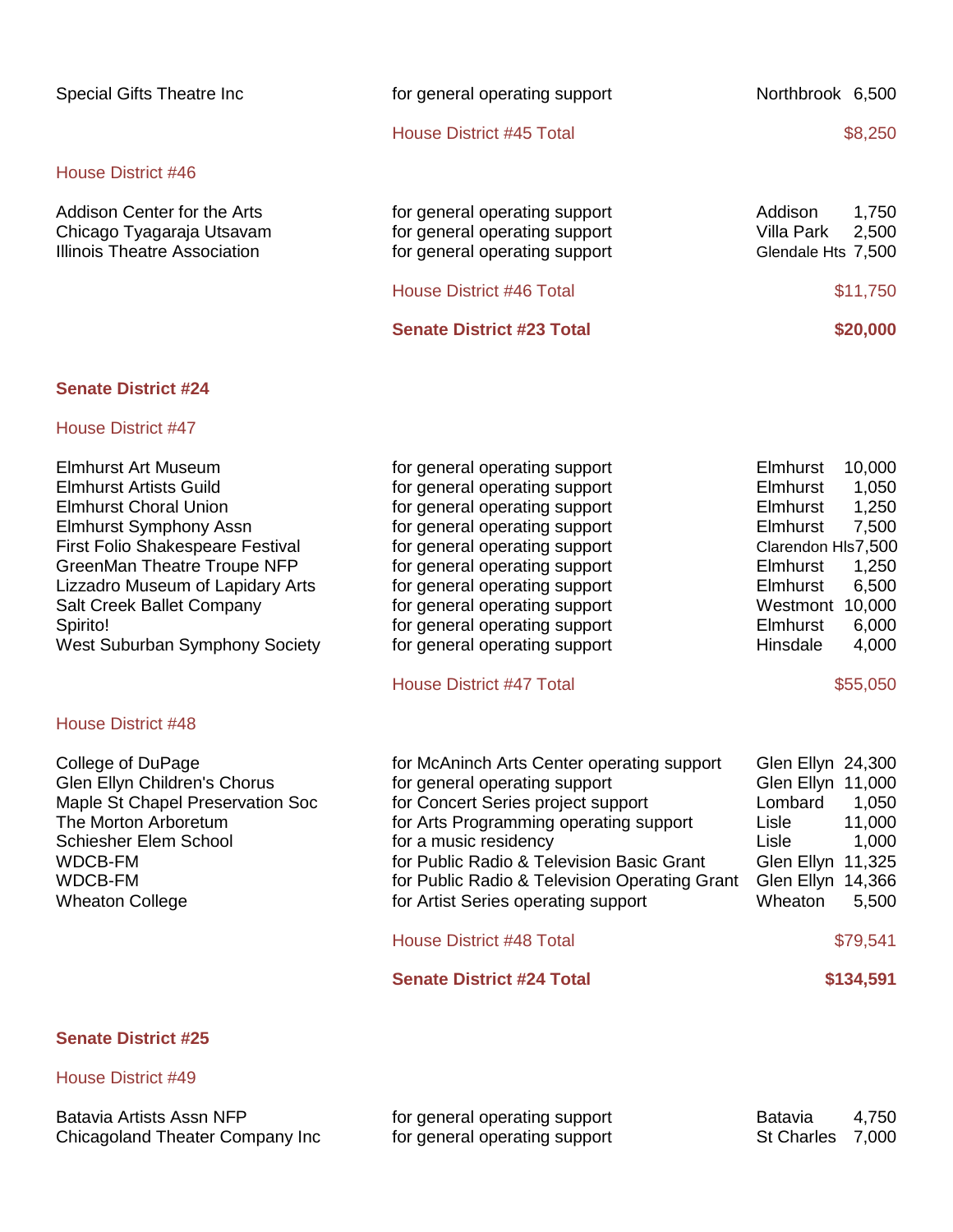| <b>The Festival Chorus</b><br>Fox Valley Concert Band/St Charles                                                                                                                                      | for general operating support<br>for general operating support                                                                                                                                     | 1,500<br><b>Bartlett</b><br>St Charles<br>2,000                                                                                  |
|-------------------------------------------------------------------------------------------------------------------------------------------------------------------------------------------------------|----------------------------------------------------------------------------------------------------------------------------------------------------------------------------------------------------|----------------------------------------------------------------------------------------------------------------------------------|
|                                                                                                                                                                                                       | <b>House District #49 Total</b>                                                                                                                                                                    |                                                                                                                                  |
| <b>House District #50</b>                                                                                                                                                                             |                                                                                                                                                                                                    |                                                                                                                                  |
| Glen Ellyn/Wheaton Comm Chorale<br>The Naperville Men's Glee Club                                                                                                                                     | for general operating support<br>for general operating support                                                                                                                                     | Glen Ellyn 1,500<br>Sugar Grove2,500                                                                                             |
|                                                                                                                                                                                                       | <b>House District #50 Total</b>                                                                                                                                                                    | \$4,000                                                                                                                          |
|                                                                                                                                                                                                       | <b>Senate District #25 Total</b>                                                                                                                                                                   | \$19,250                                                                                                                         |
| <b>Senate District #26</b>                                                                                                                                                                            |                                                                                                                                                                                                    |                                                                                                                                  |
| <b>House District #51</b>                                                                                                                                                                             |                                                                                                                                                                                                    |                                                                                                                                  |
| David Adler Cultural Center<br>Barrington Youth Dance Ensemble<br><b>Chicago Master Singers</b><br>Illinois Youth Dance Theatre Inc<br>Long Grove Arts & Music Council<br>Northbrook Chapter SPEBSQSA | for general operating support<br>for general operating support<br>for general operating support<br>for general operating support<br>for general operating support<br>for general operating support | Libertyville 7,000<br>7,500<br>Barrington<br>5,000<br>Deer Park<br>1,500<br>Deer Park<br>850<br>Long Grove<br>Libertyville 2,500 |
|                                                                                                                                                                                                       | <b>House District #51 Total</b>                                                                                                                                                                    | \$24,350                                                                                                                         |
|                                                                                                                                                                                                       | <b>Senate District #26 Total</b>                                                                                                                                                                   | \$24,350                                                                                                                         |
| <b>Senate District #27</b>                                                                                                                                                                            |                                                                                                                                                                                                    |                                                                                                                                  |
| House District #53                                                                                                                                                                                    |                                                                                                                                                                                                    |                                                                                                                                  |
| Northwest Symphony Orchestra Assn<br>Performing Arts at Metropolis<br>Township High School Dist #214                                                                                                  | for general operating support<br>for general operating support<br>for Ethnic Art Program operating support                                                                                         | Mt Prospect 2,000<br>Arlington Hts 9,000<br>Arlington Hts 3,750                                                                  |
|                                                                                                                                                                                                       | <b>House District #53 Total</b>                                                                                                                                                                    | \$14,750                                                                                                                         |

| Little City Foundation<br><b>Emilia Plater Polish School</b> | for general operating support<br>for Polanie Dance Ensemble support | <b>Palatine</b><br>7,500<br>Arlington Hts 850 |
|--------------------------------------------------------------|---------------------------------------------------------------------|-----------------------------------------------|
|                                                              | House District #54 Total                                            | \$8,350                                       |
|                                                              | <b>Senate District #27 Total</b>                                    | \$23,100                                      |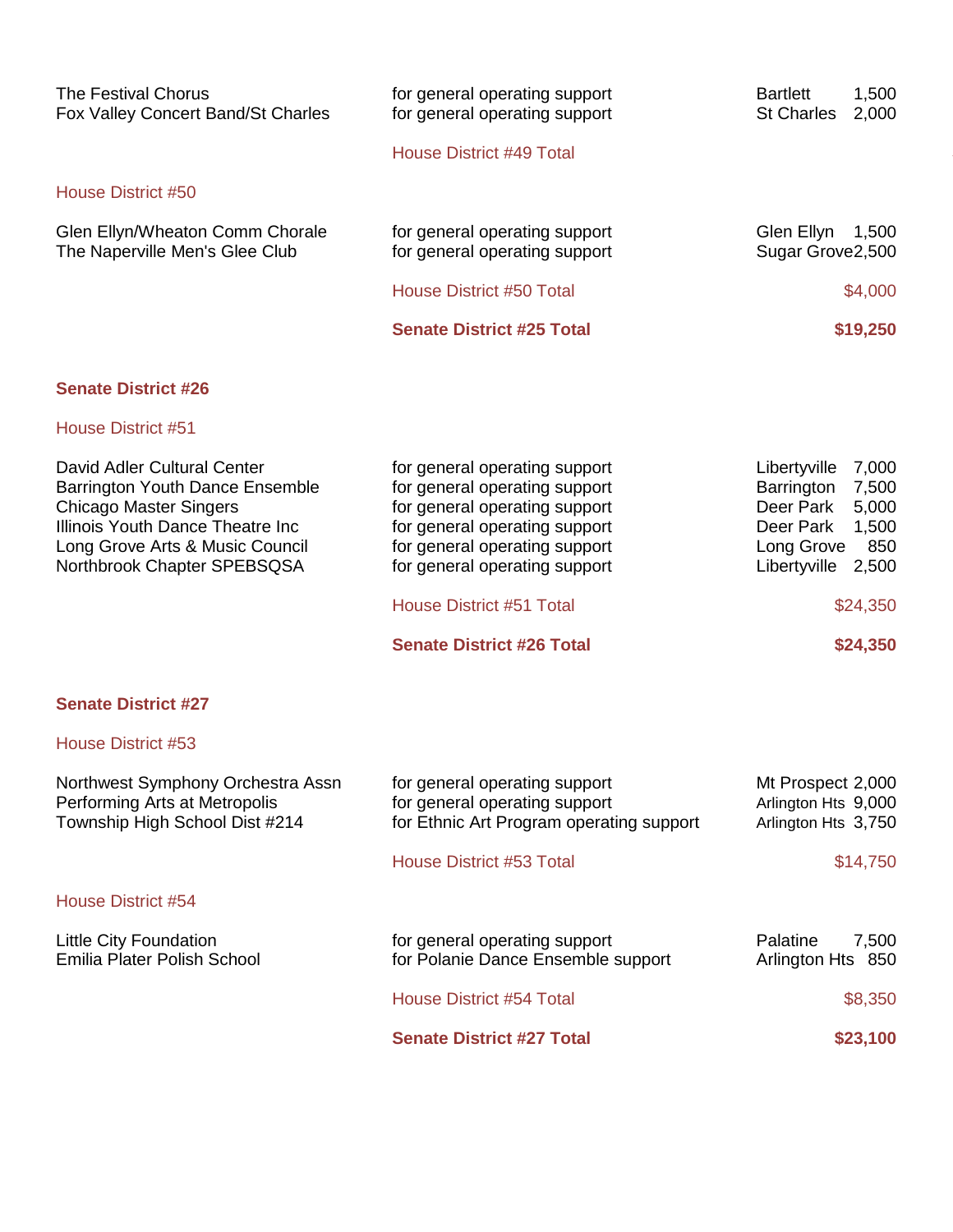#### House District #55

| Illinois Norsk Rosemalers Assn<br><b>Oakton Community College</b><br><b>Oakton Community College</b><br>Park Ridge Civic Orchestra<br>Park Ridge Cultural Arts Council | for general operating support<br>for Performing Arts Center operating support<br>for Koehnline Museum operating support<br>for general operating support<br>for Community Arts Access Program | Park Ridge 1,150<br>Des Plaines 6,500<br>Des Plaines 2,750<br>Park Ridge 4,000<br>Park Ridge 1,500 |
|------------------------------------------------------------------------------------------------------------------------------------------------------------------------|-----------------------------------------------------------------------------------------------------------------------------------------------------------------------------------------------|----------------------------------------------------------------------------------------------------|
|                                                                                                                                                                        | House District #55 Total                                                                                                                                                                      | \$15,900                                                                                           |
| House District #56                                                                                                                                                     |                                                                                                                                                                                               |                                                                                                    |
| Anila Sinha Fnd Promotn Art Cul India<br>Spring Valley Concert Band Inc                                                                                                | for general operating support<br>for general operating support                                                                                                                                | Elk Grove Village 2,000<br>600<br>Schaumburg                                                       |
|                                                                                                                                                                        | House District #56 Total                                                                                                                                                                      | \$2,600                                                                                            |
|                                                                                                                                                                        | <b>Senate District #28 Total</b>                                                                                                                                                              | \$18,500                                                                                           |
|                                                                                                                                                                        |                                                                                                                                                                                               |                                                                                                    |

## **Senate District #29**

# House District #58

| The Art Center Highland Park<br><b>Citadel Theatre Company</b><br><b>Deerfield Park District</b><br>Focus On The Arts Inc<br>Laura Ramos Hegwer<br><b>Highland Park Cultural Arts Commn</b><br>Lake Forest Symphony Assn Inc<br><b>Midwest Young Artists</b><br><b>Northbrook Park District</b><br>Ragdale Foundation<br>Ravinia Festival Assn | for general operating support<br>for general operating support<br>for Family Theater operating support<br>for general operating support<br>for an IAS Professional Development grant<br>for Community Arts Access Program<br>for general operating support<br>for general operating support<br>for Northbrook Theatre operating support<br>for general operating support<br>for general operating support | Highland Park 10,000<br>Lake Forest<br>5,000<br><b>Deerfield</b><br>1,500<br>5,500<br><b>Highland Park</b><br>Lake Bluff<br>750<br>4,000<br><b>Highland Park</b><br>Lake Bluff<br>10,000<br>Highwood<br>11,000<br>Northbrook<br>9,000<br>Lake Forest 11,000<br>Highland Park 44,200 |
|------------------------------------------------------------------------------------------------------------------------------------------------------------------------------------------------------------------------------------------------------------------------------------------------------------------------------------------------|-----------------------------------------------------------------------------------------------------------------------------------------------------------------------------------------------------------------------------------------------------------------------------------------------------------------------------------------------------------------------------------------------------------|-------------------------------------------------------------------------------------------------------------------------------------------------------------------------------------------------------------------------------------------------------------------------------------|
|                                                                                                                                                                                                                                                                                                                                                |                                                                                                                                                                                                                                                                                                                                                                                                           |                                                                                                                                                                                                                                                                                     |
|                                                                                                                                                                                                                                                                                                                                                | House District #58 Total                                                                                                                                                                                                                                                                                                                                                                                  | \$111,950                                                                                                                                                                                                                                                                           |
|                                                                                                                                                                                                                                                                                                                                                | <b>Senate District #29 Total</b>                                                                                                                                                                                                                                                                                                                                                                          | \$111,950                                                                                                                                                                                                                                                                           |
|                                                                                                                                                                                                                                                                                                                                                |                                                                                                                                                                                                                                                                                                                                                                                                           |                                                                                                                                                                                                                                                                                     |

## **Senate District #30**

## House District #59

Ars Viva for general operating support Libertyville 10,000<br>Friends of Ryerson Woods for general operating support Deerfield 4,000 Friends of Ryerson Woods **Fich and Structure of Convertional Convertion** Critical Analytic Friends of Ryerson Woods<br>
For general operating support Mundelein 1,750 The Kirk Players for general operating support<br>SunnyU Culture & Ed Center for general operating support for general operating support Buffalo Grove 2,750

House District #59 Total \$18,500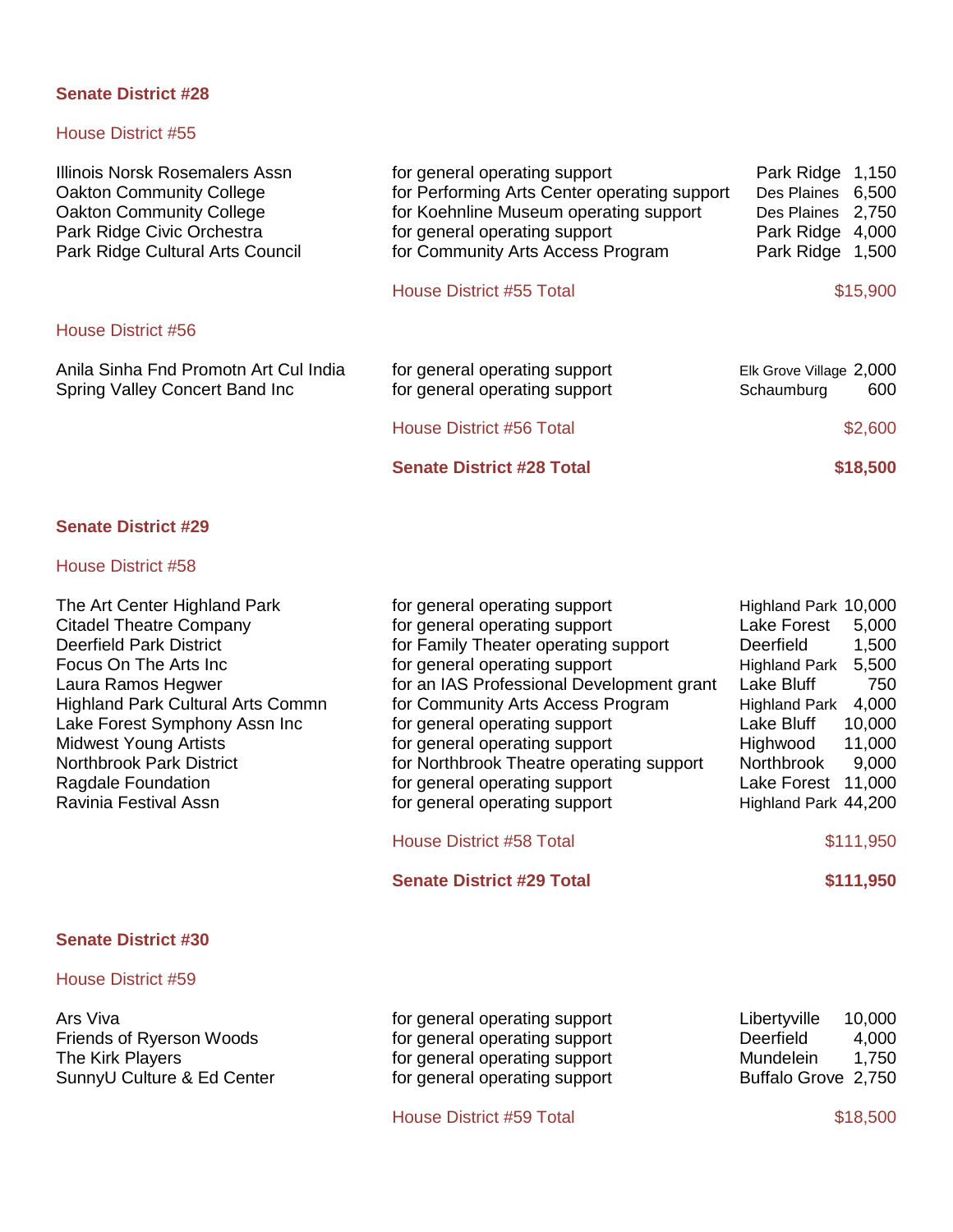| Waukegan Band Fndn<br><b>Waukegan Park District</b>                                    | for general operating support<br>for general operating support                                                    | Waukegan<br>550<br>Waukegan<br>8,500                       |
|----------------------------------------------------------------------------------------|-------------------------------------------------------------------------------------------------------------------|------------------------------------------------------------|
|                                                                                        | <b>House District #60 Total</b>                                                                                   | \$9,050                                                    |
|                                                                                        | <b>Senate District #30 Total</b>                                                                                  | \$27,550                                                   |
| <b>Senate District #31</b>                                                             |                                                                                                                   |                                                            |
| <b>House District #61</b>                                                              |                                                                                                                   |                                                            |
| Palette Masque & Lyre                                                                  | for general operating support                                                                                     | Antioch<br>2,250                                           |
|                                                                                        | <b>House District #61 Total</b>                                                                                   | \$2,250                                                    |
| House District #62                                                                     |                                                                                                                   |                                                            |
| <b>College of Lake County</b><br>Joan S Hammel<br>Red Rose Children's Choir of Lake Co | for Willow Review operating support<br>for an IAS Professional Development grant<br>for general operating support | Grayslake<br>650<br>Grayslake<br>750<br>Grayslake<br>4,750 |
|                                                                                        | <b>House District #62 Total</b>                                                                                   | \$6,150                                                    |
|                                                                                        | <b>Senate District #31 Total</b>                                                                                  | \$8,400                                                    |
| <b>Senate District #32</b>                                                             |                                                                                                                   |                                                            |
| House District #63                                                                     |                                                                                                                   |                                                            |
| Holly C Wolf-Mattick<br><b>Woodstock Mozart Festival Inc</b>                           | for an IAS Professional Development grant<br>for general operating support                                        | Woodstock<br>750<br>Woodstock 5,000                        |
|                                                                                        | <b>House District #63 Total</b>                                                                                   | \$5,750                                                    |
| House District #64                                                                     |                                                                                                                   |                                                            |
| <b>McHenry County Music Center</b><br>Raue Center for the Arts Inc                     | for general operating support<br>for general operating support                                                    | Crystal Lake 6,500<br>Crystal Lake 7,000                   |
|                                                                                        | <b>House District #64 Total</b>                                                                                   | \$13,500                                                   |
|                                                                                        | <b>Senate District #32 Total</b>                                                                                  | \$19,250                                                   |
| <b>Senate District #33</b>                                                             |                                                                                                                   |                                                            |
| House District #65                                                                     |                                                                                                                   |                                                            |
| <b>Fine Line Creative Arts Center</b><br>Illinois Brass Band Assn Inc                  | for general operating support<br>for general operating support                                                    | <b>St Charles</b><br>7,500<br>Geneva<br>950                |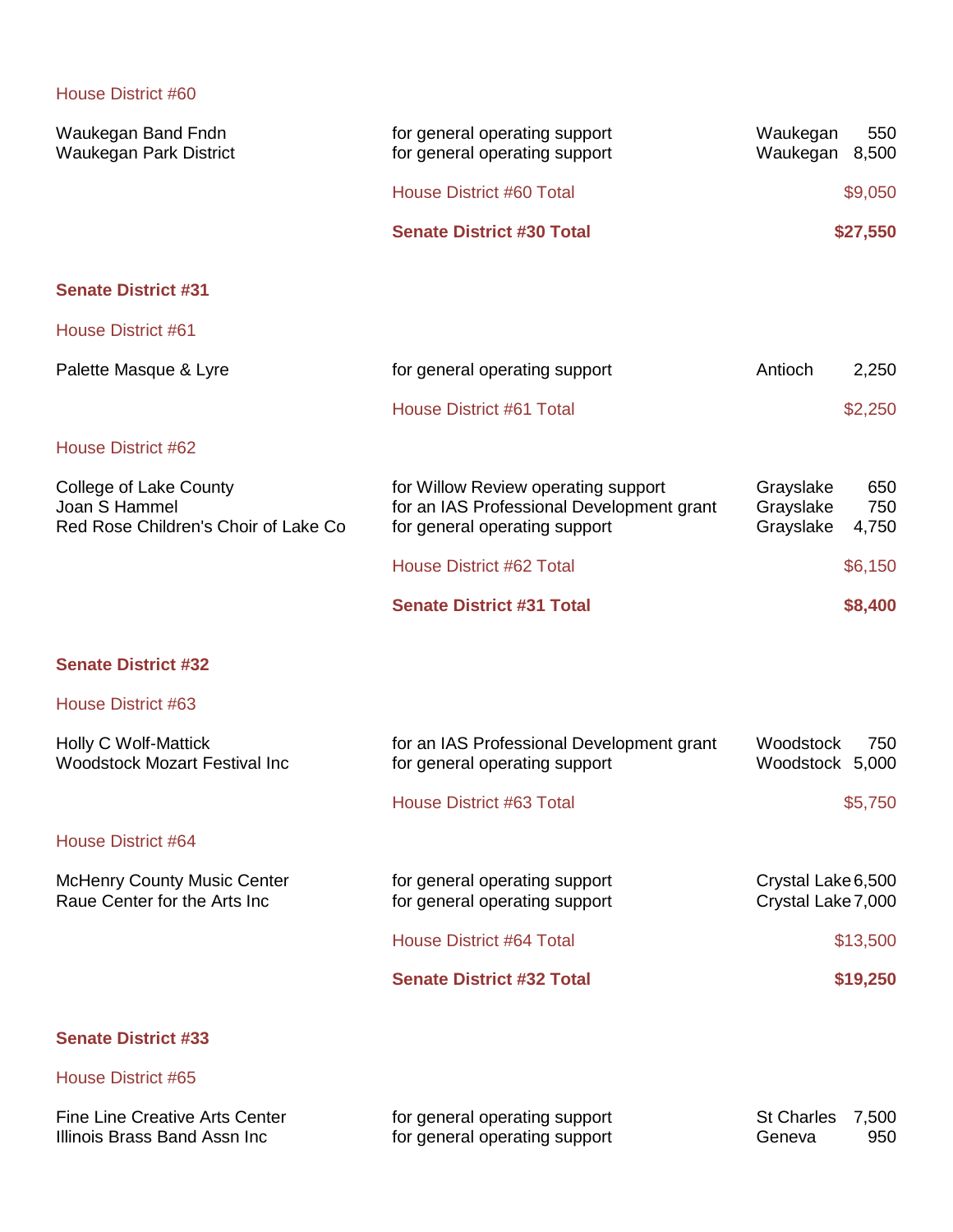| Roger W Robinson<br><b>St Charles Singers</b><br>Steel Beam Theatre Company             | for apprenticeship in hammered dulcimer music<br>for general operating support<br>for general operating support | <b>St Charles</b><br><b>St Charles</b><br><b>St Charles</b>  | 3,000<br>6,000<br>6,500 |
|-----------------------------------------------------------------------------------------|-----------------------------------------------------------------------------------------------------------------|--------------------------------------------------------------|-------------------------|
|                                                                                         | House District #65 Total                                                                                        |                                                              | \$23,950                |
| House District #66                                                                      |                                                                                                                 |                                                              |                         |
| American Choral Directors Assn<br>Northwest Comm Music Academy<br>Voices in Harmony Inc | for Summer ReTreat project support<br>for general operating support<br>for general operating support            | Crystal Lake 850<br>Crystal Lake 5,000<br>Crystal Lake 1,500 |                         |
|                                                                                         | House District #66 Total                                                                                        |                                                              | \$7,350                 |
|                                                                                         | <b>Senate District #33 Total</b>                                                                                |                                                              | \$31,300                |

# House District #67

| Discovery Center Museum of Rockford | for general operating support              | Rockford         | 11,000    |
|-------------------------------------|--------------------------------------------|------------------|-----------|
| Mendelssohn Club                    | for general operating support              | Rockford         | 7,500     |
| <b>Rockford Area Arts Council</b>   | for Community Arts Access Program          | Rockford         | 19,000    |
| Rockford Area Arts Council          | for general operating support              | Rockford         | 24,000    |
| <b>Rockford Area Arts Council</b>   | for Poetry Out Loud project support        | Rockford         | 3,300     |
| <b>Rockford Art Museum</b>          | for general operating support              | Rockford         | 21,600    |
| Rockford Dance Company              | for general operating support              | Rockford         | 7,500     |
| <b>Rockford Park District</b>       | for general operating support              | Rockford         | 4,000     |
| Rockford Symphony Orchestras Inc    | for general operating support              | Rockford         | 20,700    |
| <b>Christopher D Sims</b>           | for Open Dialogue conference participation | Rockford         | 950       |
|                                     | <b>House District #67 Total</b>            |                  | \$119,550 |
| House District #68                  |                                            |                  |           |
| <b>Artists Ensemble Theater NFP</b> | for general operating support              | Rockford         | 6,000     |
| <b>Marshall School</b>              | for an interdisciplinary residency         | Rockford         | 1,000     |
| Rockford Coronado Concert Assn      | for general operating support              | Rockford         | 4,000     |
|                                     | <b>House District #68 Total</b>            |                  | \$11,000  |
|                                     | <b>Senate District #34 Total</b>           |                  | \$130,550 |
| <b>Senate District #35</b>          |                                            |                  |           |
| House District #69                  |                                            |                  |           |
| <b>Boone County Arts Council</b>    | for general operating support              | <b>Belvidere</b> | 1,050     |
|                                     |                                            |                  |           |

House District #69 Total \$1,050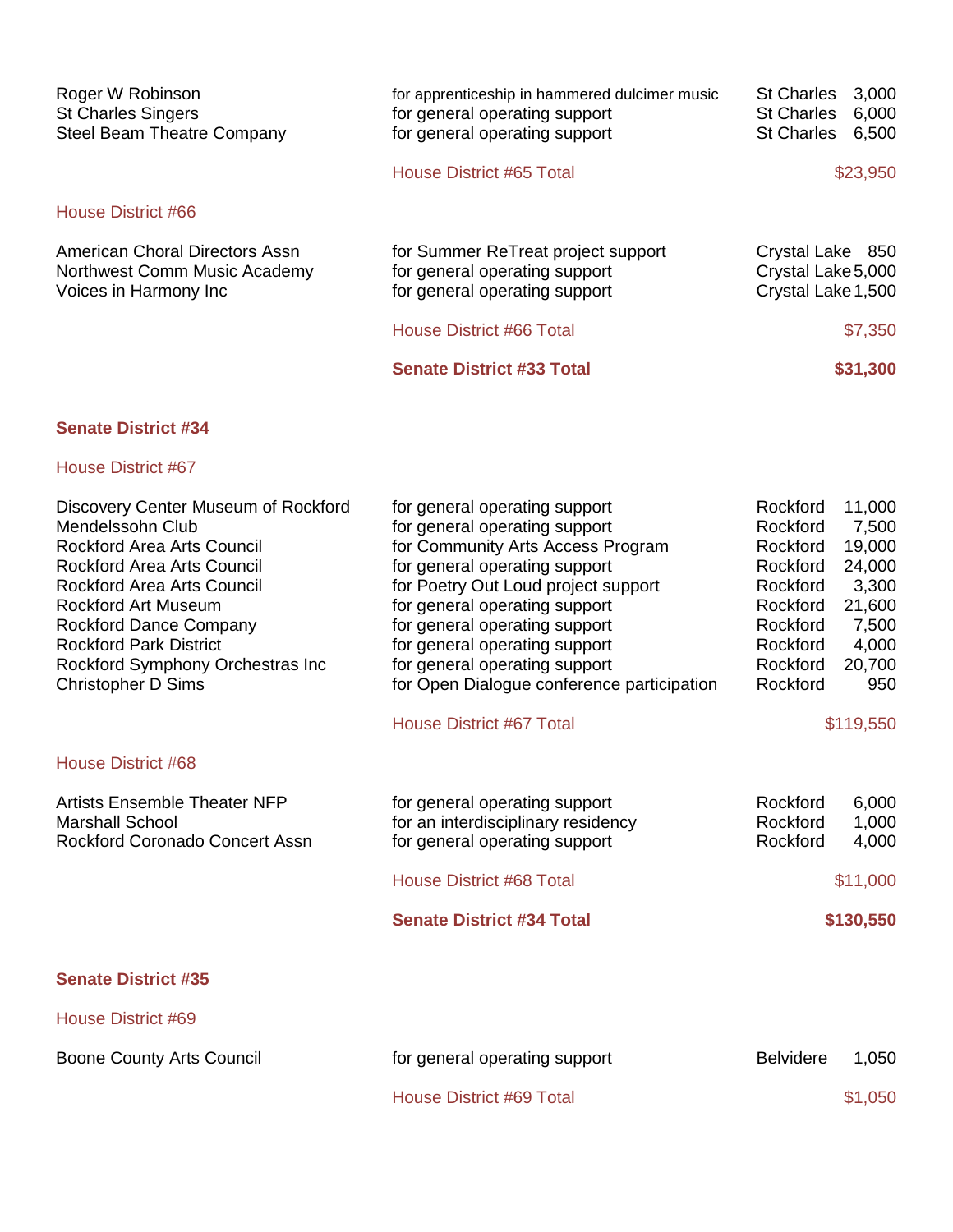| Art Attack School of Art Ltd<br>Dreamers Theatre Group Inc NFP<br>Robert J Fleisher<br>Illinois Alliance for Arts Ed<br>Northern Illinois University<br><b>WNIJ-FM</b><br><b>WNIJ-FM</b><br>WNIU-FM<br>WNIU-FM                                                                                                   | for general operating support<br>for general operating support<br>for an IAS Professional Development grant<br>for general operating support<br>for Art Museum operating support<br>for Public Radio & Television Basic Grant<br>for Public Radio & Television Operating Grant<br>for Public Radio & Television Basic Grant<br>for Public Radio & Television Operating Grant<br><b>House District #70 Total</b><br><b>Senate District #35 Total</b>                                                                             | Sycamore<br>1,750<br>DeKalb<br>1,250<br>DeKalb<br>750<br>DeKalb<br>550<br>6,000<br>DeKalb<br>DeKalb<br>11,325<br>DeKalb<br>12,216<br>DeKalb<br>11,325<br>DeKalb<br>12,216<br>\$57,382<br>\$58,432                                                                       |
|------------------------------------------------------------------------------------------------------------------------------------------------------------------------------------------------------------------------------------------------------------------------------------------------------------------|---------------------------------------------------------------------------------------------------------------------------------------------------------------------------------------------------------------------------------------------------------------------------------------------------------------------------------------------------------------------------------------------------------------------------------------------------------------------------------------------------------------------------------|-------------------------------------------------------------------------------------------------------------------------------------------------------------------------------------------------------------------------------------------------------------------------|
|                                                                                                                                                                                                                                                                                                                  |                                                                                                                                                                                                                                                                                                                                                                                                                                                                                                                                 |                                                                                                                                                                                                                                                                         |
| <b>Senate District #36</b>                                                                                                                                                                                                                                                                                       |                                                                                                                                                                                                                                                                                                                                                                                                                                                                                                                                 |                                                                                                                                                                                                                                                                         |
| <b>House District #71</b>                                                                                                                                                                                                                                                                                        |                                                                                                                                                                                                                                                                                                                                                                                                                                                                                                                                 |                                                                                                                                                                                                                                                                         |
| Playcrafters Inc                                                                                                                                                                                                                                                                                                 | for general operating support                                                                                                                                                                                                                                                                                                                                                                                                                                                                                                   | Moline<br>2,750                                                                                                                                                                                                                                                         |
|                                                                                                                                                                                                                                                                                                                  | <b>House District #71 Total</b>                                                                                                                                                                                                                                                                                                                                                                                                                                                                                                 | \$2,750                                                                                                                                                                                                                                                                 |
| <b>House District #72</b>                                                                                                                                                                                                                                                                                        |                                                                                                                                                                                                                                                                                                                                                                                                                                                                                                                                 |                                                                                                                                                                                                                                                                         |
| Augustana College<br><b>Genesius Theatre Fndn</b><br><b>MidCoast Fine Arts</b><br><b>Midwest Writing Center</b><br><b>Quad City Arts</b><br><b>Quad City Arts</b><br><b>Quad City Arts</b><br><b>Quad City Music Guild</b><br>Quad City Symphony Orchestra<br>F Willard Elem School<br>WVIK-FM<br><b>WVIK-FM</b> | for WVIK-FM operating support<br>for general operating support<br>for general operating support<br>for general operating support<br>for general operating support<br>for Community Arts Access Program<br>for Poetry Out Loud project support<br>for general operating support<br>for general operating support<br>for a dance residency<br>for Public Radio & Television Operating Grant Rock Island 9,840<br>for Public Radio & Television Basic Grant<br><b>House District #72 Total</b><br><b>Senate District #36 Total</b> | 9,000<br>Rock Island<br>950<br>Rock Island<br>6,000<br>Rock Island<br>3,750<br>Moline<br>Rock Island 26,200<br>Rock Island 12,000<br>Rock Island<br>3,300<br>Moline<br>5,000<br>Moline<br>10,000<br>1,000<br>Rock Island<br>Rock Island 11,325<br>\$98,365<br>\$101,115 |
| <b>Senate District #37</b>                                                                                                                                                                                                                                                                                       |                                                                                                                                                                                                                                                                                                                                                                                                                                                                                                                                 |                                                                                                                                                                                                                                                                         |
| House District #73                                                                                                                                                                                                                                                                                               |                                                                                                                                                                                                                                                                                                                                                                                                                                                                                                                                 |                                                                                                                                                                                                                                                                         |

| <b>Heartland Festival Orchestra</b> | for general operating support | Peoria         | 6,000 |
|-------------------------------------|-------------------------------|----------------|-------|
| Peoria Area Civic Chorale           | for general operating support | Peoria         | 4,000 |
| Peoria Ballet Company               | for general operating support | Peoria         | 6,500 |
| Seven Circles Heritage Center       | for general operating support | <b>Edwards</b> | 550   |
| Sun Foundation For Advancement      | for general operating support | Washburn       | 8,500 |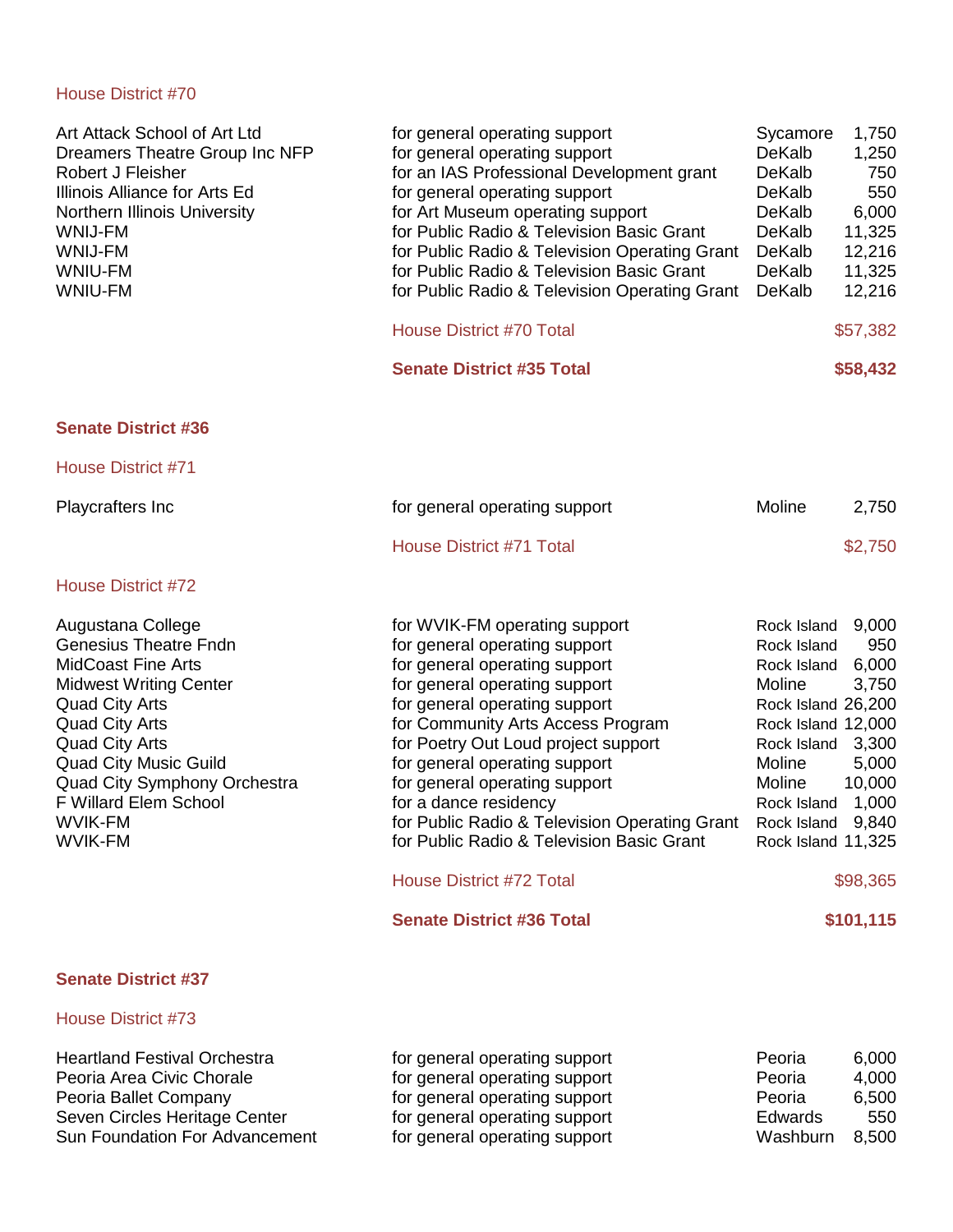| Sun Foundation For Advancement                                                                                                                                                                                                                                                                                                                                                                          | for Community Arts Access Program                                                                                                                                                                                                                                                                                                                                                                                                                                                                                     | Washburn                                                                                                                                                             | 9,500                                                                                                                  |
|---------------------------------------------------------------------------------------------------------------------------------------------------------------------------------------------------------------------------------------------------------------------------------------------------------------------------------------------------------------------------------------------------------|-----------------------------------------------------------------------------------------------------------------------------------------------------------------------------------------------------------------------------------------------------------------------------------------------------------------------------------------------------------------------------------------------------------------------------------------------------------------------------------------------------------------------|----------------------------------------------------------------------------------------------------------------------------------------------------------------------|------------------------------------------------------------------------------------------------------------------------|
|                                                                                                                                                                                                                                                                                                                                                                                                         | <b>House District #73 Total</b>                                                                                                                                                                                                                                                                                                                                                                                                                                                                                       |                                                                                                                                                                      | \$35,050                                                                                                               |
| <b>House District #74</b>                                                                                                                                                                                                                                                                                                                                                                               |                                                                                                                                                                                                                                                                                                                                                                                                                                                                                                                       |                                                                                                                                                                      |                                                                                                                        |
| <b>Bishop Hill Arts Council</b><br><b>Bishop Hill Heritage Assn</b><br><b>Bishop Hill Heritage Assn</b><br><b>Prairie Arts Council</b><br><b>Princeton Theater Group</b>                                                                                                                                                                                                                                | for general operating support<br>for Midwest Folklife Fest cd creation support<br>for general operating support<br>for general operating support<br>for general operating support                                                                                                                                                                                                                                                                                                                                     | <b>Bishop Hill</b><br>Bishop Hill 10,000<br><b>Bishop Hill</b><br>Princeton<br>Princeton                                                                             | 1,150<br>7,500<br>1,250<br>5,000                                                                                       |
|                                                                                                                                                                                                                                                                                                                                                                                                         | <b>House District #74 Total</b>                                                                                                                                                                                                                                                                                                                                                                                                                                                                                       |                                                                                                                                                                      | \$24,900                                                                                                               |
|                                                                                                                                                                                                                                                                                                                                                                                                         | <b>Senate District #37 Total</b>                                                                                                                                                                                                                                                                                                                                                                                                                                                                                      |                                                                                                                                                                      | \$59,950                                                                                                               |
| <b>Senate District #38</b>                                                                                                                                                                                                                                                                                                                                                                              |                                                                                                                                                                                                                                                                                                                                                                                                                                                                                                                       |                                                                                                                                                                      |                                                                                                                        |
| House District #76                                                                                                                                                                                                                                                                                                                                                                                      |                                                                                                                                                                                                                                                                                                                                                                                                                                                                                                                       |                                                                                                                                                                      |                                                                                                                        |
| <b>Illinois Valley Fine Arts Trust</b><br><b>Illinois Valley Orchestral Assn</b><br>Illinois Valley Youth Symphony                                                                                                                                                                                                                                                                                      | for Community Arts Access Program<br>for general operating support<br>for general operating support                                                                                                                                                                                                                                                                                                                                                                                                                   | Peru<br>Ottawa<br>Oglesby                                                                                                                                            | 2,000<br>2,000<br>1,250                                                                                                |
|                                                                                                                                                                                                                                                                                                                                                                                                         | <b>House District #76 Total</b>                                                                                                                                                                                                                                                                                                                                                                                                                                                                                       |                                                                                                                                                                      | \$5,250                                                                                                                |
|                                                                                                                                                                                                                                                                                                                                                                                                         | <b>Senate District #38 Total</b>                                                                                                                                                                                                                                                                                                                                                                                                                                                                                      |                                                                                                                                                                      | \$5,250                                                                                                                |
| <b>Senate District #39</b>                                                                                                                                                                                                                                                                                                                                                                              |                                                                                                                                                                                                                                                                                                                                                                                                                                                                                                                       |                                                                                                                                                                      |                                                                                                                        |
| <b>House District #77</b>                                                                                                                                                                                                                                                                                                                                                                               |                                                                                                                                                                                                                                                                                                                                                                                                                                                                                                                       |                                                                                                                                                                      |                                                                                                                        |
| <b>Orion Chamber Ensemble</b>                                                                                                                                                                                                                                                                                                                                                                           | for general operating support                                                                                                                                                                                                                                                                                                                                                                                                                                                                                         | Addison                                                                                                                                                              | 2,500                                                                                                                  |
|                                                                                                                                                                                                                                                                                                                                                                                                         | <b>House District #77 Total</b>                                                                                                                                                                                                                                                                                                                                                                                                                                                                                       |                                                                                                                                                                      | \$2,500                                                                                                                |
| <b>House District #78</b>                                                                                                                                                                                                                                                                                                                                                                               |                                                                                                                                                                                                                                                                                                                                                                                                                                                                                                                       |                                                                                                                                                                      |                                                                                                                        |
| Chicago Folks Operetta NFP<br>Children's Museum of Oak Park<br><b>Brent E Fogt</b><br><b>Handel Week Inc</b><br><b>Winifred Haun &amp; Dancers</b><br>Patrick M Lichty<br>Mary Anne Amirthi Mohanraj<br>Momenta Inc<br>Oak Park Area Arts Council<br>Oak Park Area Arts Council<br>Oak Park Art League<br><b>Oak Park Concert Chorale</b><br><b>Pleasant Home Foundation</b><br>Pro Musica Youth Chorus | for performance production project support<br>for general operating support<br>for an IAS Professional Development grant<br>for general operating support<br>for general operating support<br>for an IAS Artist Project grant<br>for an IAS Professional Development grant<br>for general operating support<br>for Community Arts Access Program<br>for general operating support<br>for general operating support<br>for general operating support<br>for general operating support<br>for general operating support | Oak Park<br>Oak Park<br>Oak Park<br>Oak Park<br>Oak Park<br>Oak Park<br>Oak Park<br>Oak Park<br>Oak Park<br>Oak Park<br>Oak Park<br>Oak Park<br>Oak Park<br>Oak Park | 3,250<br>7,500<br>500<br>2,500<br>2,000<br>2,500<br>750<br>4,750<br>9,000<br>7,000<br>2,750<br>1,500<br>4,000<br>5,500 |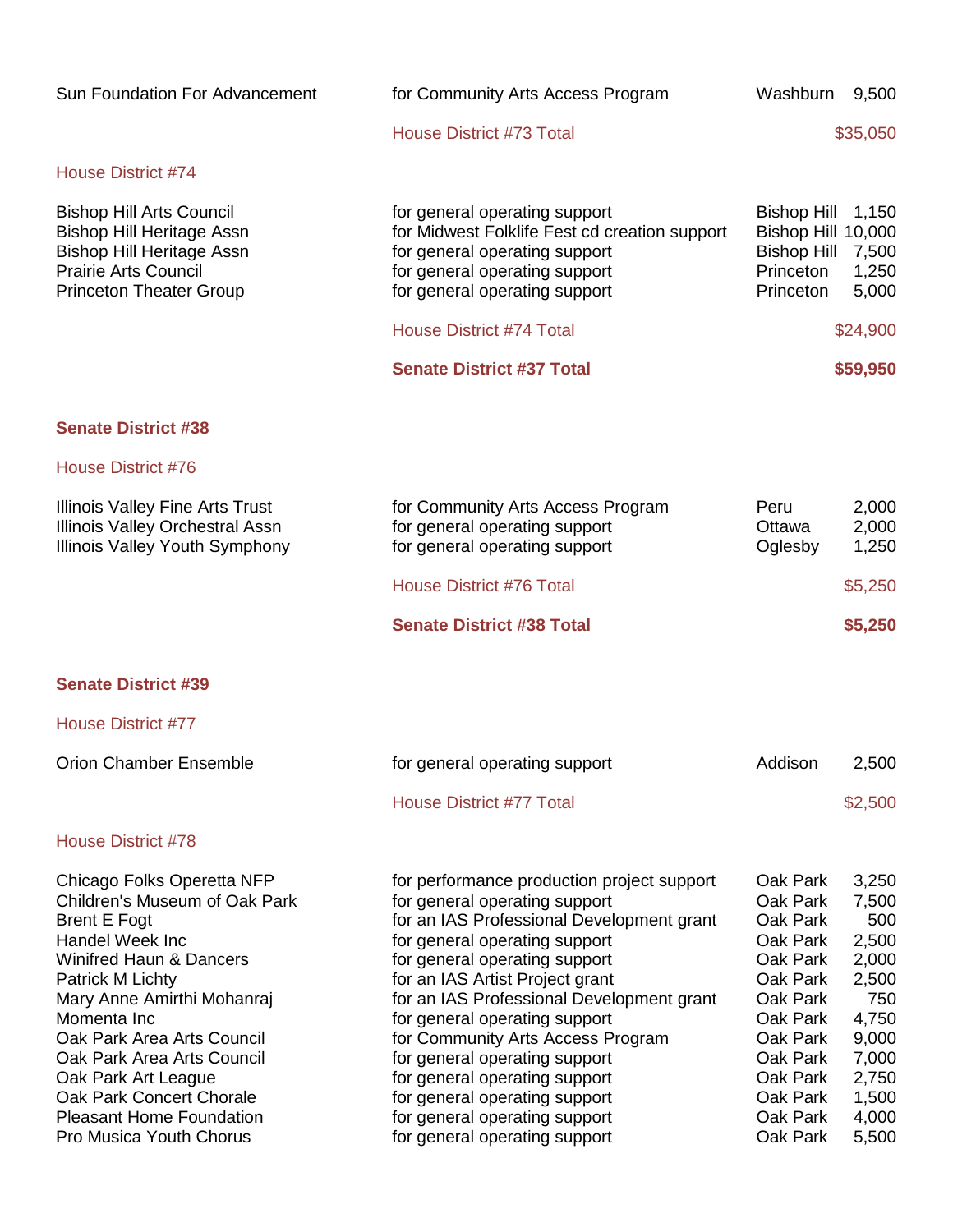| Senior Citizen Ctr Oak Park/River Forest<br>Sense of Urgency Productions<br><b>Spectrum Choral Society</b><br>TRY Center (Today's Relating Youth)<br>Unity Temple Restoration Fndn                                                                                                                                 | for general operating support<br>for general operating support<br>for general operating support<br>for Theatre Program project support<br>for general operating support                                                                                                                                                                  | Oak Park<br>2,000<br>Oak Park<br>600<br>Oak Park<br>1,750<br>650<br>Oak Park<br>Oak Park<br>10,000                                                                                                                                           |
|--------------------------------------------------------------------------------------------------------------------------------------------------------------------------------------------------------------------------------------------------------------------------------------------------------------------|------------------------------------------------------------------------------------------------------------------------------------------------------------------------------------------------------------------------------------------------------------------------------------------------------------------------------------------|----------------------------------------------------------------------------------------------------------------------------------------------------------------------------------------------------------------------------------------------|
|                                                                                                                                                                                                                                                                                                                    | <b>House District #78 Total</b>                                                                                                                                                                                                                                                                                                          | \$68,500                                                                                                                                                                                                                                     |
|                                                                                                                                                                                                                                                                                                                    | <b>Senate District #39 Total</b>                                                                                                                                                                                                                                                                                                         | \$71,000                                                                                                                                                                                                                                     |
| <b>Senate District #40</b>                                                                                                                                                                                                                                                                                         |                                                                                                                                                                                                                                                                                                                                          |                                                                                                                                                                                                                                              |
| <b>House District #79</b>                                                                                                                                                                                                                                                                                          |                                                                                                                                                                                                                                                                                                                                          |                                                                                                                                                                                                                                              |
| <b>Acting Out Theatre Co</b><br>Kankakee Valley Symphony Orch<br>Kankakee Valley Theatre Assn<br><b>Presence Life Connections</b>                                                                                                                                                                                  | for general operating support<br>for general operating support<br>for general operating support<br>for Charlton Gallery operating support<br><b>House District #79 Total</b>                                                                                                                                                             | Bourbonnais 1,500<br>Kankakee<br>6,000<br>Bourbonnais 5,000<br>Kankakee<br>950<br>\$13,450                                                                                                                                                   |
| <b>House District #80</b>                                                                                                                                                                                                                                                                                          |                                                                                                                                                                                                                                                                                                                                          |                                                                                                                                                                                                                                              |
| Chicago Heights Drama Group<br><b>Governors State University Fndn</b><br><b>Governors State University Fndn</b><br><b>Grande Prairie Choral Arts</b><br>Illinois Philharmonic Orchestra<br>Village of Park Forest<br>Sri Annamacharya Project<br><b>Tall Grass Arts Association</b><br><b>Union Street Gallery</b> | for general operating support<br>for Manilow Sculpture Park operating support<br>for Performing Arts Center operating support<br>for general operating support<br>for general operating support<br>for Freedom Hall operating support<br>for general operating support<br>for general operating support<br>for general operating support | Chicago Hts<br>3,250<br>4,750<br>University Pk<br>9,000<br><b>University Pk</b><br>Park Forest<br>1,500<br>10,000<br><b>Park Forest</b><br>4,000<br><b>Park Forest</b><br>1,500<br>Flossmoor<br>4,000<br>Park Forest<br>3,250<br>Chicago Hts |
|                                                                                                                                                                                                                                                                                                                    | <b>House District #80 Total</b>                                                                                                                                                                                                                                                                                                          | \$41,250                                                                                                                                                                                                                                     |
|                                                                                                                                                                                                                                                                                                                    | <b>Senate District #40 Total</b>                                                                                                                                                                                                                                                                                                         | \$54,700                                                                                                                                                                                                                                     |
| <b>Senate District #41</b>                                                                                                                                                                                                                                                                                         |                                                                                                                                                                                                                                                                                                                                          |                                                                                                                                                                                                                                              |
| <b>House District #81</b>                                                                                                                                                                                                                                                                                          |                                                                                                                                                                                                                                                                                                                                          |                                                                                                                                                                                                                                              |
| <b>Downers Grove Choral Society</b>                                                                                                                                                                                                                                                                                | for general operating support                                                                                                                                                                                                                                                                                                            | Downers Grove 2,750                                                                                                                                                                                                                          |

| Downers Grove Choral Society | for general operating support | Downers Grove 2,750  |
|------------------------------|-------------------------------|----------------------|
| Fifth Wednesday Books Inc    | for general operating support | 950<br>Lisle         |
| Grove Players                | for general operating support | Downers Grove 1,750  |
| Hinsdale Chorale             | for general operating support | Naperville<br>850    |
| Senior Suburban Orchestra    | for general operating support | 1,150<br>Woodridge   |
| Sinfonietta Bel Canto        | for general operating support | 750<br>Downers Grove |
|                              |                               |                      |

House District #81 Total \$8,200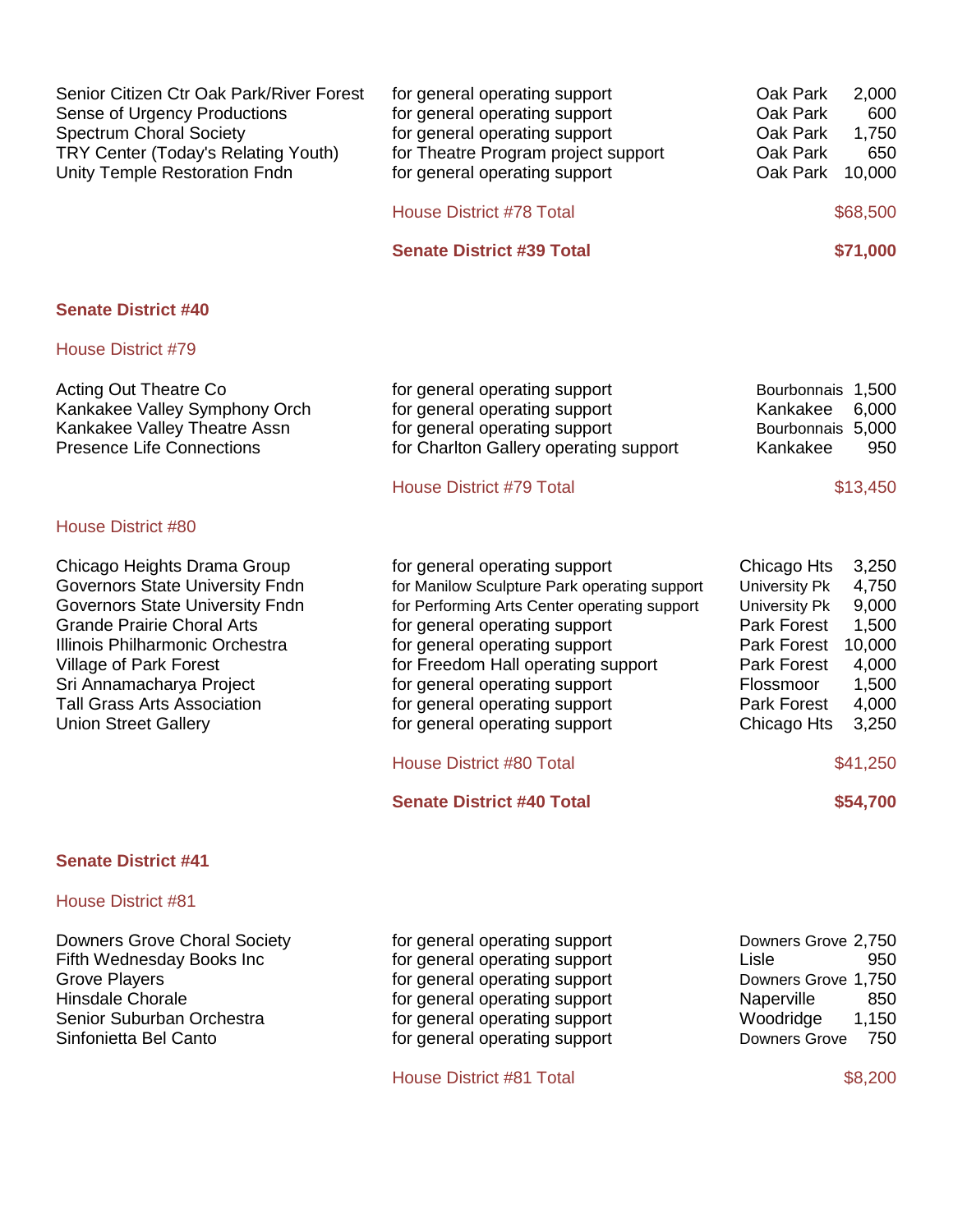| Lemont Art & Culture Commission<br>Metropolitan Youth Symph Orch<br>Southwest Community Concert Band<br>Sylvia Vadakara<br>Wesoly Lud Polish Folk Dance Ensemble | for general operating support<br>for general operating support<br>for general operating support<br>for an IAS Professional Development grant<br>for general operating support | Lemont<br>Lemont<br>Lemont<br>Darien<br>Homer Glen 2,500 | 600<br>1,150<br>1,050<br>750 |
|------------------------------------------------------------------------------------------------------------------------------------------------------------------|-------------------------------------------------------------------------------------------------------------------------------------------------------------------------------|----------------------------------------------------------|------------------------------|
|                                                                                                                                                                  | <b>House District #82 Total</b>                                                                                                                                               |                                                          | \$6,050                      |
|                                                                                                                                                                  | <b>Senate District #41 Total</b>                                                                                                                                              |                                                          | \$14,250                     |
| <b>Senate District #42</b>                                                                                                                                       |                                                                                                                                                                               |                                                          |                              |
| House District #83                                                                                                                                               |                                                                                                                                                                               |                                                          |                              |
| <b>Paramount Arts Centre</b>                                                                                                                                     | for general operating support                                                                                                                                                 | Aurora                                                   | 9,000                        |
|                                                                                                                                                                  | <b>House District #83 Total</b>                                                                                                                                               |                                                          | \$9,000                      |
|                                                                                                                                                                  | <b>Senate District #42 Total</b>                                                                                                                                              |                                                          | \$9,000                      |
| <b>Senate District #43</b>                                                                                                                                       |                                                                                                                                                                               |                                                          |                              |
| <b>House District #85</b>                                                                                                                                        |                                                                                                                                                                               |                                                          |                              |
| <b>Bolingbrook Park District</b><br><b>Lewis University</b>                                                                                                      | for Danceforce operating support<br>for Arts & Ideas Series operating support                                                                                                 | Bolingbrook 2,250<br>Romeoville 2,250                    |                              |
|                                                                                                                                                                  | <b>House District #85 Total</b>                                                                                                                                               |                                                          | \$4,500                      |
| <b>House District #86</b>                                                                                                                                        |                                                                                                                                                                               |                                                          |                              |
| Friends of Comm Public Art<br>Joliet Area Historical Museum<br>Three Rivers Arts Council Inc                                                                     | for general operating support<br>for general operating support<br>for general operating support                                                                               | Joliet<br>Joliet<br>Channahon                            | 6,000<br>9,000<br>950        |
|                                                                                                                                                                  | <b>House District #86 Total</b>                                                                                                                                               |                                                          | \$15,950                     |
|                                                                                                                                                                  | <b>Senate District #43 Total</b>                                                                                                                                              |                                                          | \$20,450                     |
| <b>Senate District #44</b>                                                                                                                                       |                                                                                                                                                                               |                                                          |                              |
| <b>House District #87</b>                                                                                                                                        |                                                                                                                                                                               |                                                          |                              |
| <b>Menard County Singers</b>                                                                                                                                     | for general operating support                                                                                                                                                 | Petersburg                                               | 865                          |
|                                                                                                                                                                  | House District #87 Total                                                                                                                                                      |                                                          | \$865                        |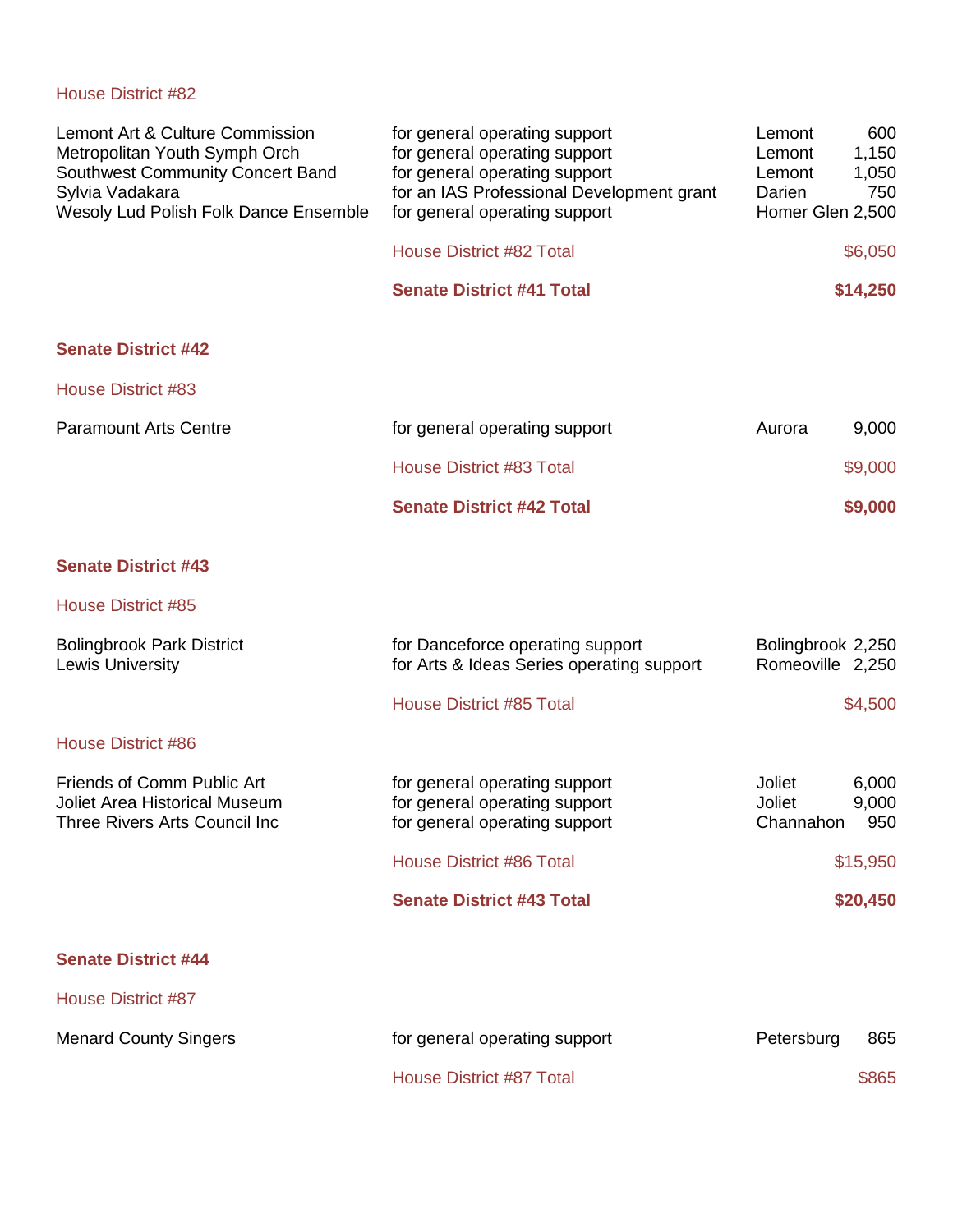| <b>Bloomington Center for Perf Arts</b><br>Bloomington Parks & Rec Dept<br><b>McLean County Art Association</b><br><b>McLean County Art Association</b><br>Laura M Primozic<br>Bloomington Chapter 1 of SPEBSQSA                                                                                                  | for general operating support<br>for general operating support<br>for general operating support<br>for Community Arts Access Program<br>for an IAS Professional Development grant<br>for general operating support                                                                                                   | Bloomington 9,000<br>Bloomington 4,750<br>Bloomington 7,500<br>Bloomington 5,350<br>Bloomington 750<br>Bloomington 2,250                                                 |
|-------------------------------------------------------------------------------------------------------------------------------------------------------------------------------------------------------------------------------------------------------------------------------------------------------------------|----------------------------------------------------------------------------------------------------------------------------------------------------------------------------------------------------------------------------------------------------------------------------------------------------------------------|--------------------------------------------------------------------------------------------------------------------------------------------------------------------------|
|                                                                                                                                                                                                                                                                                                                   | <b>House District #88 Total</b>                                                                                                                                                                                                                                                                                      | \$29,600                                                                                                                                                                 |
|                                                                                                                                                                                                                                                                                                                   | <b>Senate District #44 Total</b>                                                                                                                                                                                                                                                                                     | \$30,465                                                                                                                                                                 |
| <b>Senate District #45</b>                                                                                                                                                                                                                                                                                        |                                                                                                                                                                                                                                                                                                                      |                                                                                                                                                                          |
| <b>House District #89</b>                                                                                                                                                                                                                                                                                         |                                                                                                                                                                                                                                                                                                                      |                                                                                                                                                                          |
| <b>Freeport Arts Center</b><br><b>Freeport Arts Center</b><br><b>Galena Cultural Arts Alliance</b><br><b>Timber Lake Playhouse</b>                                                                                                                                                                                | for general operating support<br>for Community Arts Access Program<br>for general operating support<br>for general operating support                                                                                                                                                                                 | 4,000<br>Freeport<br>Freeport<br>4,000<br>Galena<br>1,000<br>10,000<br>Mt Carroll                                                                                        |
|                                                                                                                                                                                                                                                                                                                   | <b>House District #89 Total</b>                                                                                                                                                                                                                                                                                      | \$19,000                                                                                                                                                                 |
| <b>House District #90</b>                                                                                                                                                                                                                                                                                         |                                                                                                                                                                                                                                                                                                                      |                                                                                                                                                                          |
| Association/Restore City Hall                                                                                                                                                                                                                                                                                     | for general operating support                                                                                                                                                                                                                                                                                        | Sandwich<br>2,750                                                                                                                                                        |
|                                                                                                                                                                                                                                                                                                                   | <b>House District #90 Total</b>                                                                                                                                                                                                                                                                                      | \$2,750                                                                                                                                                                  |
|                                                                                                                                                                                                                                                                                                                   | <b>Senate District #45 Total</b>                                                                                                                                                                                                                                                                                     | \$21,750                                                                                                                                                                 |
| <b>Senate District #46</b>                                                                                                                                                                                                                                                                                        |                                                                                                                                                                                                                                                                                                                      |                                                                                                                                                                          |
| <b>House District #91</b>                                                                                                                                                                                                                                                                                         |                                                                                                                                                                                                                                                                                                                      |                                                                                                                                                                          |
| <b>Eastlight Theatre</b><br>Fulton County Comm Arts Council                                                                                                                                                                                                                                                       | for general operating support<br>for general operating support                                                                                                                                                                                                                                                       | East Peoria 6,500<br>Canton<br>600                                                                                                                                       |
|                                                                                                                                                                                                                                                                                                                   | <b>House District #91 Total</b>                                                                                                                                                                                                                                                                                      | \$7,100                                                                                                                                                                  |
| <b>House District #92</b>                                                                                                                                                                                                                                                                                         |                                                                                                                                                                                                                                                                                                                      |                                                                                                                                                                          |
| <b>ArtsPartners of Central Illinois</b><br><b>Backspace Collective NFP</b><br><b>Bradley University</b><br><b>Bradley University</b><br>Central Illinois Youth Symphony<br>Contemporary Art Center of Peoria<br>Heritage Ensemble<br>Illinois Valley Public Telecomm Corp<br>Illinois Valley Public Telecomm Corp | for general operating support<br>for general operating support<br>for Exhibition/Lecture Series support<br>for WCBU-FM operating support<br>for general operating support<br>for general operating support<br>for general operating support<br>for Art In The Works project support<br>for general operating support | Peoria<br>4,000<br>Peoria<br>650<br>7,000<br>Peoria<br>10,000<br>Peoria<br>Peoria<br>4,000<br>Peoria<br>6,000<br>Peoria<br>1,250<br>20,000<br>Peoria<br>Peoria<br>10,000 |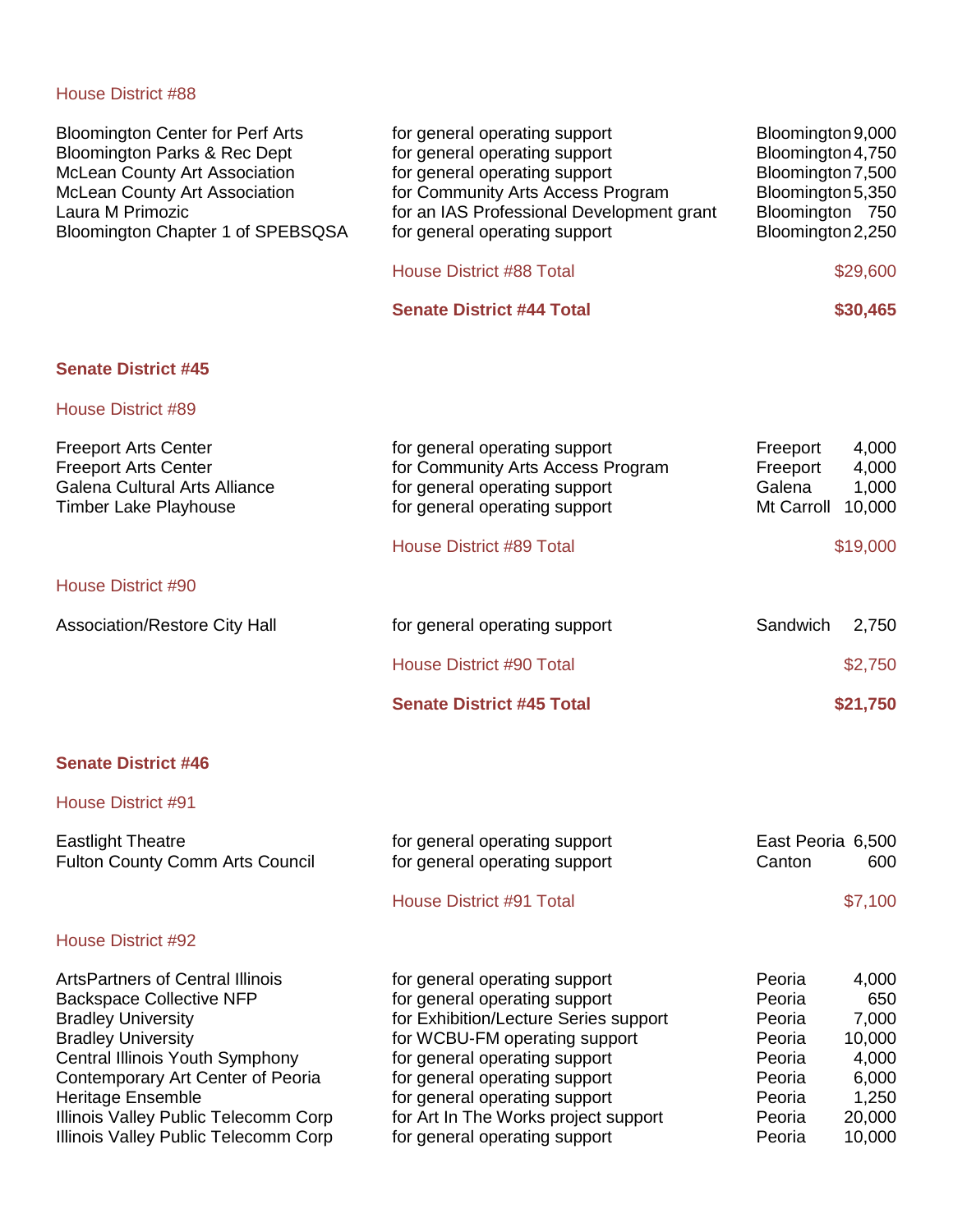| Lakeview Museum of Arts & Sciences                                               | for general operating support                 | Peoria | 20,600 |
|----------------------------------------------------------------------------------|-----------------------------------------------|--------|--------|
| Peoria Art Guild                                                                 | for general operating support                 | Peoria | 6,500  |
| Peoria Park District                                                             | for Fine Arts Dept operating support          | Peoria | 4,750  |
| Peoria Players Theatre                                                           | for general operating support                 | Peoria | 5,000  |
| Peoria Symphony Orchestra                                                        | for general operating support                 | Peoria | 17,300 |
| WCBU-FM                                                                          | for Public Radio & Television Operating Grant | Peoria | 11,295 |
| WCBU-FM                                                                          | for Public Radio & Television Basic Grant     | Peoria | 11,325 |
| WTVP-TV Illinois Val Pub Telecomm Corp                                           | for Public Radio & Television Operating Grant | Peoria | 43,694 |
| WTVP-TV Illinois Val Pub Telecomm Corp for Public Radio & Television Basic Grant |                                               | Peoria | 45,300 |
|                                                                                  |                                               |        |        |

| \$228,664 |
|-----------|
|           |

**Senate District #46 Total \$235,764**

# **Senate District #47**

| for general operating support                  | Galesburg | 4,750     |
|------------------------------------------------|-----------|-----------|
| for general operating support                  | Galesburg | 2,000     |
| for general operating support                  | Galesburg | 6,000     |
| for apprenticeship in weaving                  | Macomb    | 3,000     |
| for general operating support                  | Macomb    | 1,150     |
| for general operating support                  | Galesburg | 3,250     |
| for general operating support                  | Galesburg | 9,000     |
| for general operating support                  | Galesburg | 2,000     |
| for general operating support                  | Quincy    | 1,250     |
| for general operating support                  | Macomb    | 950       |
| for Performing Arts Series operating support   | Macomb    | 13,500    |
| for Celebration Concert Series project support | Macomb    | 8,000     |
| for Public Radio & Television Basic Grant      | Macomb    | 11,325    |
| for Public Radio & Television Operating Grant  | Macomb    | 12,422    |
| for Public Radio & Television Basic Grant      | Macomb    | 45,300    |
| for Public Radio & Television Operating Grant  | Macomb    | 27,792    |
| <b>House District #93 Total</b>                |           | \$151,689 |
|                                                |           |           |
| for an IAS Professional Development grant      | Quincy    | 500       |
|                                                |           |           |

| JUILIIU DUCK-INUSULI                 | <u>tor an IAS Froiessional Development grant</u> | QUILICY  | ouu    |
|--------------------------------------|--------------------------------------------------|----------|--------|
| Buchanan Center for the Arts         | for Community Arts Access Program                | Monmouth | 5,000  |
| Buchanan Center for the Arts         | for general operating support                    | Monmouth | 5,500  |
| Midsummer Arts Faire NFP             | for general operating support                    | Quincy   | 1,750  |
| <b>Quincy Art Center</b>             | for general operating support                    | Quincy   | 7,500  |
| <b>Quincy Community Theatre Inc.</b> | for general operating support                    | Quincy   | 10,000 |
| <b>Quincy Society of Fine Arts</b>   | for Community Arts Access Program                | Quincy   | 6,200  |
| <b>Quincy Society of Fine Arts</b>   | for general operating support                    | Quincy   | 25,000 |
| Quincy Symphony Orchestra            | for general operating support                    | Quincy   | 7,000  |
| <b>Two Rivers Arts Council</b>       | for general operating support                    | Raritan  | 750    |
|                                      |                                                  |          |        |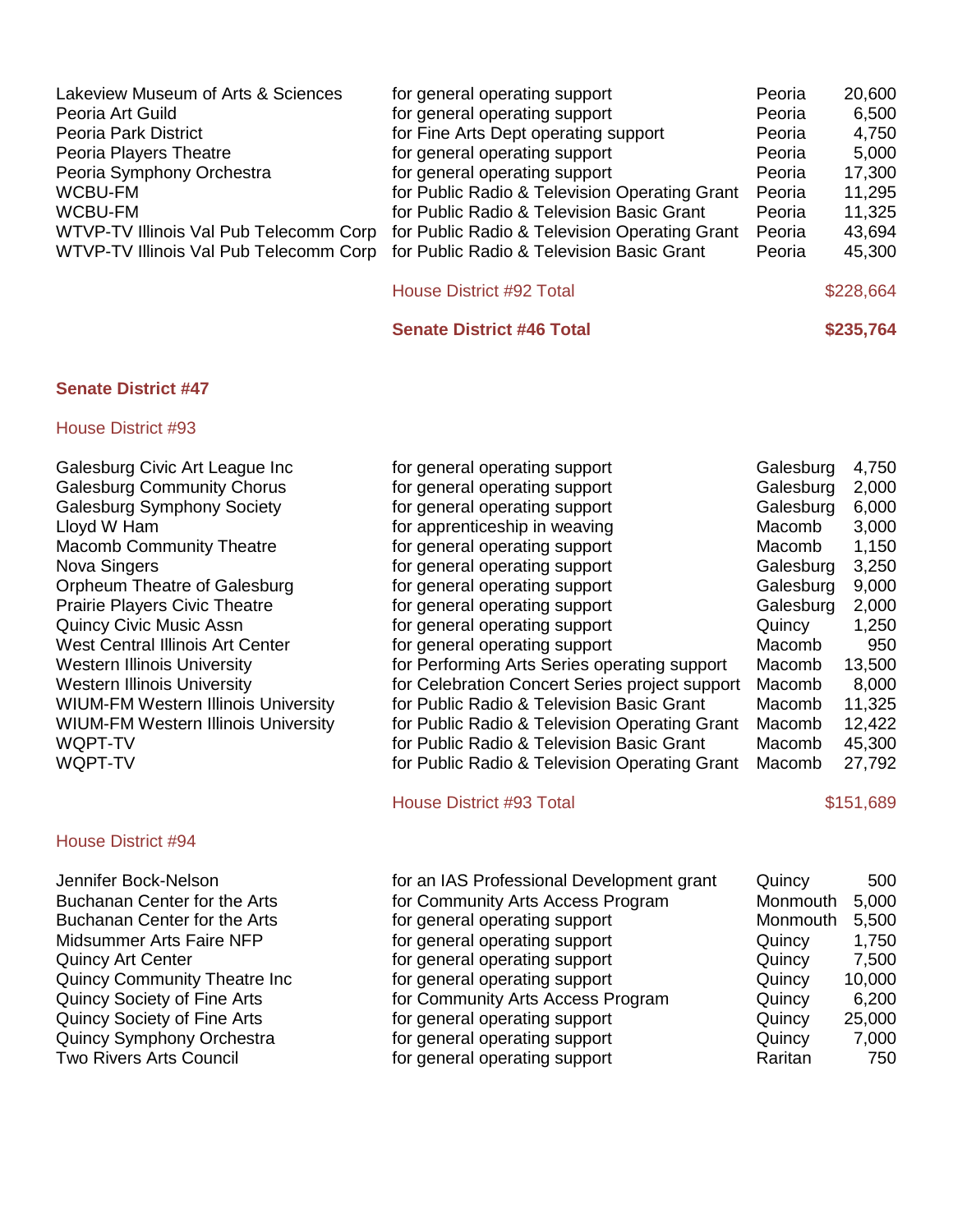| <b>Two Rivers Arts Council</b>                                                                                                                                                                                                                                                                                                                                                                                                                                              | for Community Arts Access Program                                                                                                                                                                                                                                                                                                                                                                                                                                                                                                                                                                                | Raritan                                                                                                                                                                                                             | 9,450                                                                                                                                       |
|-----------------------------------------------------------------------------------------------------------------------------------------------------------------------------------------------------------------------------------------------------------------------------------------------------------------------------------------------------------------------------------------------------------------------------------------------------------------------------|------------------------------------------------------------------------------------------------------------------------------------------------------------------------------------------------------------------------------------------------------------------------------------------------------------------------------------------------------------------------------------------------------------------------------------------------------------------------------------------------------------------------------------------------------------------------------------------------------------------|---------------------------------------------------------------------------------------------------------------------------------------------------------------------------------------------------------------------|---------------------------------------------------------------------------------------------------------------------------------------------|
|                                                                                                                                                                                                                                                                                                                                                                                                                                                                             | <b>House District #94 Total</b>                                                                                                                                                                                                                                                                                                                                                                                                                                                                                                                                                                                  |                                                                                                                                                                                                                     | \$78,650                                                                                                                                    |
|                                                                                                                                                                                                                                                                                                                                                                                                                                                                             | <b>Senate District #47 Total</b>                                                                                                                                                                                                                                                                                                                                                                                                                                                                                                                                                                                 |                                                                                                                                                                                                                     | \$230,339                                                                                                                                   |
| <b>Senate District #48</b>                                                                                                                                                                                                                                                                                                                                                                                                                                                  |                                                                                                                                                                                                                                                                                                                                                                                                                                                                                                                                                                                                                  |                                                                                                                                                                                                                     |                                                                                                                                             |
| House District #95                                                                                                                                                                                                                                                                                                                                                                                                                                                          |                                                                                                                                                                                                                                                                                                                                                                                                                                                                                                                                                                                                                  |                                                                                                                                                                                                                     |                                                                                                                                             |
| <b>Taylorville Main Street Inc</b>                                                                                                                                                                                                                                                                                                                                                                                                                                          | for music festival operating support                                                                                                                                                                                                                                                                                                                                                                                                                                                                                                                                                                             | Taylorville                                                                                                                                                                                                         | 1,500                                                                                                                                       |
|                                                                                                                                                                                                                                                                                                                                                                                                                                                                             | <b>House District #95 Total</b>                                                                                                                                                                                                                                                                                                                                                                                                                                                                                                                                                                                  |                                                                                                                                                                                                                     | \$1,500                                                                                                                                     |
| <b>House District #96</b>                                                                                                                                                                                                                                                                                                                                                                                                                                                   |                                                                                                                                                                                                                                                                                                                                                                                                                                                                                                                                                                                                                  |                                                                                                                                                                                                                     |                                                                                                                                             |
| Decatur Area Arts Council<br>Decatur Area Arts Council<br><b>Decatur Park District</b><br>Gallery 510 Arts Guild Ltd<br>Illinois Central Blues Club<br>Illinois Symphony Orchestra<br><b>Millikin University</b><br><b>Millikin University</b><br><b>Prairie Art Alliance</b><br>Springfield Area Arts Council<br>Springfield Area Arts Council<br>Springfield Area Arts Council<br>Springfield Art Assn/Edward Pl<br>Springfield Ballet Company<br>Theatre In The Park Inc | for Community Arts Access Program<br>for general operating support<br>for general operating support<br>for general operating support<br>for general operating support<br>for general operating support<br>for Millikin-Decatur Symphony support<br>for Kirkland Center operating support<br>for general operating support<br>for general operating support<br>for Community Arts Access Program<br>for Poetry Out Loud project support<br>for general operating support<br>for general operating support<br>for general operating support<br><b>House District #96 Total</b><br><b>Senate District #48 Total</b> | Decatur<br>Decatur<br>Decatur<br>Decatur<br>Springfield<br>Springfield 10,000<br>Decatur<br>Decatur<br>Springfield<br>Springfield<br>Springfield<br>Springfield 15,000<br>Springfield<br>Springfield<br>Springfield | 8,000<br>10,000<br>7,500<br>1,750<br>2,000<br>4,750<br>5,500<br>6,000<br>4,750<br>6,500<br>6,500<br>7,500<br>3,250<br>\$99,000<br>\$100,500 |
| <b>Senate District #49</b>                                                                                                                                                                                                                                                                                                                                                                                                                                                  |                                                                                                                                                                                                                                                                                                                                                                                                                                                                                                                                                                                                                  |                                                                                                                                                                                                                     |                                                                                                                                             |
| <b>House District #97</b>                                                                                                                                                                                                                                                                                                                                                                                                                                                   |                                                                                                                                                                                                                                                                                                                                                                                                                                                                                                                                                                                                                  |                                                                                                                                                                                                                     |                                                                                                                                             |
| Vanitha Veeravalli                                                                                                                                                                                                                                                                                                                                                                                                                                                          | for apprenticeship in Bharatanatyam dance                                                                                                                                                                                                                                                                                                                                                                                                                                                                                                                                                                        | Naperville                                                                                                                                                                                                          | 3,000                                                                                                                                       |
|                                                                                                                                                                                                                                                                                                                                                                                                                                                                             | <b>House District #97 Total</b>                                                                                                                                                                                                                                                                                                                                                                                                                                                                                                                                                                                  |                                                                                                                                                                                                                     | \$3,000                                                                                                                                     |
|                                                                                                                                                                                                                                                                                                                                                                                                                                                                             | <b>Senate District #49 Total</b>                                                                                                                                                                                                                                                                                                                                                                                                                                                                                                                                                                                 |                                                                                                                                                                                                                     | \$3,000                                                                                                                                     |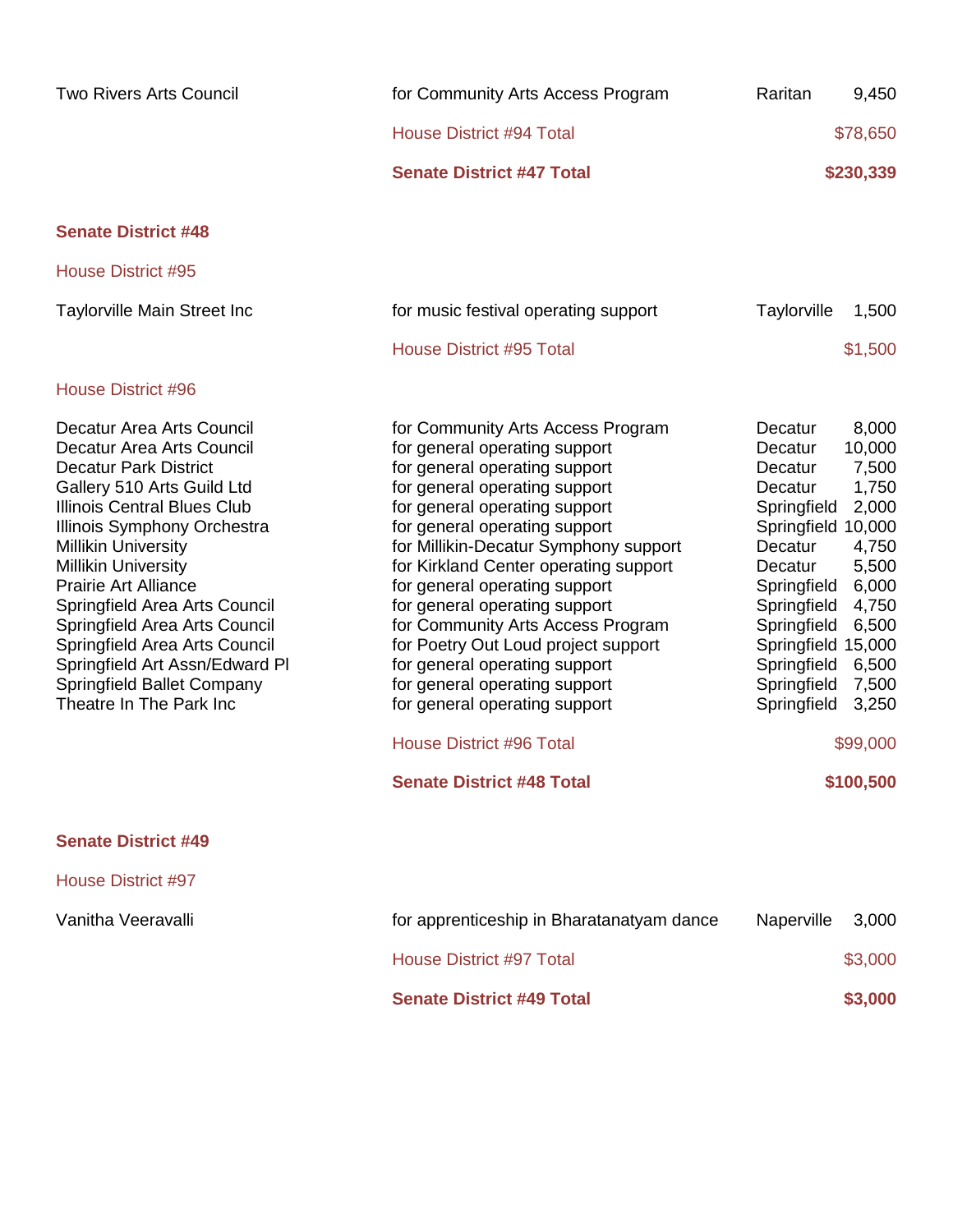# House District #99

| University of Illinois/Spfld<br>University of Illinois/Spfld<br>West Central Illinois Ed Telecomm Corp<br>West Central Illinois Ed Telecomm Corp<br>West Central Illinois Ed Telecomm Corp<br>West Central Illinois Ed Telecomm Corp<br>WUIS-FM<br>WUIS-FM | for Visual Art Gallery operating support<br>for Sangamon Auditorium operating support<br>for Arts Of Western/Central Illinois support<br>for Public Radio & Television Operating Grant<br>for general operating support<br>for Public Radio & Television Basic Grant<br>for Public Radio & Television Basic Grant<br>for Public Radio & Television Operating Grant | Springfield<br>1,750<br>Springfield 10,000<br>Chatham<br>20,000<br>Chatham<br>38,204<br>9,000<br>Chatham<br>45,300<br>Chatham<br>Springfield 11,325<br>Springfield 14,418 |
|------------------------------------------------------------------------------------------------------------------------------------------------------------------------------------------------------------------------------------------------------------|--------------------------------------------------------------------------------------------------------------------------------------------------------------------------------------------------------------------------------------------------------------------------------------------------------------------------------------------------------------------|---------------------------------------------------------------------------------------------------------------------------------------------------------------------------|
|                                                                                                                                                                                                                                                            | <b>House District #99 Total</b>                                                                                                                                                                                                                                                                                                                                    | \$149,997                                                                                                                                                                 |
| House District #100                                                                                                                                                                                                                                        |                                                                                                                                                                                                                                                                                                                                                                    |                                                                                                                                                                           |
| <b>Great Rivers Choral Society</b><br>Imagine Foundation<br>Jacksonville Symphony Society<br>Jacksonville Theatre Guild                                                                                                                                    | for general operating support<br>for general operating support<br>for general operating support<br>for general operating support                                                                                                                                                                                                                                   | Godfrey<br>1,750<br>Jacksonville 2,500<br>Jacksonville 2,750<br>Jacksonville 2,250                                                                                        |
|                                                                                                                                                                                                                                                            | <b>House District #100 Total</b>                                                                                                                                                                                                                                                                                                                                   | \$9,250                                                                                                                                                                   |
|                                                                                                                                                                                                                                                            | <b>Senate District #50 Total</b>                                                                                                                                                                                                                                                                                                                                   | \$159,247                                                                                                                                                                 |
| <b>Senate District #51</b>                                                                                                                                                                                                                                 |                                                                                                                                                                                                                                                                                                                                                                    |                                                                                                                                                                           |
| House District #101                                                                                                                                                                                                                                        |                                                                                                                                                                                                                                                                                                                                                                    |                                                                                                                                                                           |
| Peter J Bushell<br>The Chorale NFP                                                                                                                                                                                                                         | for an IAS Professional Development grant<br>for general operating support                                                                                                                                                                                                                                                                                         | Mahomet<br>750<br>Mahomet<br>3,250                                                                                                                                        |
|                                                                                                                                                                                                                                                            | <b>House District #101 Total</b>                                                                                                                                                                                                                                                                                                                                   | \$4,000                                                                                                                                                                   |
| <b>House District #102</b>                                                                                                                                                                                                                                 |                                                                                                                                                                                                                                                                                                                                                                    |                                                                                                                                                                           |
| Baroque Artists/Champaign-Urbana<br>Bicentennial Art Center & Museum<br>Little Theater-On The Square<br>Prairie Air Inc WEFT-FM<br>Villa Grove Comm Theatre Co                                                                                             | for general operating support<br>for general operating support<br>for general operating support<br>for general operating support<br>for general operating support<br><b>House District #102 Total</b>                                                                                                                                                              | Champaign 1,500<br>1,750<br>Paris<br>Sullivan<br>23,200<br>Champaign<br>4,000<br>Tuscola<br>1,750                                                                         |
|                                                                                                                                                                                                                                                            |                                                                                                                                                                                                                                                                                                                                                                    | \$32,200                                                                                                                                                                  |
|                                                                                                                                                                                                                                                            | <b>Senate District #51 Total</b>                                                                                                                                                                                                                                                                                                                                   | \$36,200                                                                                                                                                                  |
| <b>Senate District #52</b>                                                                                                                                                                                                                                 |                                                                                                                                                                                                                                                                                                                                                                    |                                                                                                                                                                           |

House District #103

40 North/88 West Inc **Form 20 and 31 September 10 and 40 September 20 and 4**,750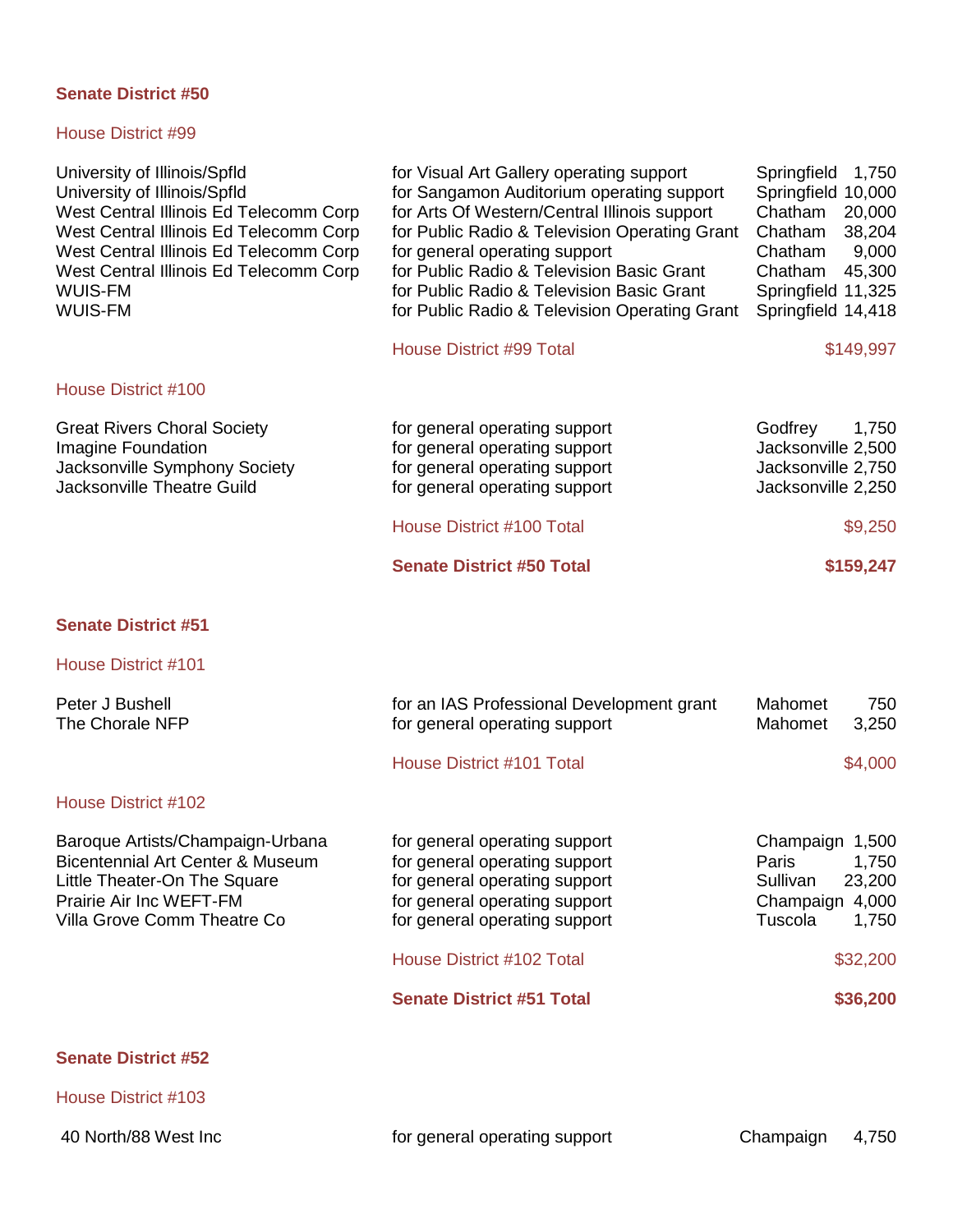40 North/88 West Inc Bridgewater-Sullivan Comm Life Ctr Celebration Co/Station Theatre Central Illinois Children's Chorus Champaign County Head Start Champaign Park District Champaign Urbana Ballet Champaign-Urbana Folk & Roots Festival f Champaign-Urbana Symphony Orchestra Champaign-Urbana Theatre Co Community Center for the Arts The Conservatory of Central Illinois Dalkey Archive Press Millicent 'Amira' Davis Developmental Services Ctr-Champaign Co f Kevin Neil Erickson Amy Christine Hassinger Maria Catherine Lux Parkland College The Prairie Ensemble Public Art League Christopher E Reyman University of Illinois/UC University of Illinois/UC University of Illinois/UC University of Illinois/UC University of Illinois/UC University of Illinois/UC City of Urbana Urbana-Champaign Indep Media Ctr Fndn Gale Renee Walden David K Weaver Jr WILL-AM University of Illinois/UC WILL-AM University of Illinois/UC WILL-FM Uniiversity of Illinois/UC WILL-FM University of Illinois/UC WILL-TV University of Illinois/UC WILL-TV University of Illinois/UC

#### House District #104

The Danville Art League The Danville Art League Danville Light Opera Company Danville Symphony Orchestra Inc

| or Poetry Out Loud project support           | Champaign | 3,300  |
|----------------------------------------------|-----------|--------|
| for Mo Betta Music operating support         | Champaign | 750    |
| or general operating support                 | Champaign | 1,500  |
| or general operating support                 | Champaign | 1,750  |
| for a four-week dance residency              | Savoy     | 4,350  |
| for Cultural Arts project support            | Champaign | 9,000  |
| for general operating support                | Champaign | 5,500  |
| or general operating support                 | Urbana    | 2,000  |
| or general operating support                 | Champaign | 7,500  |
| or general operating support                 | Urbana    | 4,000  |
| or general operating support                 | Urbana    | 3,250  |
| or general operating support                 | Champaign | 6,500  |
| for general operating support                | Champaign | 16,600 |
| for an IAS Artist Project grant              | Urbana    | 2,500  |
| for Prompting Theater operating support      | Champaign | 2,000  |
| for an IAS Artist Project grant              | Champaign | 2,500  |
| for an IAS Professional Development grant    | Urbana    | 750    |
| for an IAS Artist Project grant              | Champaign | 1,500  |
| for Art Gallery operating support            | Champaign | 4,750  |
| or general operating support                 | Champaign | 2,500  |
| or general operating support                 | Champaign | 1,500  |
| for an IAS Professional Development grant    | Champaign | 750    |
| for Krannert Center operating support        | Champaign | 31,000 |
| for Spurlock Museum operating support        | Champaign | 11,000 |
| for Japan House operating support            | Champaign | 5,000  |
| for Sinfonia da Camera operating support     | Champaign | 5,000  |
| for Ninth Letter operating support           | Champaign | 3,250  |
| for Krannert Art Museum operating support    | Champaign | 11,000 |
| for Public Art Program operating support     | Urbana    | 3,250  |
| or general operating support                 | Urbana    | 8,500  |
| for an IAS Professional Development grant    | Urbana    | 750    |
| for an IAS Artist Project grant              | Champaign | 2,500  |
| or Public Radio & Television Basic Grant     | Champaign | 11,325 |
| or Public Radio & Television Operating Grant | Champaign | 16,174 |
| or Public Radio & Television Basic Grant     | Champaign | 11,325 |
| or Public Radio & Television Operating Grant | Champaign | 16,174 |
| or Public Radio & Television Basic Grant     | Champaign | 45,300 |
| or Public Radio & Television Operating Grant | Champaign | 66,193 |
|                                              |           |        |

#### House District #103 Total \$337,241

| for Art Boot Camp project support<br>for general operating support<br>for general operating support | Danville<br>Danville<br>Danville | 600<br>1,500<br>1,750 |
|-----------------------------------------------------------------------------------------------------|----------------------------------|-----------------------|
| for general operating support                                                                       | Danville                         | 7,500                 |
| House District #104 Total                                                                           |                                  | \$11,350              |
| <b>Senate District #52 Total</b>                                                                    |                                  | \$348,591             |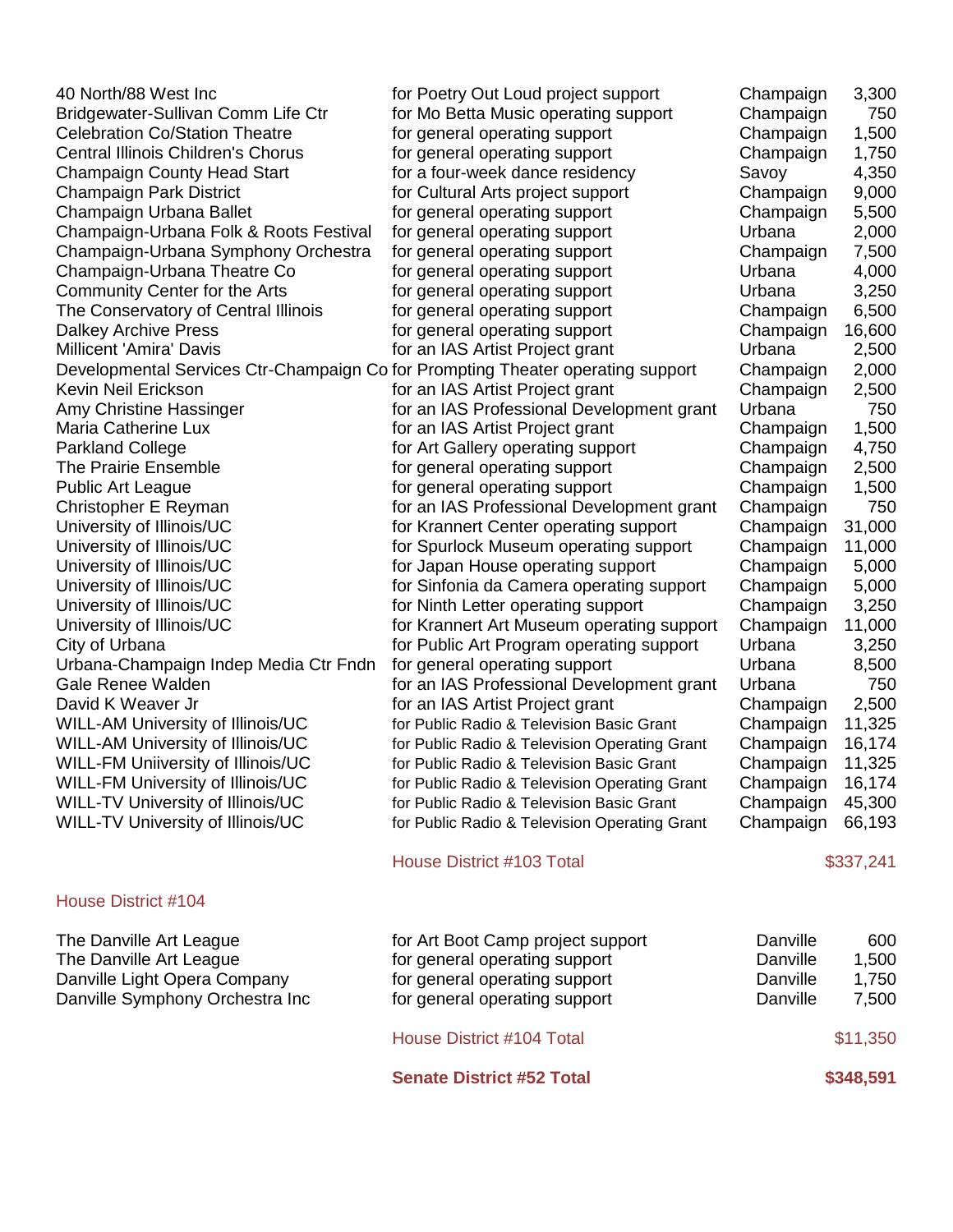| <b>Community Players</b>                   | for general operating support                                                          | Bloomington 2,250     |            |
|--------------------------------------------|----------------------------------------------------------------------------------------|-----------------------|------------|
| <b>Country Theatre Workshop</b>            | for general operating support                                                          | Cissna Park 2,500     |            |
| Janice Croom<br><b>Patrick R Frost</b>     | for an IAS Professional Development grant<br>for an IAS Professional Development grant | Bloomington<br>Normal | 750<br>750 |
| Nicole A Garneau                           | for an IAS Professional Development grant                                              | Normal                | 750        |
| <b>Heartland Productions Inc</b>           | for general operating support                                                          | Normal                | 2,750      |
| <b>Illinois State University</b>           | for Red Note Music Fest operating support                                              | Normal                | 600        |
| <b>Illinois State University</b>           | for Shakespeare Festival operating support                                             | Normal                | 9,000      |
| <b>Illinois State University</b>           | for University Galleries operating support                                             | Normal                | 8,500      |
| <b>Illinois State University</b>           | for Normal Editions operating support                                                  | Normal                | 4,750      |
| <b>Town of Normal</b>                      | for Normal Theater operating support                                                   | Normal                | 7,500      |
| Spoon River Poetry Assn                    | for general operating support                                                          | Normal                | 2,000      |
| <b>WGLT-FM Illinois State University</b>   | for Public Radio & Television Basic Grant                                              | Normal                | 11,325     |
| <b>WGLT-FM Illinois State University</b>   | for Public Radio & Television Operating Grant                                          | Normal                | 13,218     |
|                                            |                                                                                        |                       |            |
|                                            | House District #105 Total                                                              |                       | \$66,643   |
| <b>House District #106</b>                 |                                                                                        |                       |            |
| Anne J Newman                              | for an IAS Professional Development grant                                              | Paxton                | 500        |
| Sugar Creek Symphony & Song Ltd            | for general operating support                                                          | Watseka               | 5,500      |
|                                            | House District #106 Total                                                              |                       | \$6,000    |
|                                            | <b>Senate District #53 Total</b>                                                       |                       | \$72,643   |
|                                            |                                                                                        |                       |            |
| <b>Senate District #54</b>                 |                                                                                        |                       |            |
| <b>House District #107</b>                 |                                                                                        |                       |            |
| <b>Arts Connection of Central Illinois</b> | for general operating support                                                          | Effingham             | 9,000      |
|                                            | <b>House District #107 Total</b>                                                       |                       | \$9,000    |
| House District #108                        |                                                                                        |                       |            |
| <b>Gateway Dulcimer Society</b>            | for general operating support                                                          | Highland              | 1,050      |
| <b>Highland Area Arts Council</b>          | for general operating support                                                          | Highland              | 1,250      |
| Masterworks Chorale Inc                    | for general operating support                                                          | <b>Belleville</b>     | 2,750      |
|                                            | <b>House District #108 Total</b>                                                       |                       | \$5,050    |
|                                            | <b>Senate District #54 Total</b>                                                       |                       | \$14,050   |
|                                            |                                                                                        |                       |            |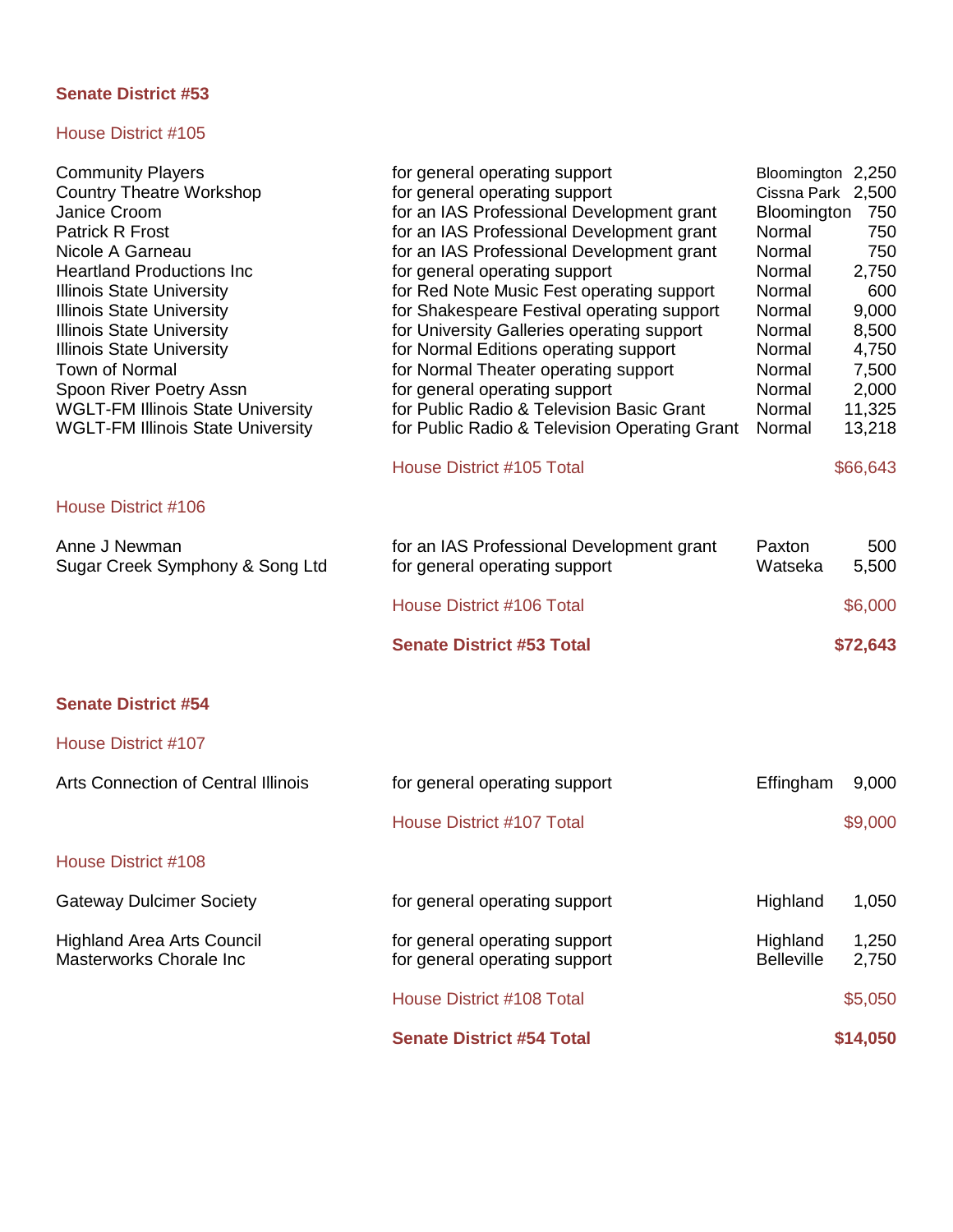| House District #109                                                                                                                                  |                                                                                                                                                                      |                                                      |                                  |
|------------------------------------------------------------------------------------------------------------------------------------------------------|----------------------------------------------------------------------------------------------------------------------------------------------------------------------|------------------------------------------------------|----------------------------------|
| <b>Olney Arts Council</b>                                                                                                                            | for general operating support                                                                                                                                        | Olney                                                | 750                              |
|                                                                                                                                                      | House District #109 Total                                                                                                                                            |                                                      | \$750                            |
| House District #110                                                                                                                                  |                                                                                                                                                                      |                                                      |                                  |
| <b>Eastern Illinois University</b><br>Karamu Association<br><b>WEIU-TV Eastern Illinois University</b><br><b>WEIU-TV Eastern Illinois University</b> | for a four-week visual arts residency<br>for general operating support<br>for Public Radio & Television Operating Grant<br>for Public Radio & Television Basic Grant | Charleston<br>Charleston<br>Charleston<br>Charleston | 3,020<br>700<br>45,305<br>45,300 |
|                                                                                                                                                      | House District #110 Total                                                                                                                                            |                                                      | \$94,325                         |
|                                                                                                                                                      | <b>Senate District #55 Total</b>                                                                                                                                     |                                                      | \$95,075                         |

# **Senate District #56**

## House District #111

| Alton Symphony Orchestra                | for general operating support              | Alton              | 2,500    |
|-----------------------------------------|--------------------------------------------|--------------------|----------|
| Alton Youth Symphony Inc                | for general operating support              | Godfrey            | 1,150    |
| Jacoby Arts Center                      | for Poetry Out Loud project support        | Alton              | 3,300    |
| Jacoby Arts Center                      | for general operating support              | Alton              | 6,000    |
| Jacoby Arts Center                      | for Community Arts Access Program          | Alton              | 7,000    |
|                                         | House District #111 Total                  |                    | \$19,950 |
| House District #112                     |                                            |                    |          |
| Southern Illinois University/E          | for Arts & Issues Series operating support | Edwardsville4,000  |          |
| St Louis Vol Lawyer/Accountant for Arts | for general operating support              | Edwardsville 2,750 |          |
|                                         | House District #112 Total                  |                    | \$6,750  |
|                                         | <b>Senate District #56 Total</b>           |                    | \$26,700 |
|                                         |                                            |                    |          |

# **Senate District #57**

|                                                                                              | <b>Senate District #57 Total</b>                                                                           |                                           | \$10,250       |
|----------------------------------------------------------------------------------------------|------------------------------------------------------------------------------------------------------------|-------------------------------------------|----------------|
|                                                                                              | House District #114 Total                                                                                  |                                           | \$10,250       |
| Dunham Centers for Arts/Humanities<br>Looking Glass Playhouse<br><b>McKendree University</b> | for general operating support<br>for general operating support<br>for McKendree Presents operating support | East St Louis 3,250<br>Lebanon<br>Lebanon | 1,500<br>5,500 |